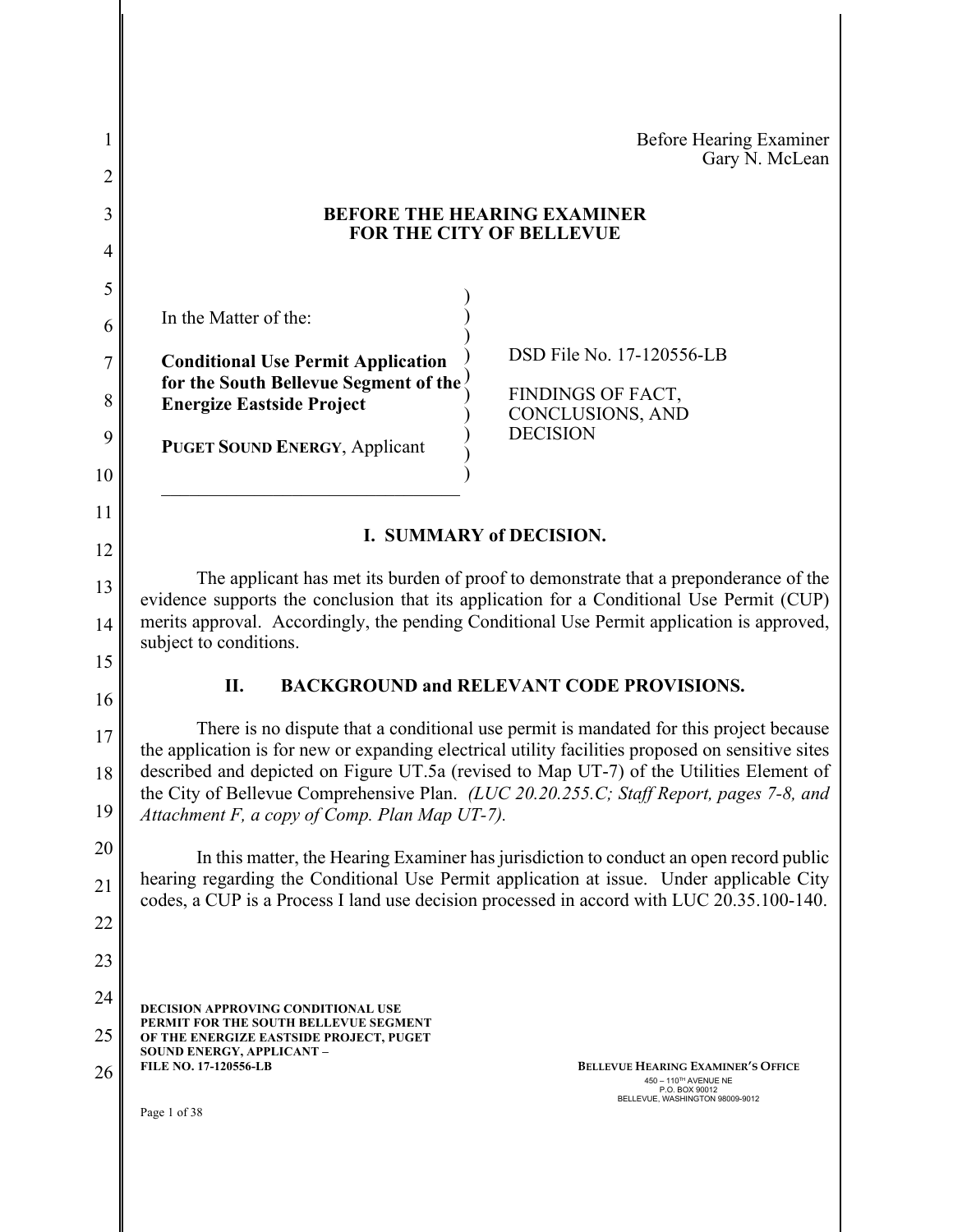| $\mathbf{1}$   | As explained in LUC 20.35.140.A, the Hearing Examiner shall approve a project or                                                                                                                                  |
|----------------|-------------------------------------------------------------------------------------------------------------------------------------------------------------------------------------------------------------------|
| $\overline{2}$ | approve with modifications if the applicant has demonstrated that the proposal complies with<br>the applicable decision criteria of the Bellevue City Code, and the applicant carries the                         |
| 3              | burden of proof and must demonstrate that a preponderance of the evidence supports the<br>conclusion that the application merits approval or approval with modifications. In all other                            |
| $\overline{4}$ | cases, the Hearing Examiner shall deny the application. The preponderance of the evidence                                                                                                                         |
| 5              | standard is equivalent to "more likely than not." <sup>1</sup>                                                                                                                                                    |
| 6              | <b>Conditional Use Permit Decision Criteria:</b> The decision criteria for a Conditional Use<br>Permit is found in LUC 20.30B.140, which explains that the City may approve or approve                            |
| $\overline{7}$ | with modifications an application for a conditional use permit if:                                                                                                                                                |
| 8              | The conditional use is consistent with the Comprehensive Plan; and<br>A.                                                                                                                                          |
| 9<br>10        | The design is compatible with and responds to the existing or intended character,<br>B.<br>appearance, quality of development and physical characteristics of the subject<br>property and immediate vicinity; and |
| 11             |                                                                                                                                                                                                                   |
| 12             | C. The conditional use will be served by adequate public facilities including streets,<br>fire protection, and utilities; and                                                                                     |
| 13<br>14       | D. The conditional use will not be materially detrimental to uses or property in the<br>immediate vicinity of the subject property; and                                                                           |
|                |                                                                                                                                                                                                                   |
| 15             | The conditional use complies with the applicable requirements of this Code.<br>Е.                                                                                                                                 |
| 16             | <b>Additional Criteria for Electrical Utility Facilities:</b> Because the proposal is to construct or                                                                                                             |
| 17             | expand electrical facilities, the provisions of the City's Land Use Code specifically<br>addressing Electrical Utility Facilities, found in LUC 20.20.255.E, must be satisfied. Prior                             |
| 18             | to submittal of any Conditional Use Permit application, a detailed Alternative Siting Analysis                                                                                                                    |
| <sup>19</sup>  | was required. See LUC 20.20.255.D. In addition to the requirements set forth above for a<br>Conditional Use Permit, as detailed in Part 20.30B LUC, all proposals to locate or expand                             |
| 20             | electrical utility facilities shall comply with the following:                                                                                                                                                    |
| 21             | The proposal is consistent with Puget Sound Energy's System Plan;<br>1.                                                                                                                                           |
| 22             | The design, use, and operation of the electrical utility facility complies with<br>2.                                                                                                                             |
| 23             | <sup>1</sup> In re Pers. Restraint of Woods, 154 Wn.2d 400, 414 (2005).                                                                                                                                           |
| 24             | <b>DECISION APPROVING CONDITIONAL USE</b>                                                                                                                                                                         |
| 25             | PERMIT FOR THE SOUTH BELLEVUE SEGMENT<br>OF THE ENERGIZE EASTSIDE PROJECT, PUGET                                                                                                                                  |
| 26             | SOUND ENERGY, APPLICANT -<br><b>FILE NO. 17-120556-LB</b><br><b>BELLEVUE HEARING EXAMINER'S OFFICE</b><br>450 - 110 <sup>TH</sup> AVENUE NE<br>P.O. BOX 90012                                                     |
|                | BELLEVUE, WASHINGTON 98009-9012<br>Page 2 of 38                                                                                                                                                                   |
|                |                                                                                                                                                                                                                   |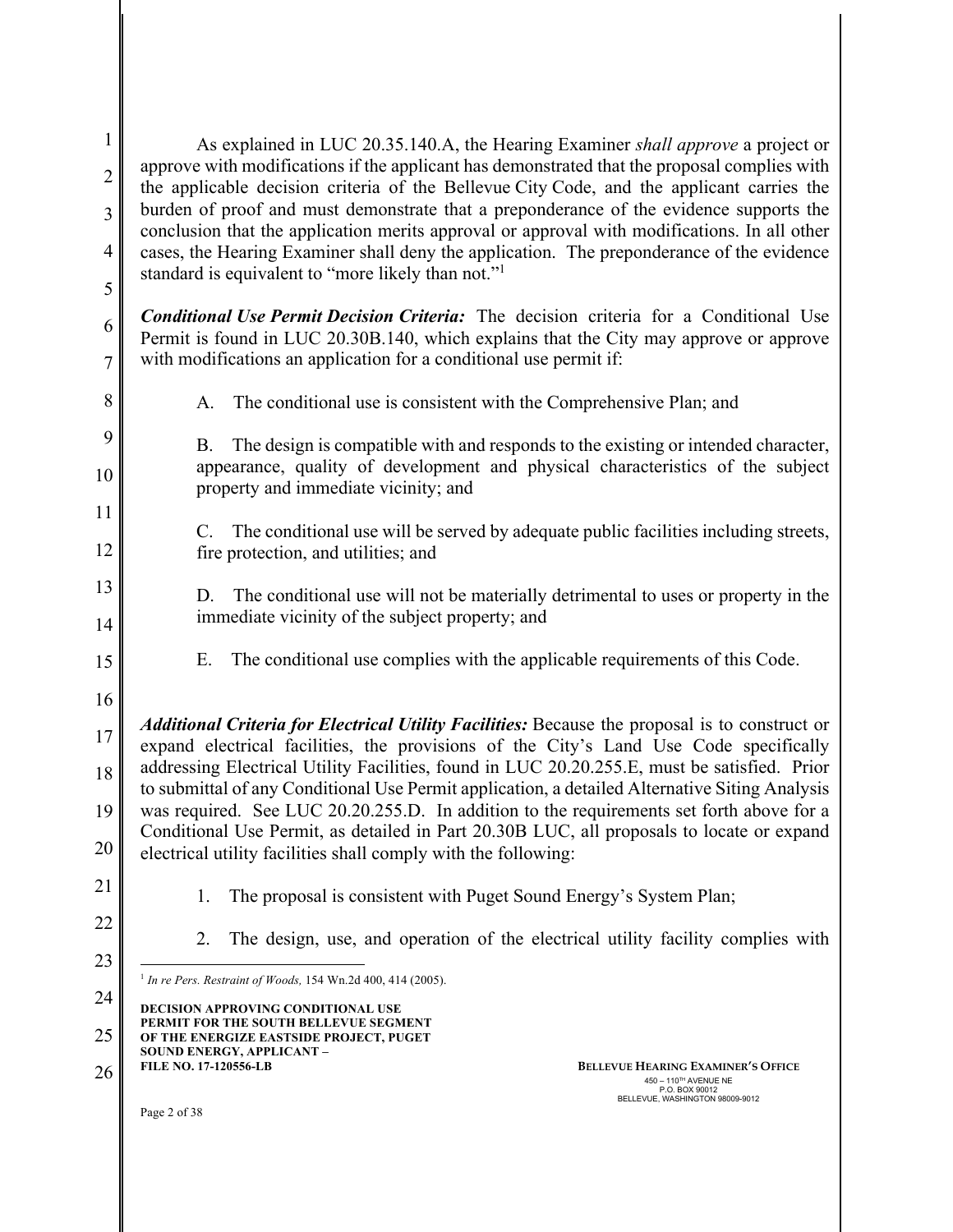| $\mathbf{1}$   | applicable guidelines, rules, regulations or statutes adopted by state law, or any<br>agency or jurisdiction with authority;                                                                 |
|----------------|----------------------------------------------------------------------------------------------------------------------------------------------------------------------------------------------|
| $\overline{2}$ | The applicant shall demonstrate that an operational need exists that requires the<br>3.                                                                                                      |
| $\mathfrak{Z}$ | location or expansion at the proposed site;                                                                                                                                                  |
| $\overline{4}$ | 4. The applicant shall demonstrate that the proposed electrical utility facility                                                                                                             |
| 5              | improves reliability to the customers served and reliability of the system as a whole,<br>as certified by the applicant's licensed engineer;                                                 |
| 6              | 5. For proposals located on sensitive sites as referenced in Figure UT.5a of the                                                                                                             |
| 7              | Utility Element of the Comprehensive Plan, the applicant shall demonstrate:                                                                                                                  |
| 8              | Compliance with the alternative siting analysis requirements of<br>a.                                                                                                                        |
| 9              | subsection D of this section;                                                                                                                                                                |
| 10             | b. Where feasible, the preferred site alternative identified in subsection<br>D.2.d of this section is located within the land use district requiring                                        |
| 11             | additional service and residential land use districts are avoided when the                                                                                                                   |
| 12             | proposed new or expanded electrical utility facility serves a nonresidential<br>land use district;                                                                                           |
| 13             | The proposal shall provide mitigation sufficient to eliminate or minimize long-<br>6.                                                                                                        |
| 14             | term impacts to properties located near an electrical utility facility. See LUC<br>20.20.255.E.                                                                                              |
|                |                                                                                                                                                                                              |
| 15             |                                                                                                                                                                                              |
| 16             | III. ASSOCIATED PERMIT.                                                                                                                                                                      |
| 17             | Given the scale of the project, a Critical Areas Land Use Permit (CALUP), which is<br>a Process II Administrative Land Use Decision, was also required. The Director approved                |
| 18             | the CALUP as explained in the same Staff Report issued for the pending Conditional Use<br>Permit. The CALUP was not appealed, so it was not on review as part of the Hearing                 |
| 19             | Examiner's public hearing process. Specifically, the City thoroughly reviewed application                                                                                                    |
| 20             | materials for, duly noticed, sought and considered public feedback for, and issued a Critical<br>Areas Land Use Permit for aspects of the South Bellevue Segment of the applicant's Energize |
| 21             | Eastside Project, under File No. 17-120557-LO. Under the City's code, the CALUP approval<br>is subject to appeal before the Hearing Examiner. Again, no appeal was filed, so the Critical    |
| 22             | Areas permit stands without modification, as issued, and serves as support for the Conditional                                                                                               |
| 23             |                                                                                                                                                                                              |
| 24             | <b>DECISION APPROVING CONDITIONAL USE</b>                                                                                                                                                    |
| 25             | PERMIT FOR THE SOUTH BELLEVUE SEGMENT<br>OF THE ENERGIZE EASTSIDE PROJECT, PUGET                                                                                                             |
| 26             | SOUND ENERGY, APPLICANT -<br><b>FILE NO. 17-120556-LB</b><br><b>BELLEVUE HEARING EXAMINER'S OFFICE</b><br>450 - 110TH AVENUE NE<br>P.O. BOX 90012<br>BELLEVUE, WASHINGTON 98009-9012         |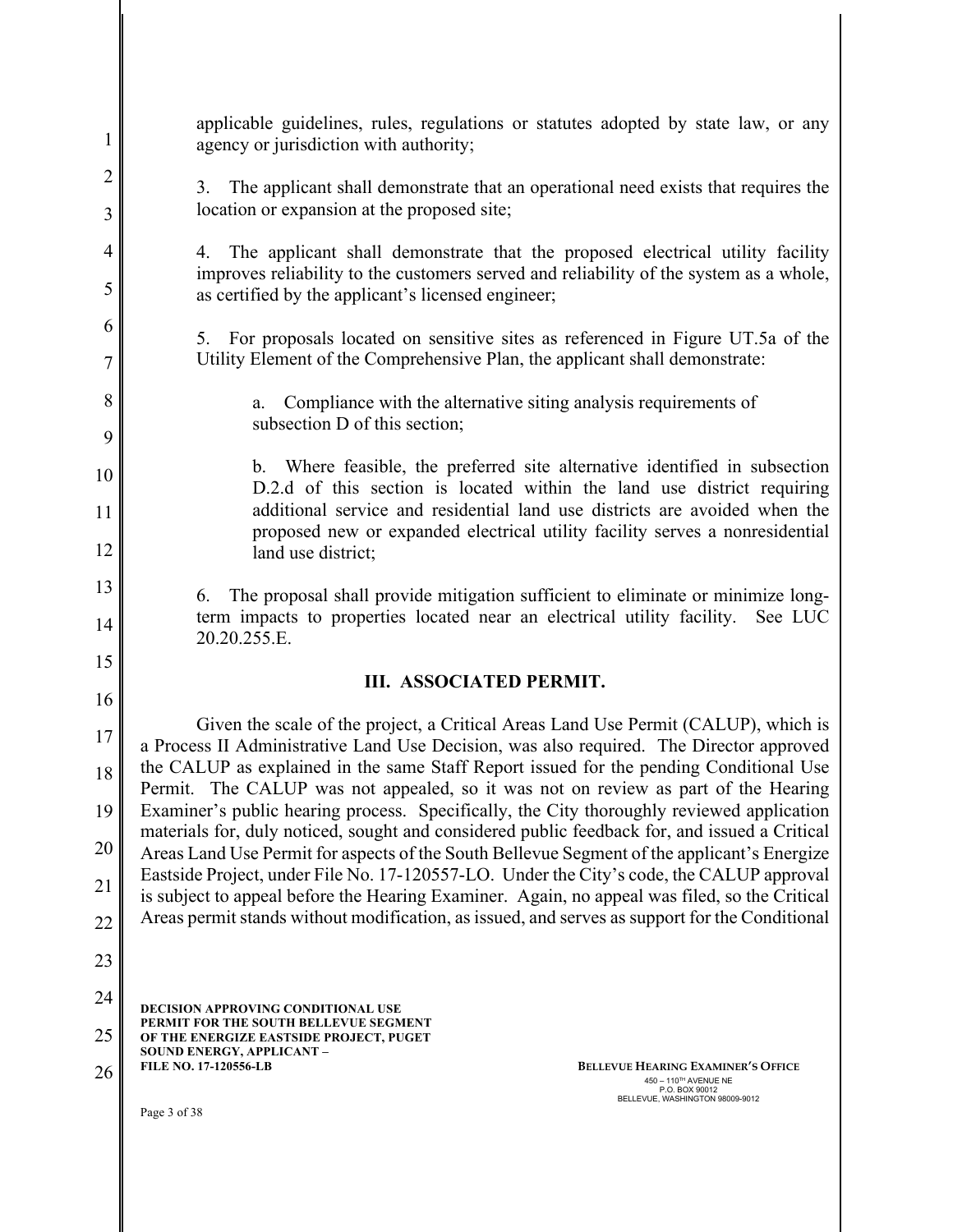| $\mathbf{1}$<br>$\overline{2}$<br>3 | Use permit addressed in this Decision. <sup>2</sup> All findings, conclusions and conditions of approval<br>in the CALUP are now beyond review. Any appeal of this Decision cannot be used to<br>collaterally attack any aspect of the CALUP or determinations made therein. See Wenatchee<br>Sportsmen Ass'n v. Chelan County, 141 Wn.2d 169, 182, 4 P.3d 123 (2000), and Habitat<br>Watch v. Skagit County, 155 Wn.2d 397, 410-11, 120 P.3d 56 (2005).                                                                                                                                                          |
|-------------------------------------|-------------------------------------------------------------------------------------------------------------------------------------------------------------------------------------------------------------------------------------------------------------------------------------------------------------------------------------------------------------------------------------------------------------------------------------------------------------------------------------------------------------------------------------------------------------------------------------------------------------------|
| $\overline{4}$                      | <b>IV. RECORD AND EXHIBITS.</b>                                                                                                                                                                                                                                                                                                                                                                                                                                                                                                                                                                                   |
| 5                                   |                                                                                                                                                                                                                                                                                                                                                                                                                                                                                                                                                                                                                   |
| 6<br>$\overline{7}$                 | Exhibits entered into evidence as part of the record, and an audio recording of the<br>public hearing, are maintained by the City of Bellevue, and may be examined or reviewed by<br>contacting the Clerk in the Hearing Examiner's Office.                                                                                                                                                                                                                                                                                                                                                                       |
| 8<br>9<br>10<br>11<br>12            | Throughout the hearing process, some participants were represented by counsel. Matt<br>McFarland and Cheryl Zakrzewski from the Bellevue City Attorney's Office represented city<br>staff who generated the Staff Report and oversaw preparation of environmental review<br>documents included in the record; Erin Anderson and Sara Leverette, from the Van Ness<br>Feldman law firm, represented the applicant, Puget Sound Energy; Richard Aramburu<br>represented CENSE (Coalition of Eastside Neighborhoods for Sensible Energy); and Larry<br>Johnson represented CSEE (Citizens for Sane Eastside Energy). |
| 13<br>14                            | <b>Exhibits:</b> The Record includes all pre-hearing orders, motions, and briefs filed or<br>issued prior to the public hearing, copies of which are maintained by the Clerk for the Hearing<br>Examiner's Office, and all exhibits described and numbered on the attached Exhibit List. In<br>sum, the record for this matter is somewhere near 15,000 pages.                                                                                                                                                                                                                                                    |
| 15<br>16<br>17                      | <b>Hearing Testimony:</b> The following individuals presented testimony under oath at the<br>duly noticed public hearing for the underlying application, which spanned several days,<br>beginning on the evening of March 28 <sup>th</sup> , continuing through March 29 <sup>th</sup> , April 3 <sup>rd</sup> , and April<br>8, 2019.                                                                                                                                                                                                                                                                            |
| 18                                  | The following individuals provided testimony at some point on March 28 <sup>th</sup> :                                                                                                                                                                                                                                                                                                                                                                                                                                                                                                                            |
| 19                                  | For the City of Bellevue:                                                                                                                                                                                                                                                                                                                                                                                                                                                                                                                                                                                         |
| 20<br>21                            | Heidi Bedwell, Environmental Planning Manager, and Liz Stead, Land Use Director                                                                                                                                                                                                                                                                                                                                                                                                                                                                                                                                   |
| 22<br>23                            | <sup>2</sup> As a Process II Decision, the CALUP had a 14-day appeal deadline, which expired on February 7, 2019. See<br>LUC 20.35.250.A.3. Any appeals would have been included in the Hearing Examiner's public hearing process<br>for the project. There were none. See Staff Report for details on relevant dates, including date of issuance and<br>appeal deadline listed on page 2.                                                                                                                                                                                                                        |
| 24<br>25<br>26                      | <b>DECISION APPROVING CONDITIONAL USE</b><br>PERMIT FOR THE SOUTH BELLEVUE SEGMENT<br>OF THE ENERGIZE EASTSIDE PROJECT, PUGET<br>SOUND ENERGY, APPLICANT -<br>FILE NO. 17-120556-LB<br><b>BELLEVUE HEARING EXAMINER'S OFFICE</b><br>450 - 110 <sup>TH</sup> AVENUE NE<br>P.O. BOX 90012<br>BELLEVUE, WASHINGTON 98009-9012                                                                                                                                                                                                                                                                                        |
|                                     | Page 4 of 38                                                                                                                                                                                                                                                                                                                                                                                                                                                                                                                                                                                                      |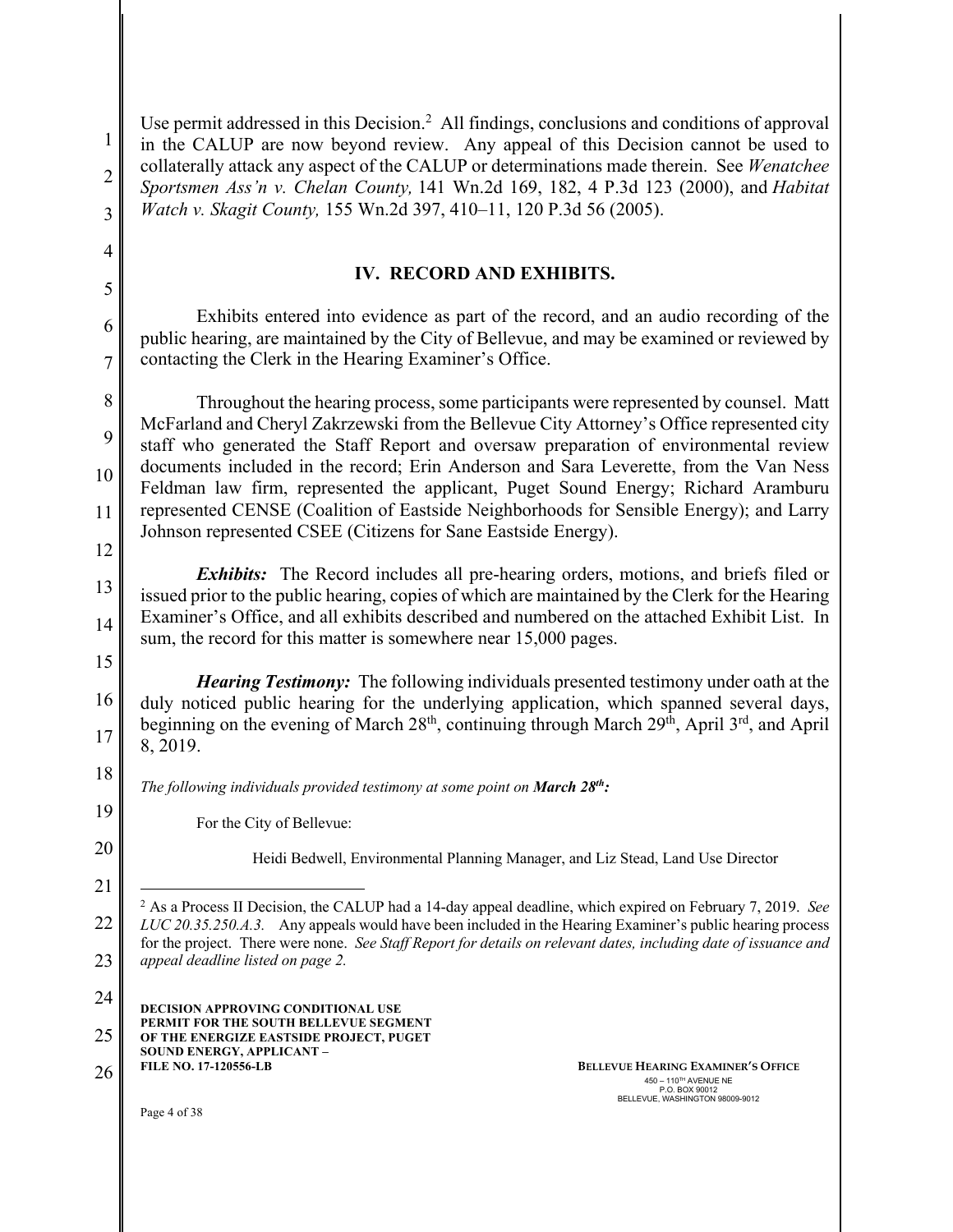| 1      | For the Applicant, PSE:                                                                                                                                                                                                                                                                      |
|--------|----------------------------------------------------------------------------------------------------------------------------------------------------------------------------------------------------------------------------------------------------------------------------------------------|
| 2      | Dan Koch, PE, Director of Electric Operations; Elizabeth Koch, PE, Director of Planning for<br>PSE; and Jens Nedrud, PE, Manager of Electrical System Planning for PSE.                                                                                                                      |
| 3      | General Public: Ms. Cofield; Mr. Anderson; Ms. Hirshci; Mr. Bannon; Mr. Alavi; Mr. Dachnahl; Mr.                                                                                                                                                                                             |
| 4<br>5 | Wallace; Mr. Oleson; Mr. Anderson; Ms. Hansen; Ms. Akiyama; Ms. Smith; Mr. Borgmann; Mr. Funk;<br>Mr. Sutton, Mr. Wagner, Mr. Shay, Mr. Townsend, Mr. Gilchrist, Mr. Yu, Mr. Finkbeiner, Ms.<br>Trescases, Mr. Davis, Mr. Kasner, Dr. Kaner, Ms. Kapela, Ms. Swenson, Ms. Ma, Mr. Fleck, Ms. |
| 6      | Talneja.                                                                                                                                                                                                                                                                                     |
| 7      | For CENSE:                                                                                                                                                                                                                                                                                   |
| 8      | Robert McCullough and Dean Apostol.                                                                                                                                                                                                                                                          |
| 9      | The following individuals provided testimony at some point on March $29th$ :                                                                                                                                                                                                                 |
| 10     | For the applicant, PSE:                                                                                                                                                                                                                                                                      |
| 11     | Lowell Rogers, re: pipeline safety issues; and David Kemp, re: effects of transmission lines<br>on adjacent pipelines.                                                                                                                                                                       |
| 12     | General Public:                                                                                                                                                                                                                                                                              |
| 13     | Mr. Halverson, Ms. Jacobson, Mr. Woosley, Ms. Sander, Mr. Joe, Mr. O'Donnell, Ms. Kim,<br>Ms. Dean, Mr. Jaeger, Ms. Keller, Ms. Fischer, Mr. Allred, Mr. Davis, Mr. Zimmerman, Mr.                                                                                                           |
| 14     | Johnson, Mr. Derdowski, Mr. Rumega, Ms. DeMund, Mr. Elworth, Ms. Elworth, Ms. Stronk,<br>Ms. Ossenkop, Mr. Albert, Mr. Cliff, and Ms. Lopez.                                                                                                                                                 |
| 15     | For the applicant, PSE:                                                                                                                                                                                                                                                                      |
| 16     | Tom Priestley, re: visual impacts.                                                                                                                                                                                                                                                           |
| 17     | For CENSE:                                                                                                                                                                                                                                                                                   |
| 18     | Mr. Marsh and Karen Esayian, with legal arguments presented by Mr. Aramburu.                                                                                                                                                                                                                 |
| 19     | For CSEE:                                                                                                                                                                                                                                                                                    |
| 20     | Mr. Lauckhart, with legal arguments presented by Mr. Johnson.                                                                                                                                                                                                                                |
| 21     | For the City of Bellevue:                                                                                                                                                                                                                                                                    |
| 22     | Wolfgang Fieltsch, re: pipeline safety issues.                                                                                                                                                                                                                                               |
| 23     |                                                                                                                                                                                                                                                                                              |
| 24     | <b>DECISION APPROVING CONDITIONAL USE</b>                                                                                                                                                                                                                                                    |
| 25     | PERMIT FOR THE SOUTH BELLEVUE SEGMENT<br>OF THE ENERGIZE EASTSIDE PROJECT, PUGET<br>SOUND ENERGY, APPLICANT -                                                                                                                                                                                |
| 26     | <b>FILE NO. 17-120556-LB</b><br><b>BELLEVUE HEARING EXAMINER'S OFFICE</b><br>450 - 110 <sup>TH</sup> AVENUE NE<br>P.O. BOX 90012<br>BELLEVUE, WASHINGTON 98009-9012                                                                                                                          |
|        | Page 5 of 38                                                                                                                                                                                                                                                                                 |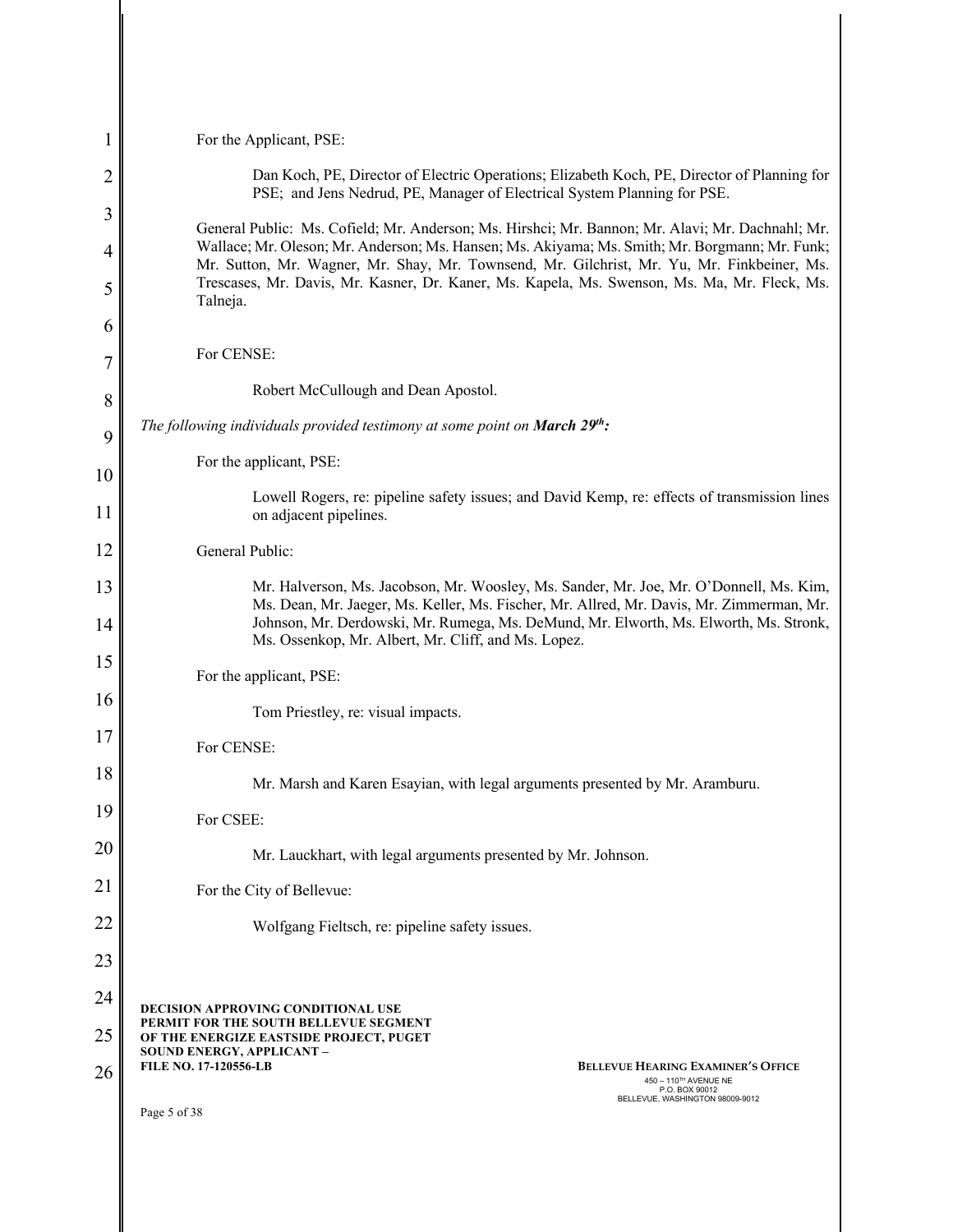**DECISION APPROVING CONDITIONAL USE PERMIT FOR THE SOUTH BELLEVUE SEGMENT OF THE ENERGIZE EASTSIDE PROJECT, PUGET SOUND ENERGY, APPLICANT – FILE NO. 17-120556-LB**  Page 6 of 38 1 2 3 4 5 6 7 8 9 10 11 12 13 14 15 16 17 18 19 20 21 22 23 24 25 26 **BELLEVUE HEARING EXAMINER'S OFFICE**  $450 - 110^{7H}$  AVENUE NE P.O. BOX 90012 BELLEVUE, WASHINGTON 98009-9012 *Testimony on April 3rd provided the applicant and staff the opportunity to offer rebuttal testimony to any comments or evidence submitted during the course of the hearing.* Rebuttal testimony from the applicant, PSE: Mr. Nedrud, Ms. Koch, Mr. Rogers, Mr. Thatcher, Mr. Strauch, and Mr. Koch. Rebuttal testimony from City staff: Mr. Johnson, who managed the EIS process from start to finish, Ms. Stead, and Ms. Bedwell, all of whom confirmed that they heard nothing through the course of the hearing that would change their opinions reflected in the EIS and/or Staff Report; and legal arguments from Mr. McFarland. *April 8th was the date used for closing Arguments presented by counsel for the applicant, city staff, CENSE and CSEE.* Given the size of the record and the volume of opposition comments received throughout the process, the Examiner sought to read every exhibit with attention and a fair mind. This involved site visits, to better appreciate comments from local residents, research, and reviewing a lengthy record of public outreach and feedback, administrative reviews, and a multi-phase set of environmental documentation that culminated in a Final EIS, which included detailed review on specifics presented in this pending CUP application. This was not a "small and simple" matter. Instead, it required considerable time and focus. All participants were advised at the close of the hearing that generating a Decision for this application would take significant time and attention. Having completed such review and mindful of the legal standards involved, this Decision is now in order. **V. FINDINGS of FACT.** Based on the entire Record, estimated to be around 15,000 pages, the undersigned Examiner issues the following Findings of Fact. Any statements contained in previous or following sections of this Decision that are deemed to be Findings of Fact are hereby adopted as such and incorporated by reference. 1. In September of 2017, Puget Sound Energy, Inc. (PSE) applied to the City of Bellevue for a Conditional Use Permit and a Critical Areas Land Use Permit for the construction of a new substation and 230 kilovolt (kV) transmission lines that will be located within the Bellevue City Limits. *(DSD 000002, 000006, and 000007).* 2. The project elements that are at issue in this application are known as the "South Bellevue Segment" of PSE's Energize Eastside Project.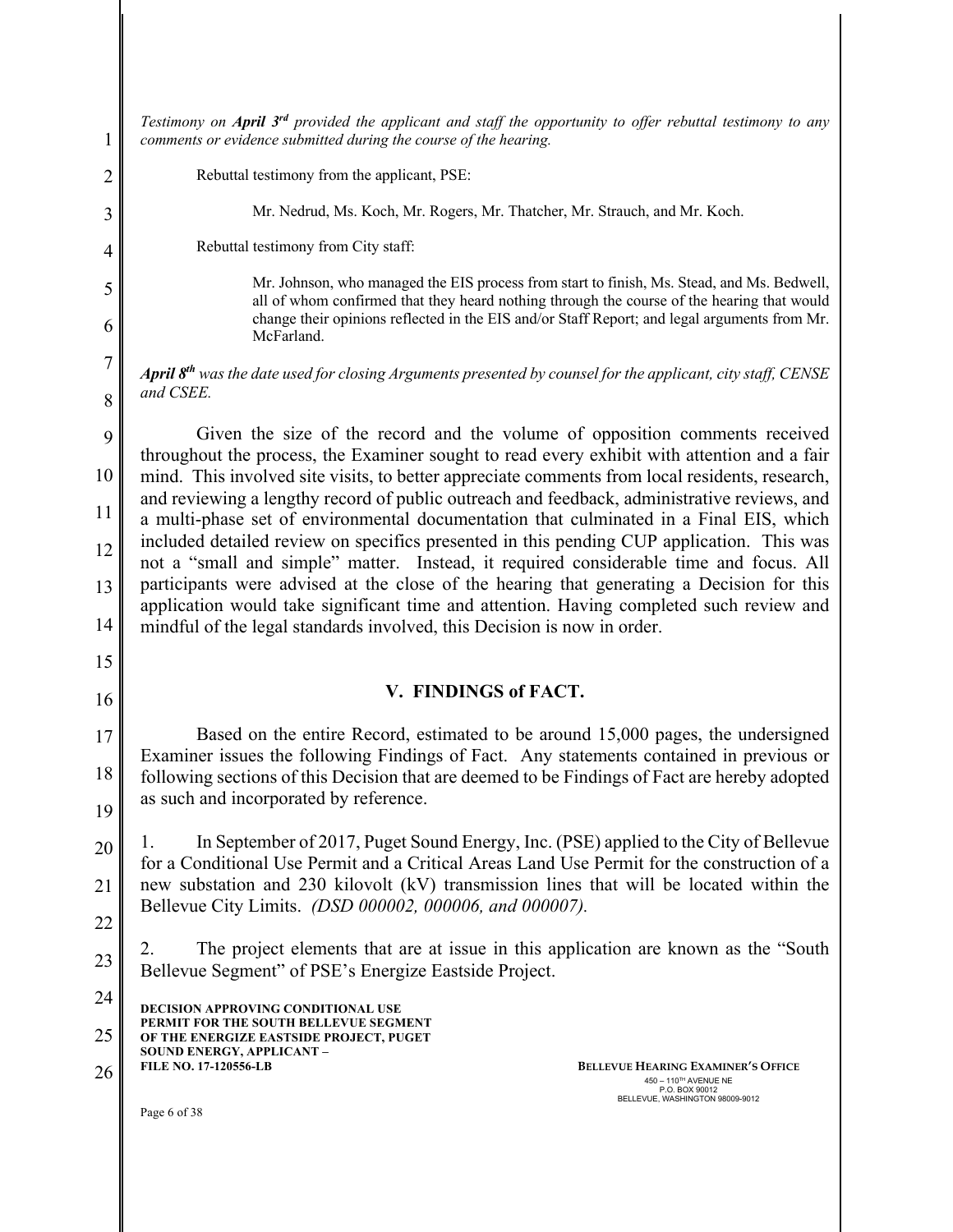3. The larger "Energize Eastside Project" is the PSE proposal to construct a new substation in Bellevue (the "Richards Creek substation") and to upgrade 16 miles of two existing 115 kV transmission lines with 230 kV lines running from Redmond to Renton.

4. The Staff Report explains that PSE is applying for permits to construct the Energize Eastside Project in two phases. PSE has applied for permits for the first construction phase of the total Project in Bellevue, unincorporated King County, the City of Newcastle, and the City of Renton. *(DSD 000006).*

5. The first phase of the Energize Eastside Project in Bellevue (the "South Bellevue Segment") is fully addressed and analyzed in the 151-page Staff Report, which includes a detailed summary of public comments received *(DSD 000086-000102),* and ten attachments described as follows:

8 9

1

2

3

4

5

6

7

A. Project Plans

10

B. Alternative Siting Analysis C. PSE South Bellevue Segment CUP Analysis

- D. Independent Technical Analysis of Energize Eastside (USE2015)
- 11
	- E. Vegetation Management Plan F. Comprehensive Plan, Map UT-7
	- G. Comprehensive Plan Policy Analysis
		- H. Photo Simulations
		- I. Critical Areas Report J. Pole Finishes Report-City of Bellevue (South)
- 13 14

15

12

With all attachment materials included, the "Final Combined Staff Report", as it labeled in the electronic project files, exceeds 1,500 pages. *(DSD 000001-001510).*

16

17 18 19 20 21 6. The South Bellevue Segment includes construction of a new "Richards Creek" substation and upgrading 3.3 miles (the Bellevue portion) of existing 115 kV transmission lines with 230 kV lines between the existing Lakeside substation and the southern city limits of Bellevue. The remainder of the south portion of the Project continues through Newcastle, unincorporated King County, and Renton. Bellevue only has permitting authority for work proposed in its jurisdiction. The Project and PSE's specific proposal for the South Bellevue Segment involves the replacement of existing wooden H-frame poles with steel monopoles. Within the existing utility corridor, the proposed pole locations for the rebuilt lines will generally be in the same locations as the existing poles*. (DSD 000006).*

22 23 7. There is no credible dispute that the 3.3 miles of transmission line upgrades that will be part of this South Bellevue Segment are to be constructed within an existing corridor that was established in the late 1920s and early 1930s, and that current uses, including homes and

| 24 | <b>DECISION APPROVING CONDITIONAL USE</b>                                        |
|----|----------------------------------------------------------------------------------|
| 25 | PERMIT FOR THE SOUTH BELLEVUE SEGMENT<br>OF THE ENERGIZE EASTSIDE PROJECT, PUGET |
| 26 | <b>SOUND ENERGY, APPLICANT -</b><br><b>FILE NO. 17-120556-LB</b>                 |

26 **BELLEVUE HEARING EXAMINER'S OFFICE**  $450 - 110^{7H}$  AVENUE NE P.O. BOX 90012 BELLEVUE, WASHINGTON 98009-9012

Page 7 of 38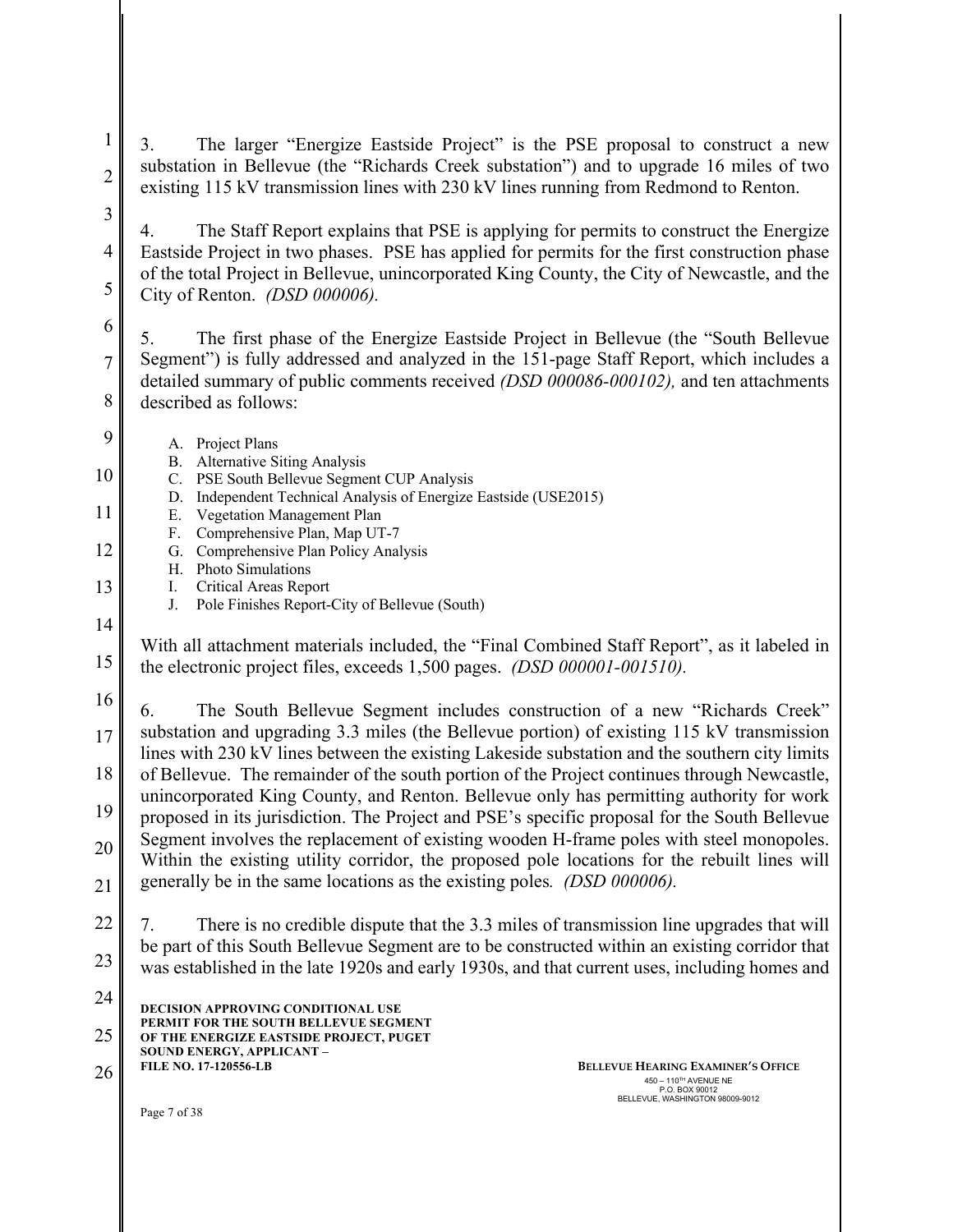1 2 3 4 5 6 7 8 various commercial uses, were developed over time after the original utilities (including PSE powerlines) were installed. In the 1960s, the PSE lines were upgraded from 55 kV to 115 kV, which included replacement of original poles with H-frame poles. *(DSD 000232, part of Attachment B to Staff Report, Alternative Siting Analysis).* Maintenance has occurred over time, and in 2007, PSE replaced or reframed approximately 200 H-frame structures on the existing corridor. *(Final EIS, at Sec. 2.2.1.2.2 re: Overview of the New 230 kV Transmission Lines, included in the Record at DSD 005445-5446).* As part of the proposed Energize Eastside Project, the existing, H-frame structures would be replaced primarily with a combination of single-circuit and double-circuit steel monopoles, with some wood poles remaining, particularly near substations. *Id.* The applicant notes that it identified the need to upgrade the lines within the same corridor to the next higher transmission voltage (230 kV) in the early 1990s, and that the 230 kV upgrade concept has been included in the Bellevue Comprehensive Plan since such time period. *(DSD 000233; Testimony of PSE witnesses).*

8. The Richards Creek substation, which is needed to step down voltage from 230 kV to 115 kV, will be constructed directly south of PSE's existing Lakeside switching station. The new substation will be located on parcel 102405-9130 (13625 SE 30th Street), currently used as a PSE pole storage yard. The parcel is 8.46 acres in size and contains critical areas (steep slopes, wetlands, and streams). Access to the substation site is from SE 30th Street. *(DSD 000006).*

12

9

10

11

13 14 15 16 9. Despite some comments, arguments, and requests to the contrary, the City of Bellevue only has jurisdiction over segments of the Energize Eastside Project that lie within the Bellevue City Limits. And, the Hearing Examiner only has jurisdiction to review this pending application, not possible, future applications for other segments in the City that have not been filed. Accordingly, the Examiner's review has been limited to the 3.3 miles of transmission line upgrades and the new Richards Creek Substation that are proposed within the City of Bellevue, collectively known as the South Bellevue Segment.

### 17 *Purpose and Need for project.*

18 19 20 21 22 23 10. The Staff Report credibly explains that the purpose of the Energize Eastside Project is to meet local demand growth and to protect reliability in the Eastside of King County, roughly defined as extending from Redmond in the north to Renton in the south, and between Lake Washington and Lake Sammamish. There is no dispute that it is PSE's responsibility to plan and operate the electrical system while complying with federal standards and guidelines. *(DSD 000008-11; Testimony of Ms. Koch, PSE's Director of Planning, and Ex. A-7, copy of Ms. Koch's written remarks provided at the public hearing).* Ms. Koch thoroughly explained current federal, regional, and state mandates and regular system audit requirements that electric utilities must meet.

**DECISION APPROVING CONDITIONAL USE PERMIT FOR THE SOUTH BELLEVUE SEGMENT OF THE ENERGIZE EASTSIDE PROJECT, PUGET SOUND ENERGY, APPLICANT – FILE NO. 17-120556-LB**  24 25 26 **BELLEVUE HEARING EXAMINER'S OFFICE** 

 $450 - 110^{7H}$  AVENUE NE P.O. BOX 90012 BELLEVUE, WASHINGTON 98009-9012

Page 8 of 38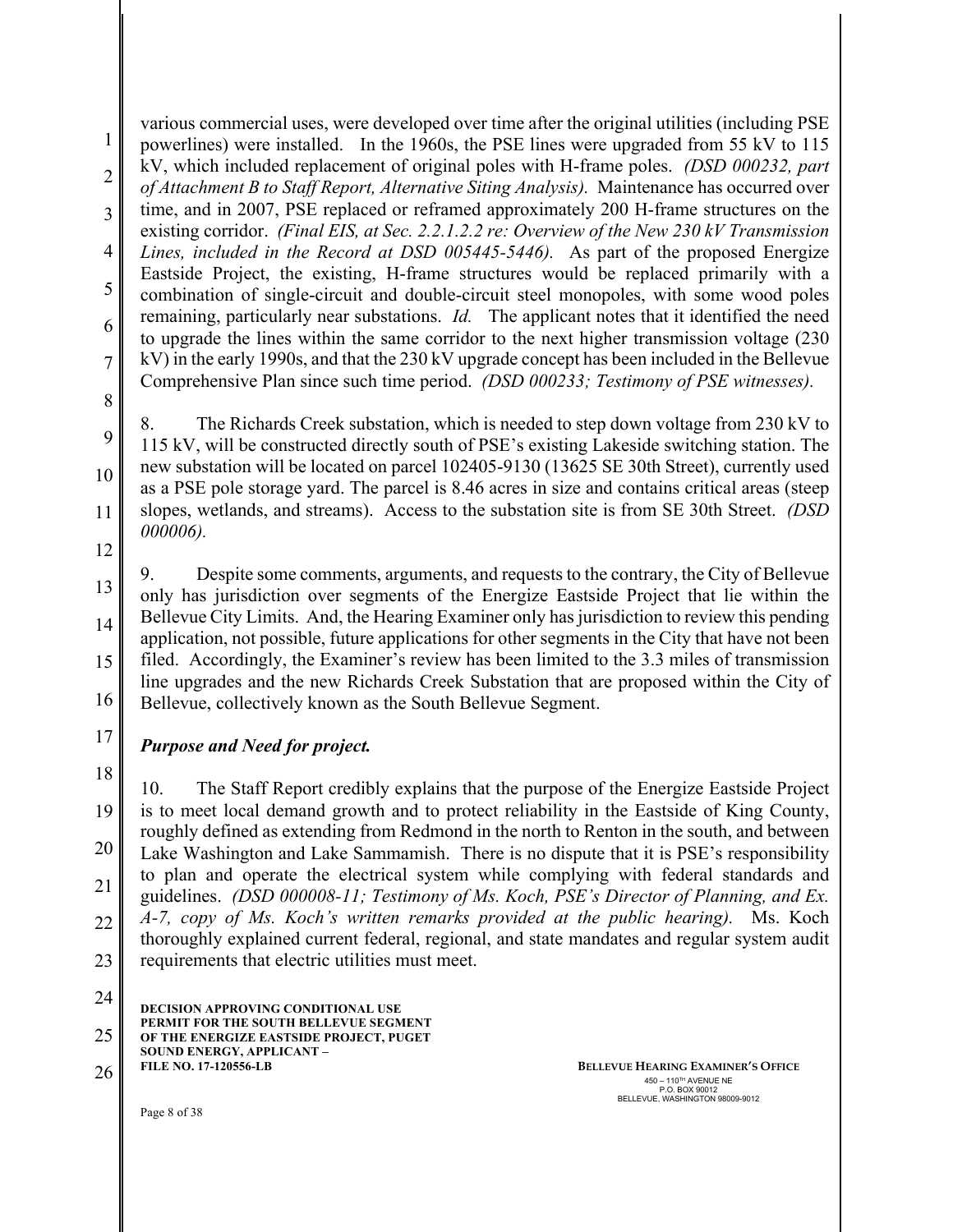**DECISION APPROVING CONDITIONAL USE PERMIT FOR THE SOUTH BELLEVUE SEGMENT OF THE ENERGIZE EASTSIDE PROJECT, PUGET SOUND ENERGY, APPLICANT – FILE NO. 17-120556-LB**  Page 9 of 38 1 2 3 4 5 6 7 8 9 10 11 12 13 14 15 16 17 18 19 20 21 22 23 24 25 26 **BELLEVUE HEARING EXAMINER'S OFFICE**  $450 - 110^{7H}$  AVENUE NE P.O. BOX 90012 BELLEVUE, WASHINGTON 98009-9012 11. PSE defines its broad objectives for the Energize Eastside Project as follows: • Address PSE's identified deficiency in transmission capacity. • Find a solution that can be feasibly implemented before system reliability is impaired. • Be of reasonable Project cost. • Meet federal, state, and local regulatory requirements. • Address PSE's electrical and non-electrical criteria for the Project. *(DSD 000008).* 12. Electricity is currently delivered to the Eastside area through two 230 kV/115 kV bulk electric substations – the Sammamish substation in Redmond and the Talbot Hill substation in Renton – and distributed to neighborhood distribution substations using 115 kV transmission lines *(see Staff Report, Figure II-1)*. Although numerous upgrades have been made to PSE's 115 kV systems (including new transmission lines), the primary 115 kV transmission lines connecting the Sammamish and Talbot Hill substations have not been upgraded since the 1960s, and no 230 kV-to-115 kV transformer upgrades have been made at these substations. *(DSD 000008-11).* 13. Since then, the Eastside population has grown from approximately 50,000 to nearly 400,000. Both population and employment growth are expected to continue, but at a slower pace of around 2% per year, according to Puget Sound Regional Council (PSRC) estimates. A report prepared for PSE projects that electrical customer demand on the Eastside will grow at a rate of approximately 2.4% per year through 2024. *(Id.).* 14. As required by federal regulations, PSE performs annual electric transmission planning studies to determine if there are potential system performance violations (transformer and line overloads) under various operational and forecasted electrical use scenarios. These studies are generally referred to as "reliability assessments." *(Id., and Testimony of PSE witnesses).* 15. The need for additional 230 kV-to-115 kV transmission transformer capacity and 230 kV support in the Eastside was identified in the 1993 annual reliability assessment, and has been included in PSE's Electrical Facilities Plan for King County (System Plan) since that time. In 2009, PSE's annual reliability assessment found that if one of the Talbot Hill substation transformers failed, it would significantly impair reliability on the Eastside. *(DSD 000010).* 16. Replacement of a failed 230 kV transformer can take weeks, or even months, to complete depending on the level of failure and other site-specific parameters. Since 2009, other reliability deficits have been identified. These include concerns over the projected future loading on the Talbot Hill substation and increased use of Corrective Action Plans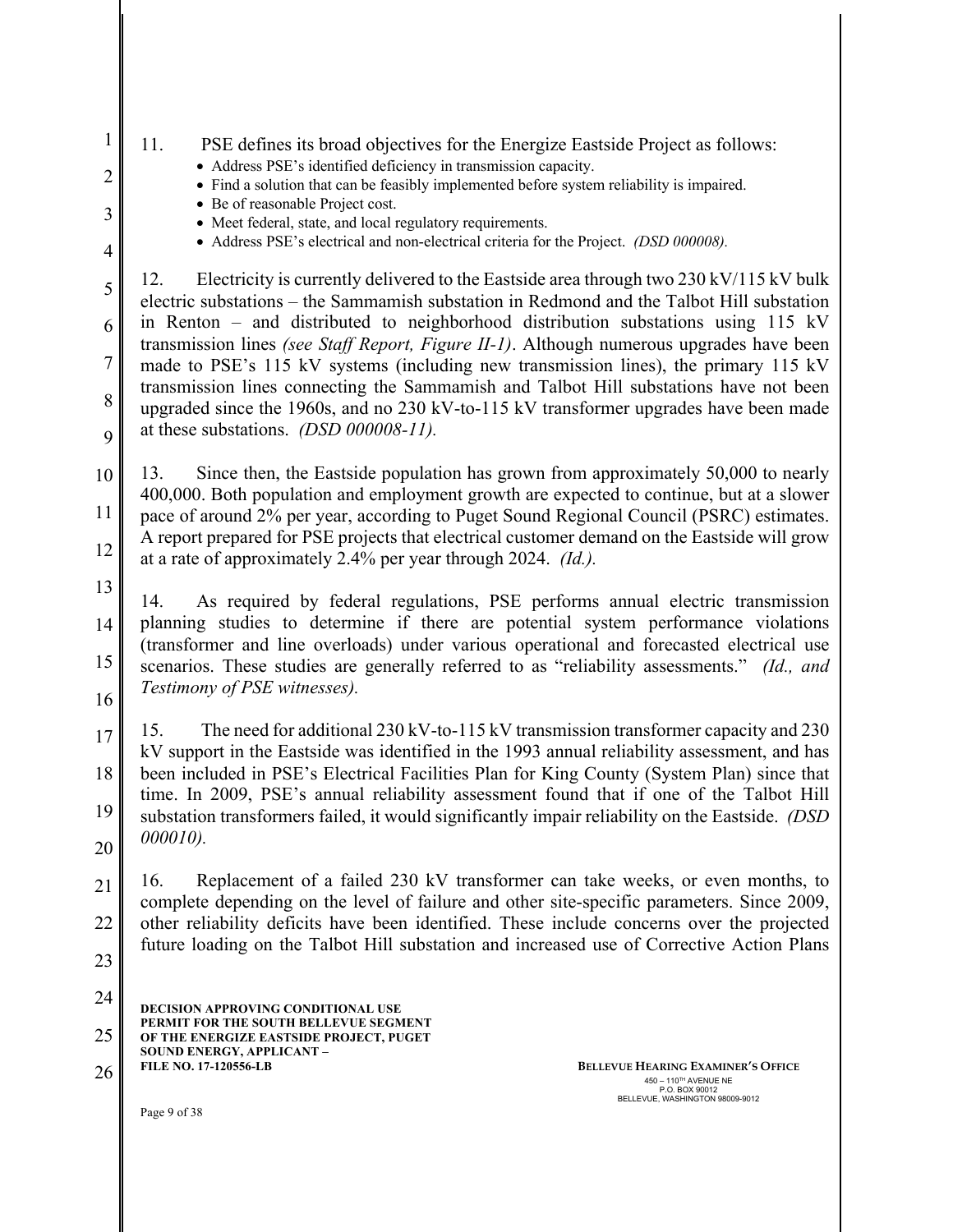(CAPs) to manage outage risks to customers in this portion of the PSE system. *(DSD 000010).*

17. Between 2012 and 2015, PSE and the City of Bellevue commissioned three separate studies by two different parties that confirmed the need to address Eastside transmission capacity *(DSD 000010)*:

4

1

2

3

5

• City of Bellevue Electrical Reliability Study prepared by Exponent, 2012.

- The Quanta Eastside Needs Assessment Report, 2013.
- The Quanta Supplemental Eastside Needs Assessment Report, 2015.

6 7 8 9 18. The Quanta Eastside Needs Assessment Report and Supplemental Eastside Needs Assessment Report, performed by Gentile (with Quanta Technology) for PSE in 2013 and 2015, respectively, confirmed that if growth in demand continued as projected, then the Eastside's existing grid would not meet federal reliability requirements by the winter of 2017/2018 and the summer of 2018 without the addition of 230 kV-to-115 kV transformer capacity in the Eastside area. *(DSD 000010-11).*

10 11 12 13 14 15 19. More significantly, and enhancing the credibility of reports submitted by the applicant, the City of Bellevue commissioned a separate study to evaluate PSE's system, which also confirmed the need for the Energize Eastside Project. And, as part of the EIS prepared for the Energize Eastside Project, Stantec Consulting Services Inc. also reviewed PSE's analysis and determined that PSE's approach to the needs assessment determination followed standard industry practice. *(DSD 000011; Staff Report, Attachment D, "USE" [Utility System Efficiencies, Inc.] Report, 'Independent Technical Analysis of Energize Eastside for the City of Bellevue, WA', dated April 2015; and Stantec Review Memo on the Eastside Needs Assessment Report, July 2015, included in the Record at DSD 000550-559, and referenced throughout the hearing).*

16

17 18 19 20. In June 2018, PSE notified the City of Bellevue that the actual peak demand in the summer of 2017 was equal to the peak demand projected for summer 2018, and warned that during peak summer demand periods CAPs would be in place that include intentional load shedding (rolling blackouts) for Eastside customers. *(DSD 000011; Testimony of Mr. Koch, PSE Director of Electric Operations).*

20 21 22 23 21. The application materials and materials referenced in the Staff Report provide a moredetailed explanation regarding the use of load shedding. *(Quanta, Supplemental Needs Assessment Report, at DSD 000453).* PSE recognizes that applicable federal and regional agencies allow dropping "non-consequential" load for certain contingencies, but does not endorse the practice of intentionally dropping load for serious contingencies in order to meet federal planning requirements. *(Id.).* All electrical loads modeled in the Needs Assessment work performed for PSE was considered "firm load" and PSE does not consider any of its

**DECISION APPROVING CONDITIONAL USE PERMIT FOR THE SOUTH BELLEVUE SEGMENT OF THE ENERGIZE EASTSIDE PROJECT, PUGET SOUND ENERGY, APPLICANT –** 24 25

**FILE NO. 17-120556-LB** 

26 **BELLEVUE HEARING EXAMINER'S OFFICE**  $450 - 110^{7H}$  AVENUE NE P.O. BOX 90012 BELLEVUE, WASHINGTON 98009-9012

Page 10 of 38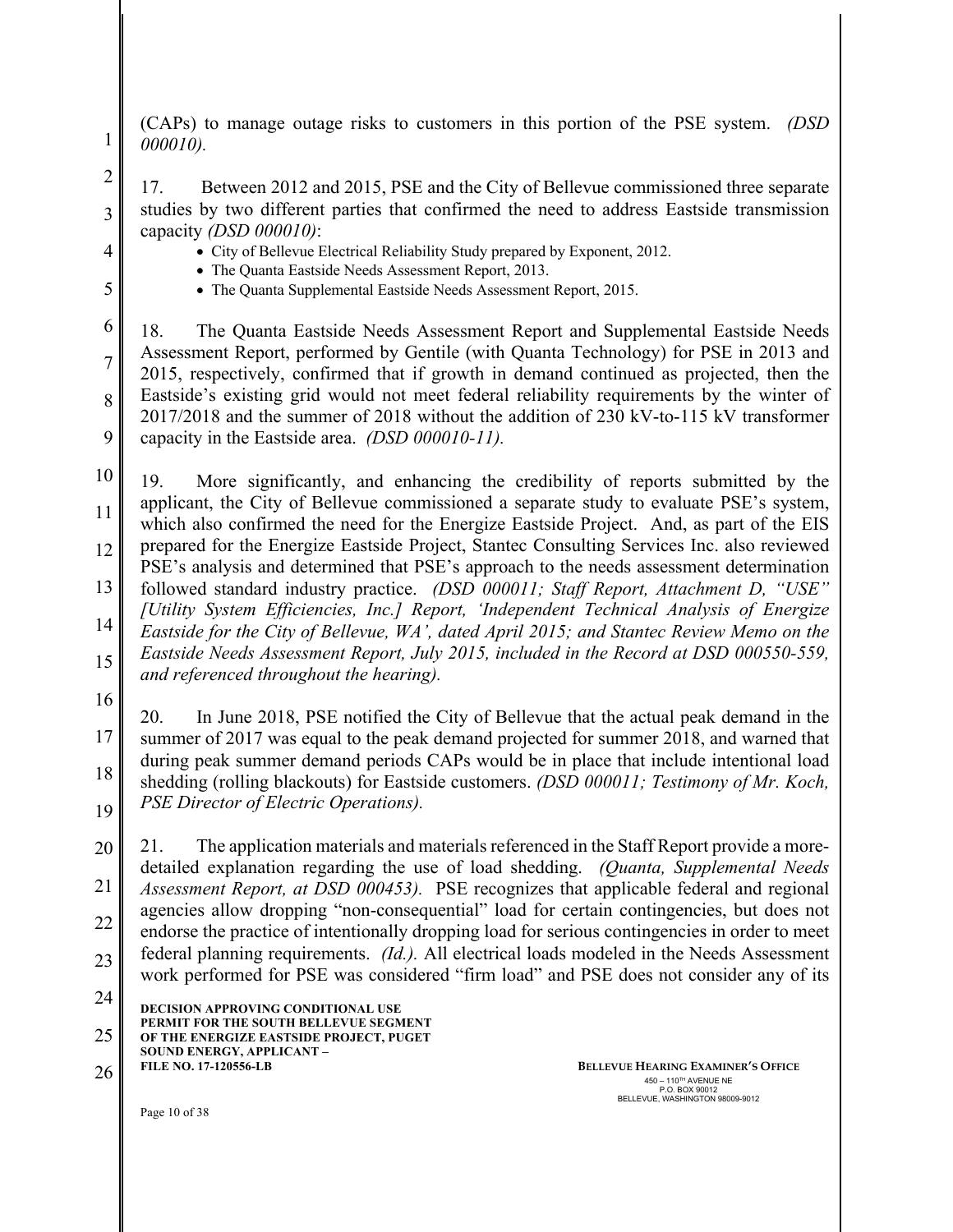firm requirements to be non-consequential. This is the practice of most utilities. It is also consistent with the views of virtually all community officials who do not consider intentionally blacking out segments of customers as a responsible way to operate a modern electricity delivery system. *(Id.).* 

3

1

2

4

5

6

7

8

9

22a. At the public hearing, several opponents questioned Mr. Koch's warning, because they haven't seen any of the rolling blackouts occur. It appeared as though they viewed his concerns about potential blackouts to be idle threats of doom to generate support for the project that they oppose. The Examiner finds that Mr. Koch, Mr. Nedrud, Ms. Koch, and other PSE witnesses appeared credible and forthright during their testimony presented at the public hearing. Even after hearing challenges and dismissive remarks about their opinions and work related to this project, Mr. Koch, Mr. Nedrud and other PSE witnesses appeared thoughtful and genuinely concerned that the current PSE system could soon be forced to use load-shedding (rolling blackouts) to address problems arising from peak demand on existing substations and powerlines, negatively impacting Bellevue residents and businesses.

10 11 12 13 14 15 16 17 22b. At the hearing, Mr. Koch provided a personal account of a meeting that he attended in Woodinville on July 24, 2018, with Emergency Management personnel, during which time the PSE transmission system in that location experienced a rapid cascade of events, one planned de-energization for a work-detail, one involving a squirrel that tripped off a line, all followed by a pole-top fire, resulting in what is known in the industry as an "N minus 1 minus 1 minus 1" (N-1-1(-1)) situation that forced PSE to "drop load" in order to prevent damage to equipment, i.e. the sequence of events caused PSE to intentionally black-out some customers for a period of time because the transmission system exceeded its limits in the area. While this project will not address the problems up in that part of King County, he offered the example to demonstrate that PSE must plan for many unexpected things, not just an occasional tree falling, but many events that, when happening at the same time, cause undue stress on transmission capacity, resulting in unreliable power supply, and possible blackouts*. (Testimony of Mr. Koch, and Ex. A-3, a copy of his written remarks provided at the public hearing).*

18 19 20 21 22 23. Following a request for additional information from the City, PSE explained that it did not perform any analysis on the electrical loads for the August 2017 dates, but that increased air conditioning was a likely contributor. PSE's planning-level modeling found that both summer and winter peak customer load were driving the need for additional transmission capacity. (Additional information regarding PSE's determination of operational need is discussed in Section VIII.C of the Staff Report in connection with Electrical Utility Facilities Decision Criteria LUC 20.20.255.E.3). *(DSD 000011).*

23

**DECISION APPROVING CONDITIONAL USE PERMIT FOR THE SOUTH BELLEVUE SEGMENT OF THE ENERGIZE EASTSIDE PROJECT, PUGET SOUND ENERGY, APPLICANT – FILE NO. 17-120556-LB**  24 25 26 **BELLEVUE HEARING EXAMINER'S OFFICE** 

 $450 - 110^{7H}$  AVENUE NE P.O. BOX 90012 BELLEVUE, WASHINGTON 98009-9012

Page 11 of 38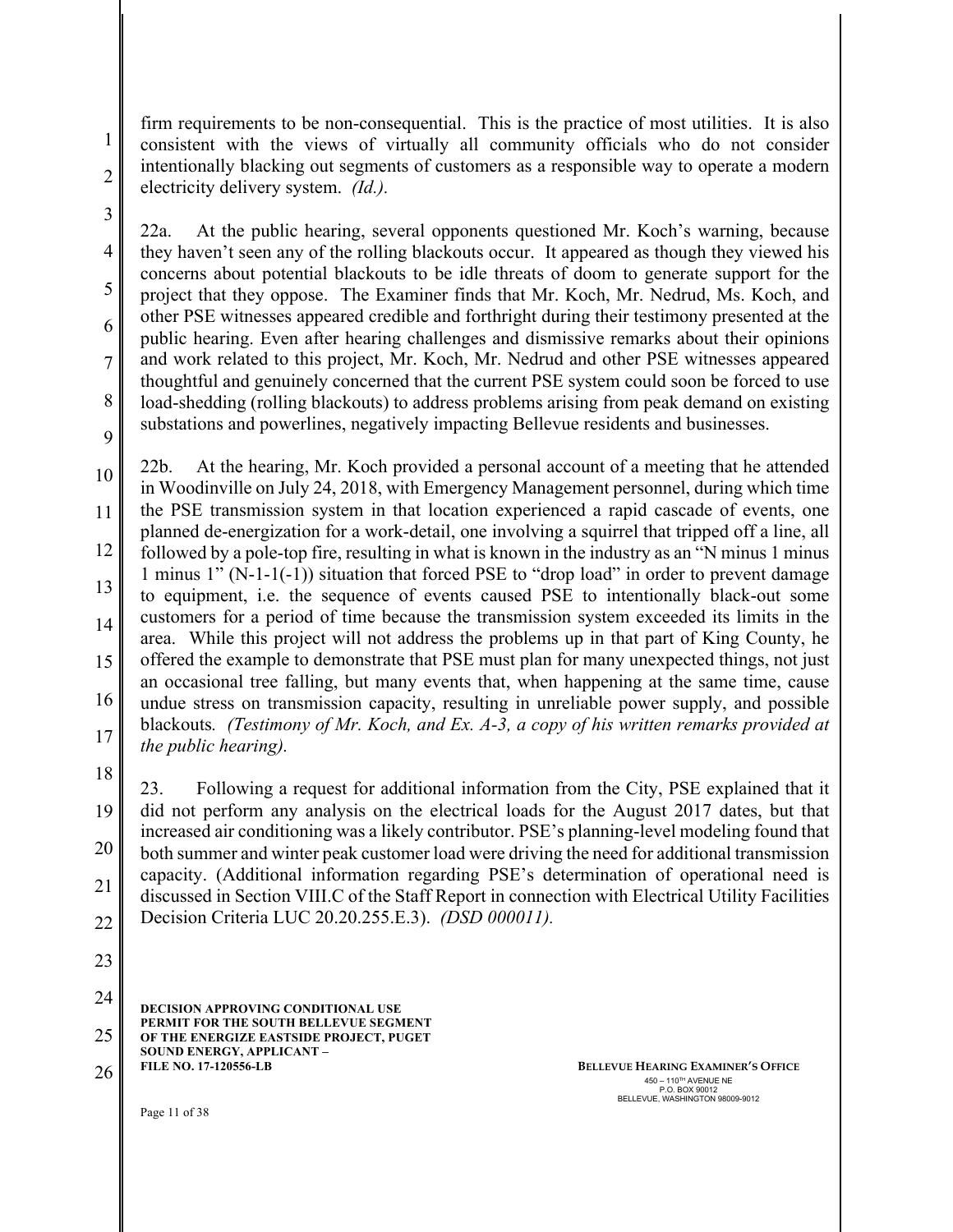1 2 3 4 5 6 7 8 9 10 24. At the public hearing, PSE witnesses explained how powerlines lose efficiency when they are overheated, and that when severe overloads/overheating occurs, some loads may need to be lowered or turned off to prevent "sparks", fire, other substantial failures in the electrical system. This is obviously the case during summer months – when high air temperatures combined with heavy electrical loads needed to power infrequently-used but increasingly-common air conditioners, fans, as well as regular system users – all stress the existing electrical transmission system. PSE witnesses explained how hotter lines cannot carry the same loads as they can during cooler weather, making the system less efficient during such hot weather events. Opposition comments that generally challenged the "project need" because there has not been enough discussion and analysis of system loads during summer months were not as credible or reliable as testimony provided by the applicant witnesses, who have the professional training, education, and background to reasonably ascertain that overheated powerlines can cause serious problems. Common sense supports their concerns that extreme heat in summer months, or even like that experienced recently during the past month with area temperatures in the high 80s and low 90s, poses a very real risk of failure for a system that has not been upgraded for decades to address increased demand caused by significant growth in the Eastside of King County.

11 12 13 14 15 25. The record includes ample information and evidence to support the need for the pending project. More recent explanations and justifications pointing to risks/overloads that can occur during hot weather only add to the evidence supporting the need for upgraded powerlines in Bellevue and the Eastside. PSE's planning-level modeling found that both summer and winter peak customer load were driving the need for additional transmission capacity. None of the project opponents provided testimony or evidence of comparable weight or substance as that provided by the applicant or the analysis provided in the Staff Report.

16 17 18 19 20 21 22 23 26. Arguments and comments challenging the need for the project because most study information is focused on high demand during cold weather events, and recent winter demand has not been as high as originally forecasted, were not convincing and do not serve as a basis to deny the pending application. This is largely because such arguments fail to recognize that just because the system hasn't failed yet, does not mean that it cannot at some point in the near future, and the consequences could be severe for Bellevue residents and businesses. PSE witnesses credibly described steps they have taken to address peak demand during winter, as well as summer, to avoid the need to use rolling blackouts. As the applicant has directed attention throughout the record, prudent planning is required by applicable state and federal utility system regulations to assure electrical system reliability. Hoping for warmer winters and cooler summers, or speculating about future battery options, or the generosity of a neighboring utility to help in a pinch, is not enough. No action is not a reasonable approach. Not long ago, it was commonly thought that the tolerance for being without power was about

**DECISION APPROVING CONDITIONAL USE PERMIT FOR THE SOUTH BELLEVUE SEGMENT OF THE ENERGIZE EASTSIDE PROJECT, PUGET SOUND ENERGY, APPLICANT – FILE NO. 17-120556-LB**  24 25 26 **BELLEVUE HEARING EXAMINER'S OFFICE** 

 $450 - 110^{7H}$  AVENUE NE P.O. BOX 90012 BELLEVUE, WASHINGTON 98009-9012

Page 12 of 38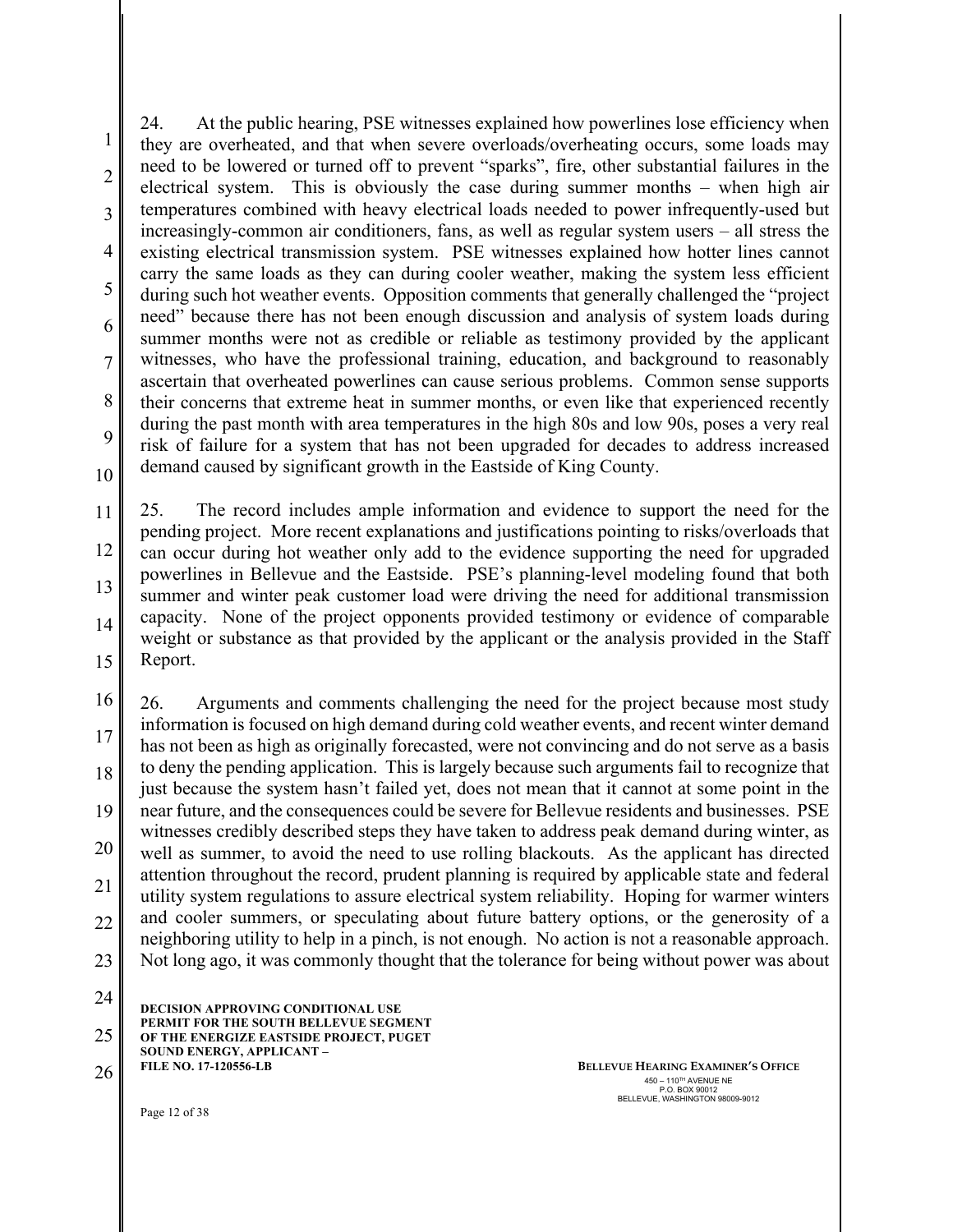2-3 days. Nowadays, for the vast majority of people, it is little more than the life of a cell phone battery. *(Testimony of Mr. Koch; Ex. A-3).*

4 6 7 27. Some comments challenged the "need" for the project, arguing that carrying power for loads headed to Canada or other distant locations could be or are already carried by other powerlines; or that simple, local emergency generators could be fired up to produce additional power supply, all somehow clearing up capacity in or generating additional power supply needed for the existing lines, and obviating or delaying the urgency for new lines as proposed in this application. These comments and related arguments run contrary to the City's unrebutted, independent consultant report on the topic, which provided the following relevant and highly persuasive conclusions regarding the existing 115 kV powerlines and facilities currently located along the Energize Eastside corridor, which specifically includes the South Bellevue Segment at issue in this matter:

*[A]n overloaded electrical system overheats. During peak load periods, operators use CAPs to turn off (referred to as opening) lines from either Sammamish or Talbot Hill substation to reduce heating on certain system transformers and lines so that they will not be destroyed. They may be able to keep the Eastside area supplied with electricity, but in doing so large areas of the Eastside may only be fed from one source. If something happens to that source, such as a tree falling into a line, or a car accidentally taking out a pole, or a piece of equipment fails due to fatigue, at that moment the last viable connection to a power source is gone and the lights go out. Even worse, as load continues to grow, or the area hits the coldest winter or hottest summer on record, the operator will be left with a decision: who will have power and who will not. Until the peak period is over, in order to reduce overloads to an acceptable level, large portions of the Eastside area could be left without power. A further possible consequence would be that hospitals, nursing homes, fire departments, police stations and other critical support services must run on emergency power or are without power. In this situation the event has become not just an inconvenience but a hazard.* 

*There are a lot of questions surrounding the probability of these events occurring on the Eastside. Most people are likely unaware of how many times an outage is imminent or narrowly avoided. Attempting to specifically predict these events is nearly impossible because of the number of potential scenarios and permutations. Is it an extreme peak? Are 100% conservation levels being met? Is there a system component out for repair? Has an accident removed a piece of equipment from service? Has a natural or man-made disaster occurred that no* 

**DECISION APPROVING CONDITIONAL USE PERMIT FOR THE SOUTH BELLEVUE SEGMENT OF THE ENERGIZE EASTSIDE PROJECT, PUGET SOUND ENERGY, APPLICANT – FILE NO. 17-120556-LB**  24 25

26 **BELLEVUE HEARING EXAMINER'S OFFICE**  $450 - 110^{7H}$  AVENUE NE P.O. BOX 90012 BELLEVUE, WASHINGTON 98009-9012

Page 13 of 38

1

2

3

5

8

9

10

11

12

13

14

15

16

17

18

19

20

21

22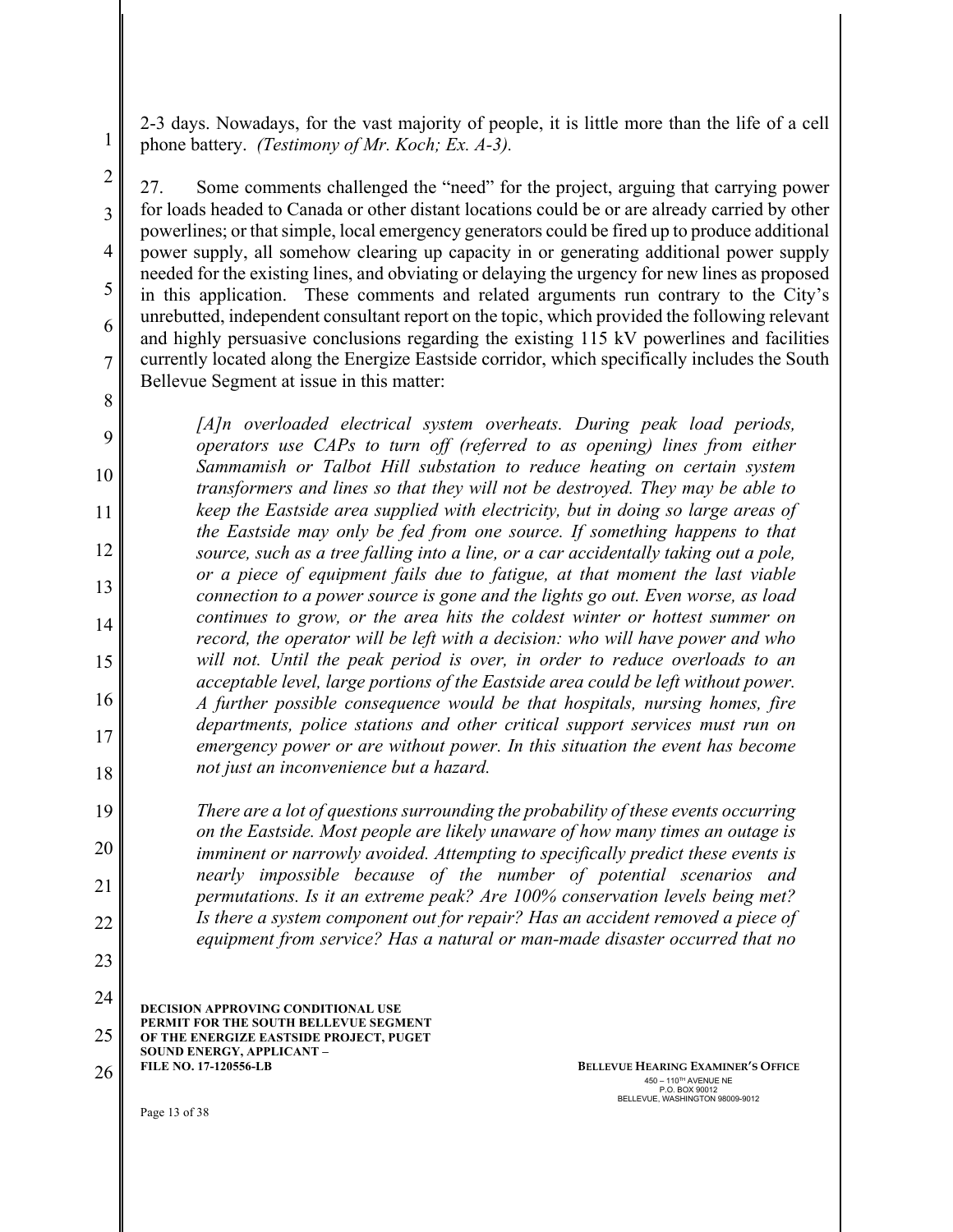*one thought would ever happen? Was the forecast wrong and loads grew faster than expected? The permutations are endless.* 

*Regional electrical reliability is important to local communities. Without a reliable regional backbone, energy generated by a wide variety of sources could not be efficiently delivered to the population areas that need it. All the utilities in the Northwest bear some responsibility to keep the transmission system in working order. However, a local utility's main role is its customers and each has a legal duty to provide electricity to customers in its service area.*

*The local utility has two roles to play. On the community level, it needs to provide an adequate infrastructure of facilities and equipment that can reliably deliver energy to its local customers. As a regional player, the utility provides its customers access to the larger interconnected system while making sure its system is as reliable as its regional neighbors' systems and not a detriment to the whole.* 

*The Energize Eastside Project is designed to bring the needed infrastructure to supply the local need. Any regional benefits that it provides would be added benefits of a stronger regional source, but these are not the primary reasons why the project has been proposed. The transmission capacity deficiency is driven primarily by local rather than regional growth. If the entire region surrounding the Eastside was eliminated or disconnected from Sammamish and Talbot Hill substations, and replaced with an independent 230 kV source of power at both ends, the result would be the same. The Eastside 230 -115 kV system as it exists cannot supply the projected load under all circumstances, with the required levels of reliability that the community and neighboring utilities expect. (Stantec Report, at DSD 000557-558).*

17 18 19 20 28. Mr. Nedrud credibly testified that opposition comments relied too heavily on consumption data instead of peak-demand data, which PSE must plan for. He emphasized that the issue is not just about one or a few "what-if" scenarios, but many, and that the through-put in existing lines is just too small. He described how "peak-generators" intended to provide additional power supply would be of no value if the existing lines are too small to carry the load during peak-demand situations. *(Testimony of Mr. Nedrud on April 3rd).*

21 22 29. Responding to challenges and complaints that the data used by PSE to demonstrate "need" for the project is now too old, from 2015 or so, Mr. Nedrud credibly testified that PSE has gone back to review whether deficiencies exist using more current data. He confirmed

**DECISION APPROVING CONDITIONAL USE PERMIT FOR THE SOUTH BELLEVUE SEGMENT OF THE ENERGIZE EASTSIDE PROJECT, PUGET SOUND ENERGY, APPLICANT – FILE NO. 17-120556-LB**  24 25 26 **BELLEVUE HEARING EXAMINER'S OFFICE** 

 $450 - 110^{7H}$  AVENUE NE P.O. BOX 90012 BELLEVUE, WASHINGTON 98009-9012

Page 14 of 38

1

2

3

4

5

6

7

8

9

10

11

12

13

14

15

16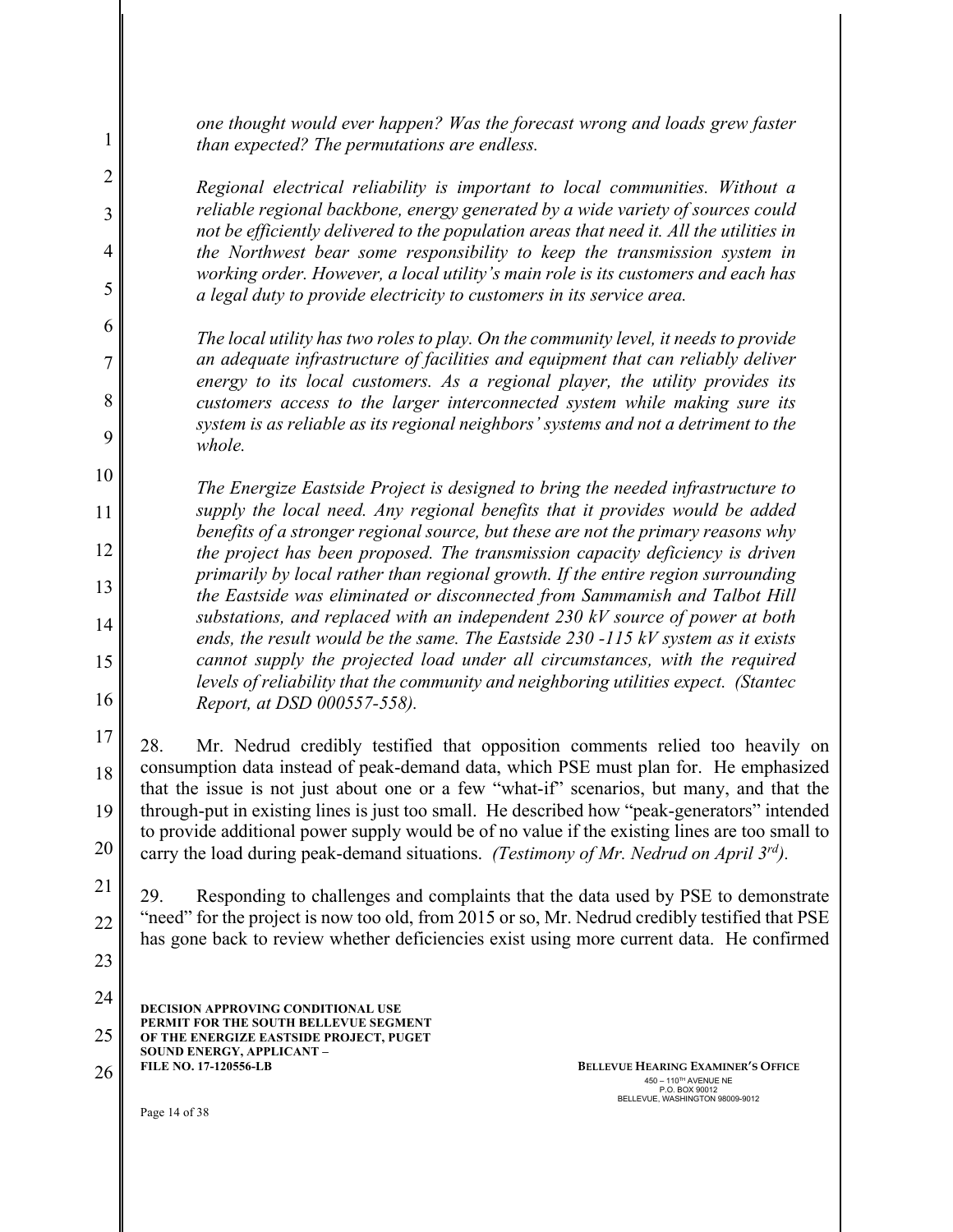that PSE analyzed data again, in December of 2016, 2017, and 2018, and that updated data from each time period showed peak-demand exceeding system capacity. *Id.*

# *Environmental Review and Public Engagement.*

30. The Staff Report explains, and Department witnesses testified, that the City of Bellevue, in cooperation with the "Partner Cities" of Kirkland, Newcastle, Redmond, and Renton, conducted an environmental review of the entire Energize Eastside Project over the course of several years. The Partner Cities stipulated that the City of Bellevue would act as the SEPA lead agency. The culmination of the environmental review process was the Final Environmental Impact Statement (EIS) issued on March 1, 2018. The Final EIS built upon the previous Phase 1 Draft EIS and Phase 2 Draft EIS, released in January 2016 and May 2017, respectively. *(DSD 000074, and DSD 005404).*

8

6

7

9 10 11 12 13 14 15 16 17 31. PSE and the Partner Cities agreed to the rigorous two-phase environmental review. (*DSD 000012).* During Phase I of the environmental review, the Partner Cities evaluated a broad range of potential technological alternatives to address the identified transmission facility deficit. Phase I review assessed the feasibility and environmental impacts of wire solutions (i.e., overhead, underground and underwater transmission lines, including using Seattle City Light's existing corridor in the City of Bellevue) and non-wire solutions (ranging from battery storage, distributed solar and the construction of natural gas peak shaving facilities, among others). *Id.* As PSE witnesses summarized at the public hearing, running high power transmission lines under Lake Washington presents expensive and timeconsuming challenges, and using City Light transmission lines is not a viable option for several reasons discussed in the Phase I EIS, including without limitation because it would mean that PSE would have to perform an entire "rebuild" of the existing City Light structures and all conductors along the entire line, and create a new connector-route leading to PSE substations. *(Testimony of Mr. Nedrud; and Ph. I EIS, Sec. 2.3.2.3 discussion of Option B, to use Seattle City Light 230kV Overhead Transmission Lines, at DSD 011181).*

18 19 20 21 22 32. Following the elimination of Project alternatives that were infeasible or failed to meet the Project's purpose and need, Phase II focused on analyzing the potential environmental impacts of route options for the overhead line alternative. *Id.* The Phase II Draft EIS and Final EIS analyzed 14 routing alternatives including a north, central and south Bellevue segment. *(DSD 005435, listing routing alternatives).* The EIS analyzed two central Bellevue routing alternatives (including two by-pass routes that do not cross the East Bellevue Community Council's ("EBCC's") jurisdiction) and four routing alternatives for the south segment. *Id.* 

23

**DECISION APPROVING CONDITIONAL USE PERMIT FOR THE SOUTH BELLEVUE SEGMENT OF THE ENERGIZE EASTSIDE PROJECT, PUGET SOUND ENERGY, APPLICANT – FILE NO. 17-120556-LB**  24 25 26 **BELLEVUE HEARING EXAMINER'S OFFICE** 

 $450 - 110^{7H}$  AVENUE NE P.O. BOX 90012 BELLEVUE, WASHINGTON 98009-9012

Page 15 of 38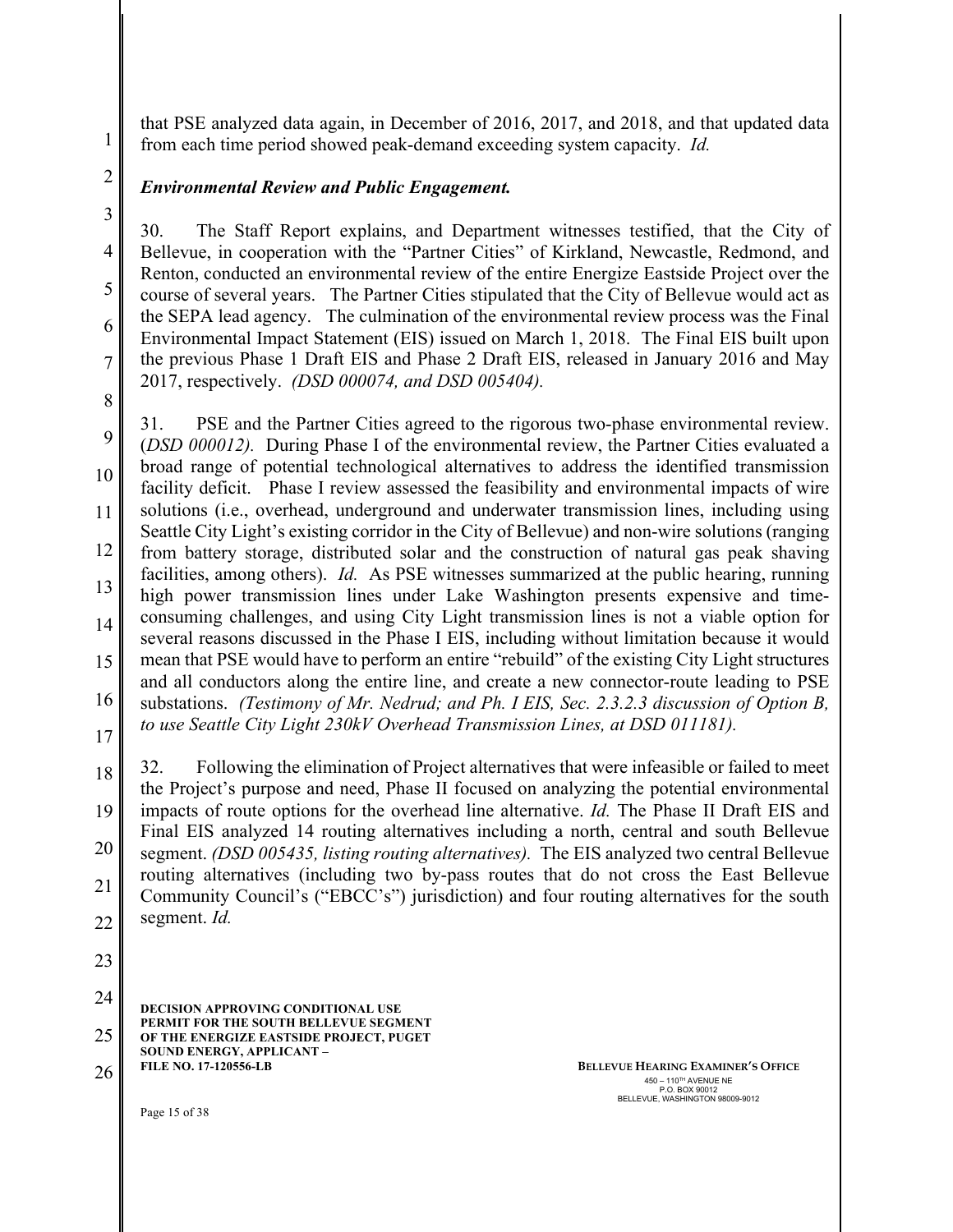3 4 33. The Partner Cities' analysis confirmed that, of all alternatives and route options analyzed, construction of an upgraded transmission line in the existing corridor best addressed project need while limiting costs and environmental impacts. *(DSD 005472, FEIS at 2-45, which reads in relevant part: "At this time, [other than a transmission line upgrade] there are no currently known, widely accepted technologies that PSE would employ that could feasibly and reliably address the transmission capacity deficiency on the Eastside"; and DSD 000014-15 (describing how siting limits environmental impacts).*

34. Following the publication of the Phase II DEIS, PSE changed its preferred route alternative from the "Willow 2" route to the "Willow 1" route, the analysis of which provides the basis for this CUP application. PSE explained that it undertook this change in response to data showing that the Willow 1 route, which follows the existing transmission line corridor, was the safest, least impactful route. *(See PSE discussion of its preferred site alternative at DSD 000240-41; and PSE Response Brief to Motion to Continue, dated Feb. 11, 2019).* 

9 10 11 12 13 14 15 35. All of the option routes considered through the EIS and alternate site review process, including Willow 1, traverse residential land use districts, but PSE determined that utilizing the existing corridor would minimize impacts associated with the Project on surrounding areas. As noted in the Staff Report and confirmed by Department and PSE witnesses at the public hearing, PSE's decision to use the existing corridor minimizes tree removal as compared to establishing a new corridor and allows for better assessment of potential interactions with the co-located Olympic pipeline. The existing corridor also minimizes the creation of new impacts to adjacent uses, including residential uses. As properties adjacent to the transmission line corridor currently have utility facilities in their viewsheds and neighborhoods, the Willow 1 route has lower impacts compared to establishing a new corridor. *(DSD 000044).*

16 17 18 19 20 21 22 36. The Alternative Siting Analysis (included in the Record as Attachment B to the Staff Report) contains sufficient information regarding the methodology employed, the alternative sites analyzed, the technologies considered, and the community outreach undertaken to satisfy the requirements of LUC 20.20.255.D. The Analysis includes numerous appendices addressing Project need, public outreach and input, and tracks the extensive environmental review undertaken in connection with the Project. The Analysis also explains how, by constructing the proposed transmission line facilities in the existing 115 kV transmission line corridor and selecting the Richards Creek substation, site compatibility impacts are limited by this preferred alternative. See LUC 20.20.255.D.2.d. Therefore, PSE's Alternative Siting Analysis complies with the provisions of LUC 20.20.255.D. *(See discussion at DSD 000044).*

23

1

2

5

6

7

8

**DECISION APPROVING CONDITIONAL USE PERMIT FOR THE SOUTH BELLEVUE SEGMENT OF THE ENERGIZE EASTSIDE PROJECT, PUGET SOUND ENERGY, APPLICANT – FILE NO. 17-120556-LB**  24 25

26 **BELLEVUE HEARING EXAMINER'S OFFICE**  $450 - 110^{7H}$  AVENUE NE P.O. BOX 90012 BELLEVUE, WASHINGTON 98009-9012

Page 16 of 38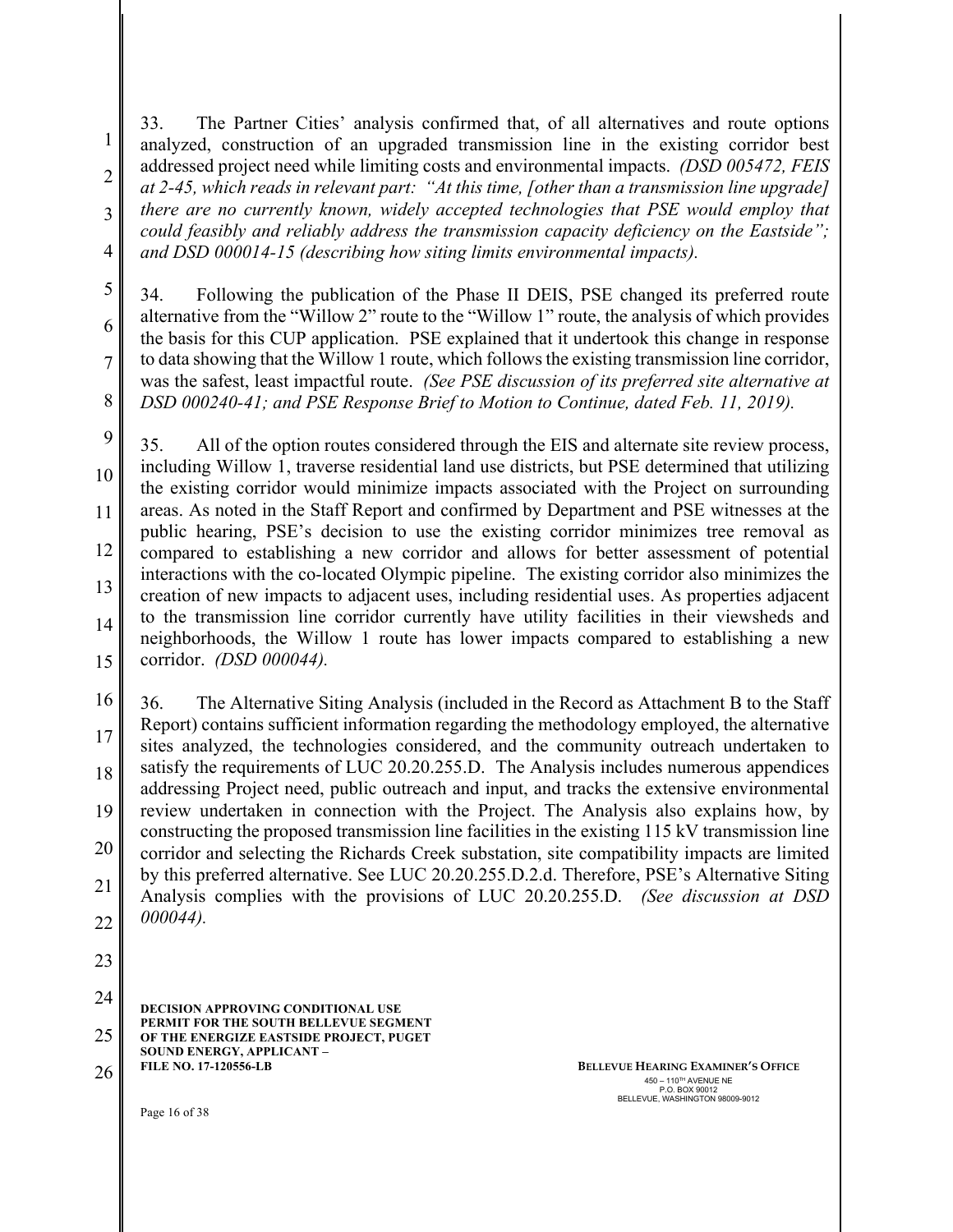37. As noted in the Staff Report, an EIS is the most detailed form of environmental review required under SEPA and is prepared when an agency determines that it is probable that a project would have significant environmental impacts. The Phase 1 Draft EIS assessed a range of impacts and implications associated with broad alternatives for addressing PSE's objectives in a non-project, or programmatic, EIS. *(DSD 000074).*

4 5 6 38. The environmental review undertaken by the Partner Cities and memorialized in the Phase 2 Draft EIS and Final EIS considered the impacts on the environment of the entire Energize Eastside Project throughout each jurisdiction – extending from Redmond in the north to Renton in the south. The Phase 2 Draft EIS incorporated the Phase 1 Draft EIS by reference and presented a project-level environmental review. *(DSD 000074).*

7

8

9

10

1

2

3

39. Based on the results of the Phase 2 Draft EIS analysis, PSE refined the proposed route of the transmission lines and associated Project components. The Final EIS assessed PSE's project level proposed alignment (referenced as "Willow 1") and considered environmental impacts of the entire Energize Eastside Project in light of this proposed alignment (see Chapters 1, 2, 4, 7, and 8 of the Final EIS). *(DSD 000074).*

11 12 13 14 15 40. While environmental analysis in the Staff Report focused on the impacts reviewed for the portions of the Project currently under consideration in connection with the two Bellevue Permits (specifically this CUP, and the associated, unchallenged Critical Areas permit, identified as Permit Nos. 17-120556-LB and 17-120557-LO), the environmental review in the Final EIS was not limited to any segment or portion of the Energize Eastside Project. Instead, the Final EIS presented a comprehensive environmental assessment of the entire Energize Eastside Project, including a full analysis of potential impacts and cumulative impacts associated with the construction and operation of PSE's proposed alignment. *(DSD 000074).*

16

17

18 41. Staff properly found and concluded that the Energize Eastside Project Final EIS and supporting documentation fulfill SEPA requirements for the pending proposal and the larger Energize Eastside Project and, consistent with BCC 22.02.020 and WAC 197-11-635, incorporated such documentation into the Staff Report by reference. *(DSD 000074).*

19

20 21 42. The Examiner concurs. The Final EIS, and the multi-year public outreach process undertaken by the Partner Cities, fulfills applicable SEPA review requirements for the project addressed in this permit.

22 23 43. The Final EIS reflects analysis of the South Bellevue Segment based on the application details at issue in this matter. Again, it also includes a full analysis of potential impacts and cumulative impacts associated with the construction and operation of the entire

**DECISION APPROVING CONDITIONAL USE PERMIT FOR THE SOUTH BELLEVUE SEGMENT OF THE ENERGIZE EASTSIDE PROJECT, PUGET SOUND ENERGY, APPLICANT – FILE NO. 17-120556-LB**  24 25 26 **BELLEVUE HEARING EXAMINER'S OFFICE** 

 $450 - 110^{7H}$  AVENUE NE P.O. BOX 90012 BELLEVUE, WASHINGTON 98009-9012

Page 17 of 38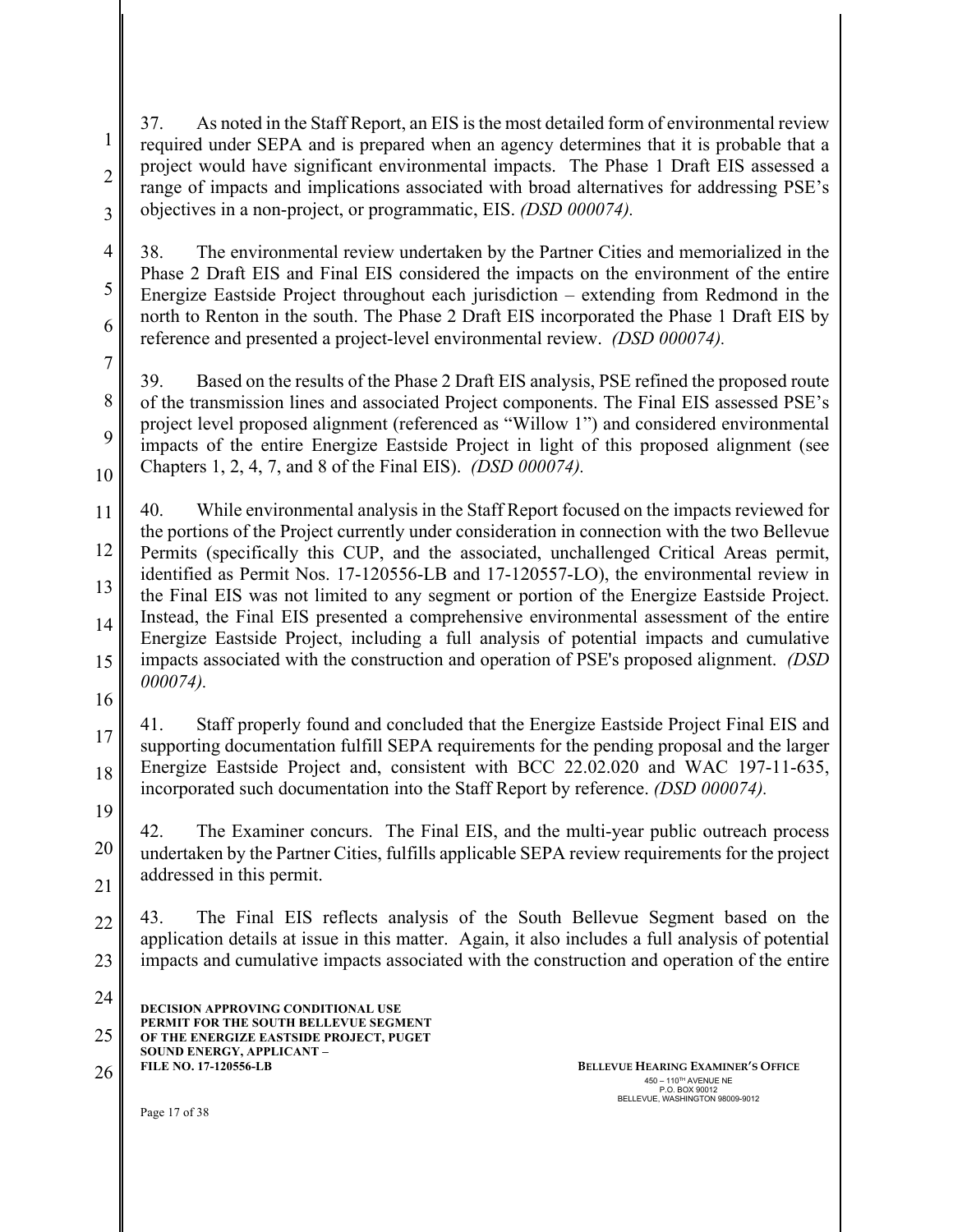3 Energize Eastside Project and PSE's proposed alignment. The Final EIS facilitated broad public participation and informed decision-making for both requested permits, the unchallenged CALUP and the Conditional Use Permit addressed herein. The review process for the South Bellevue Segment is the antithesis of any alleged failure to study, failure to disclose, or improper "segmentation" or "piecemealing" as some opponents argued.

4 5 6 7 8 44. For instance, the Final EIS explains: *"For the Richards Creek substation site and the Bellevue South and Newcastle Segments, the analysis included a review of the project design as presented in the permit applications submitted to Bellevue and Newcastle (PSE, 2017b and PSE, 2017c, respectively). The results below have been revised relative to the Phase 2 Draft EIS, incorporating the more detailed information in the permit applications on pole locations and critical areas (including wetlands, streams, and their buffers). The conclusions regarding significant impacts on land use, however, are the same as presented in the Phase 2 Draft EIS." (DSD 005495).*

9 10 11 12 13 14 15 16 45. Instead of using a "general" study, or guesstimate as to what average impacts on views and other aspects of the environment might be, as one might come to expect from a very broad environmental review document, the impacts on views for the Energize Eastside Project were analyzed by "segment" – which is the level of detail that specific neighborhoods frequently demand. See *Impact Analysis by Segment in the Final EIS, at DSD 005524*, which reads in part*: "The following pages summarize the potential impacts on scenic views and the aesthetic environment for PSE's Proposed Alignment, presented for the Richards Creek substation and by segment. For the Redmond, Bellevue North, Bellevue Central, and Renton Segments, the analysis included a review of refined project design details for PSE's Proposed Alignment and updated simulations, with results revised relative to the Phase 2 Draft EIS to reflect the new information. For these segments, the new information and analysis have not altered the conclusions presented in the Phase 2 Draft EIS regarding significant impacts to scenic views and the aesthetic environment."*

17 18 19 46. The Final EIS fully disclosed and discussed how the new transmission line project would be developed in segments or phases. See for example the explanation provided in the Sec. 2-37 of the Final EIS, at DSD 005464, which expressly informs the reader, the public, and decision-makers, as follows:

20 21 22 23 **"Construction Phasing and Schedule.** Construction of the transmission lines would typically take approximately 12 to 18 months (over two construction phases) and would be constructed concurrently with construction of the Richards Creek substation. Under certain conditions, construction can be accelerated or slowed down depending on the number of crews working at the same time. The project is expected to be built in phases, with the south end (from the Talbot Hill substation to the proposed Richards Creek substation) being the first phase, followed by the north phase as soon as design, permitting, and energization of the south phase would allow. The project needs to be built in two construction phases to keep the Lakeside substation energized,

**DECISION APPROVING CONDITIONAL USE**  24

**PERMIT FOR THE SOUTH BELLEVUE SEGMENT**  25

**OF THE ENERGIZE EASTSIDE PROJECT, PUGET SOUND ENERGY, APPLICANT –**

**FILE NO. 17-120556-LB** 

26 **BELLEVUE HEARING EXAMINER'S OFFICE**  $450 - 110^{7H}$  AVENUE NE P.O. BOX 90012 BELLEVUE, WASHINGTON 98009-9012

Page 18 of 38

1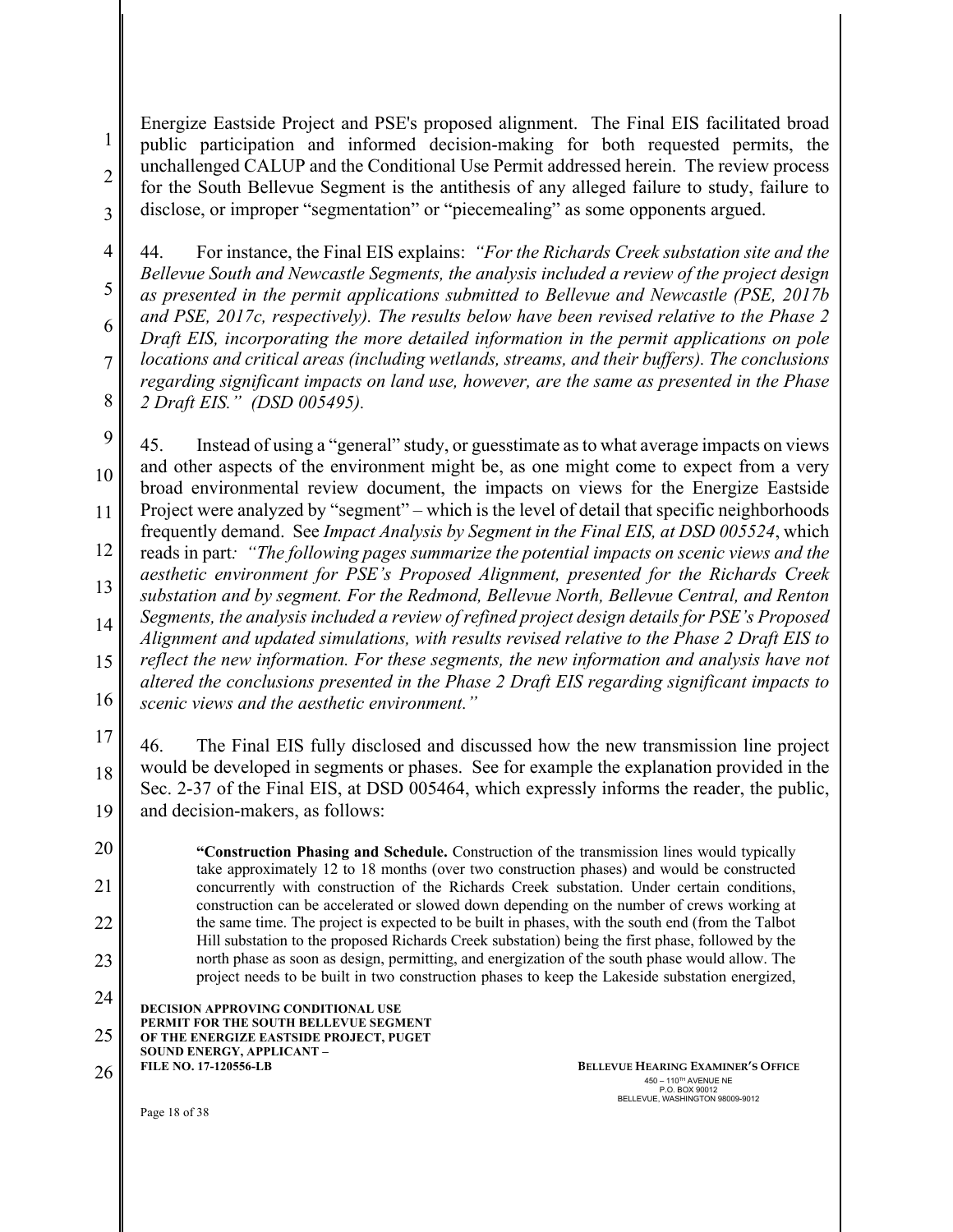1 2

3

4

5

6

7

8

9

13

14

15

16

17

thereby keeping the transmission system on-line to serve customers. During the construction of the south phase, the Lakeside substation will be served from the north and likewise, once the south phase is complete, it will be used to serve the Eastside while the north half is constructed."

47. Opposition arguments that challenged the pending application as improper "segmentation", "piecemealing", an undisclosed last-minute change, a strategic surprise, and the like, are factually incorrect. The Final EIS used to inform the public and decisionmakers in reviewing the pending application fully discloses that the South Bellevue Segment can function independently, and that the new transmission line will be developed in phases. It also explains a public benefit rationale for PSE's proposed phased construction schedule for the Energize Eastside Project – keeping the transmission system on-line to serve customers during construction.

48. PSE notes that the public review for its Energize Eastside Project has included the following community outreach efforts *(See DSD 000043-44; DSD 000249-252; and PSE Response Brief to Motion to Continue, dated Feb. 11, 2019):*

- 10 11 12 • 22 Community Advisory Group-related meetings, including six public open houses, two question and answer sessions, and two online open houses at key project milestones (four CAG meetings, three Sub-Area meetings, and an open house took place in Bellevue);
	- Nearly 650 briefings  $(\sim]320$  in Bellevue) with individuals, neighborhoods, cities and other stakeholder groups;
	- More than 300 comments and questions received, with more than 1,000 from Bellevue residents;
		- $\bullet$  40+ email updates to more than 1,600 subscribers, with 775 residing in Bellevue;
	- 10 project newsletters to 55,000+ households (20,000+ of which are in Bellevue);
	- Ongoing outreach to 500+ property owners, including door-to-door and individual meetings, including approximately 130 parcels in Bellevue; and
	- Participation in 16 EIS-related public meetings, five of which took place in Bellevue.

18 19 20 49. The Staff Report includes a detailed listing of public notices and public meetings conducted over the last few years regarding the construction of a new transmission line to connect the Talbot Hill and Lakeside substations, including the proposed Richards Creek substation addressed in this permit. *See DSD 000086-87.* Staff confirmed that public noticing requirements for the pending application were fully satisfied.

21

22 23 50. About 50 local residents, business owners, community leaders and interested citizens testified at the public hearing portion regarding the CUP application, and many live in neighborhoods that already have powerlines in their viewshed if they look at their windows or drive along streets in their community. Given the size of the crowd in the room when the

**DECISION APPROVING CONDITIONAL USE PERMIT FOR THE SOUTH BELLEVUE SEGMENT OF THE ENERGIZE EASTSIDE PROJECT, PUGET SOUND ENERGY, APPLICANT – FILE NO. 17-120556-LB**  24 25

26 **BELLEVUE HEARING EXAMINER'S OFFICE**  $450 - 110^{7H}$  AVENUE NE P.O. BOX 90012 BELLEVUE, WASHINGTON 98009-9012

Page 19 of 38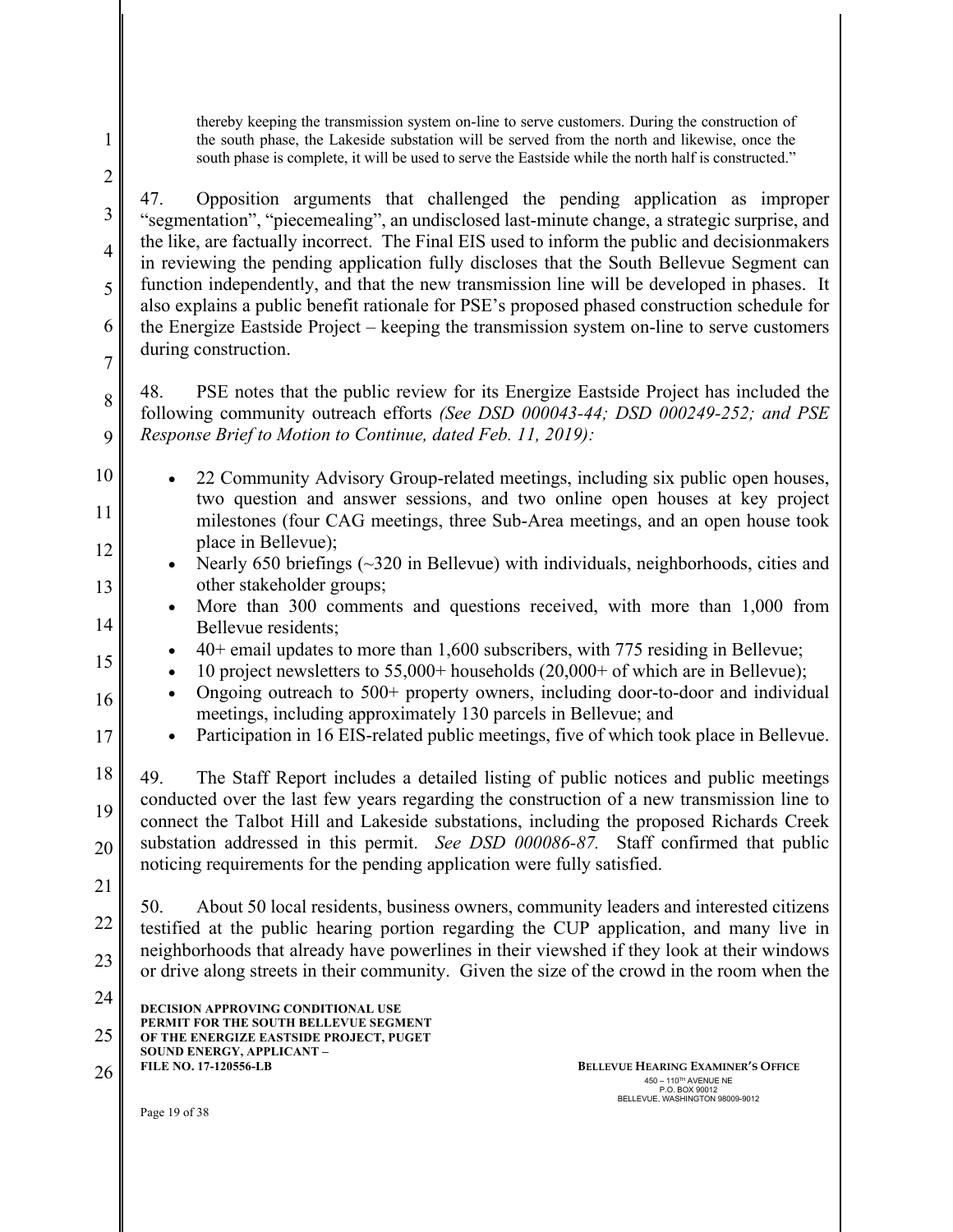1 2 3 hearing opened, the Examiner granted a request to allow Bellevue residents the opportunity to speak first, followed by people from other places. Most people observed the hearing rules. People offered a wide-range of comments, with project supporters focusing on the need for reliable power in the City, and opponents repeating themes and issues raised in written comments analyzed throughout the EIS process and in the Staff Report. Several of the public witnesses spoke twice.

51. A large share of the public comments opposing the project focused on pipeline safety concerns. The applicant and staff properly note that pipeline safety issues are some of the most detailed topics addressed in mitigation measures and conditions of approval proposed in the FEIS and the Staff Report. Many of the opposition comments and presentations made during the public hearing focused on the "need" issue, with little pushback given to portions of the Staff Report that address how the project can be designed and conditioned to comply with applicable city standards for such facilities. Many opponents questioned whether any alternatives or routes ever really needed to be studied in the first place, reasoning that if there's no real need, then there is no reason for the project.

10 11 12 13 52. As noted in previous findings, "need" was analyzed over the past few years, and one thing has not and shows few signs of changing – Bellevue and the Eastside are booming. Even if growth were to grind to a halt, the rapid pace of growth and demand since the 115kv lines along the corridor were last substantially improved, decades ago, makes challenges to "need" and assertions that "demand just does not support the project" problematic.

14 15 16 17 18 19 53. Doing nothing, and simply maintaining the status quo, is not a responsible choice. The Phase 2 Draft EIS concluded that "Under the No Action Alternative, PSE would continue to manage its system in largely the same manner as at present. This includes maintenance programs to reduce the likelihood of equipment failure, and stockpiling additional equipment so that in the event of a failure, repairs could be made as quickly as possible. *Implementation of the No Action Alternative would not meet PSE's objectives for the proposed project, which are to maintain a reliable electrical system and to address a deficiency in transmission capacity on the Eastside. Implementation of the No Action Alternative would increase the risk to the Eastside of power outages or system damage during peak power events*." *(Phase 2 DEIS, discussion of No Action Alternative at Sec. 2.1.1, included in the Record at DSD 010246-247, emphasis added).* 

20

21

4

5

6

7

8

9

22 23 54. While thoughtful and caring about their homes, neighborhoods, families, neighbors and environmental stewardship, the vast majority of comments opposing the project came from people with personal motivations like potential view impacts they believe will occur if the project goes forward. While some people complained about the existing powerlines and stray static events that can make your hair stand up on a misty day, most opposition witnesses

**DECISION APPROVING CONDITIONAL USE PERMIT FOR THE SOUTH BELLEVUE SEGMENT OF THE ENERGIZE EASTSIDE PROJECT, PUGET SOUND ENERGY, APPLICANT – FILE NO. 17-120556-LB**  24 25 26 **BELLEVUE HEARING EXAMINER'S OFFICE** 

 $450 - 110^{7H}$  AVENUE NE P.O. BOX 90012 BELLEVUE, WASHINGTON 98009-9012

Page 20 of 38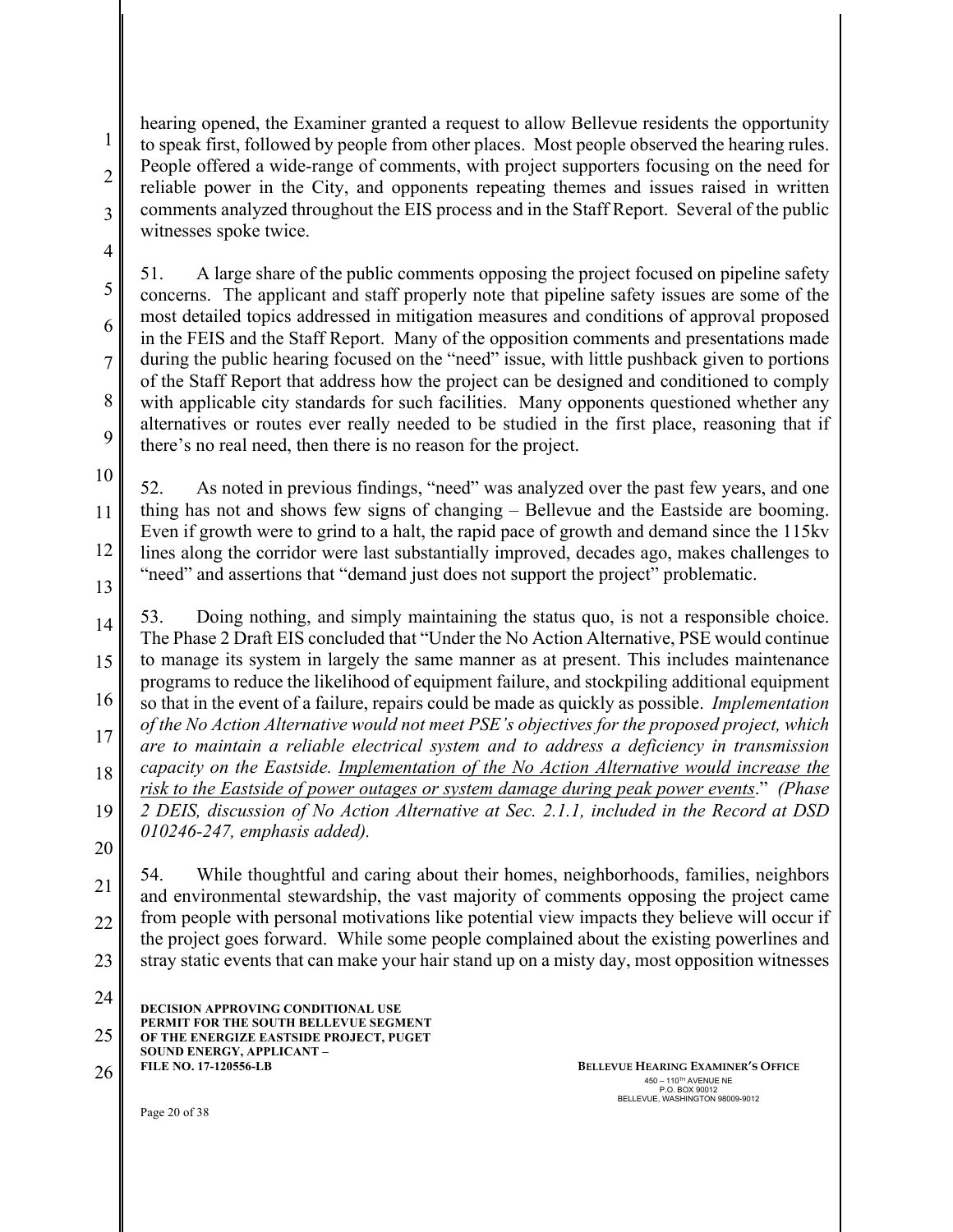would have to acknowledge that the existing powerlines and utility corridor were already in place when they moved into their homes. Their questions and challenges to details in environmental reviews, load studies, demand studies, and the like, appeared jaded and heavily influenced by their desire to stop the project at any cost, to preserve existing conditions. Some expressed their desire to see all lines removed and the corridor used as a greenway.

55. Like other project opponents, CENSE and CSEE representatives voiced concerns but did not offer sufficient, relevant, authoritative, or credible evidence that would rebut the findings and recommendations made in the Staff Report.

7 8 9 10 56. The "need" studies, analysis of alternatives, pipeline safety reports and other substantive materials provided by the applicant were thoroughly reviewed, challenged, and revised by Staff and independent consultants engaged by the City to review applicant submittals for this project. Independent consultants confirmed that PSE studies and reports were conducted in a manner generally accepted by professionals specializing a particular subject matter, like system reliability, pipeline safety, pole design and the like.

11 12 13 14 15 16 17 57a. Again, third-party reviews confirmed the substance of the applicant's key submittals at issue in this CUP application. At the close of the hearing, attorneys for the two opposition groups, CENSE and CSEE, asked the Examiner to carefully read the Lauckhart and McCullough materials, included in the record, to see how the applicant has failed to satisfy approval criteria, mostly the requirement to show operational need. Having read and re-read the opposition reports and evidence, and the independent studies prepared by Stantec and USE, one finding and conclusion became crystal clear – the applicant reports, forecasts, and data analyses were in compliance with applicable industry standards. The opponents failed to rebut the independent consultant reviews of PSE's work involved in this application process, all of which concluded that PSE was planning and reviewing data in accord with industry practice and standards.

18 19 20 21 22 23 57b. On the other hand, PSE firmly established that several key aspects of opposition reports were defective and simply not credible, because they failed to follow industry practice. Rebuttal testimony from Mr. Nedrud was powerful and credible. He showed how Mr. McCullough's presentation, which showed far less demand than PSE forecasts, failed to properly account for several considerations required by industry practice and applicable federal electrical system planning mandates (NERC requirements) described by Ms. Koch during her testimony. Mr. Nedrud showed how Mr. McCullough's research analysis presented at the hearing only considered current loads to make load forecasts. This leads to erroneous results, because such analysis fails to include consideration of weather events (at peaks/extremes), projections of economic activity, population projections, building permits,

**DECISION APPROVING CONDITIONAL USE PERMIT FOR THE SOUTH BELLEVUE SEGMENT OF THE ENERGIZE EASTSIDE PROJECT, PUGET SOUND ENERGY, APPLICANT – FILE NO. 17-120556-LB**  24 25

26 **BELLEVUE HEARING EXAMINER'S OFFICE**  $450 - 110^{7H}$  AVENUE NE P.O. BOX 90012 BELLEVUE, WASHINGTON 98009-9012

Page 21 of 38

1

2

3

4

5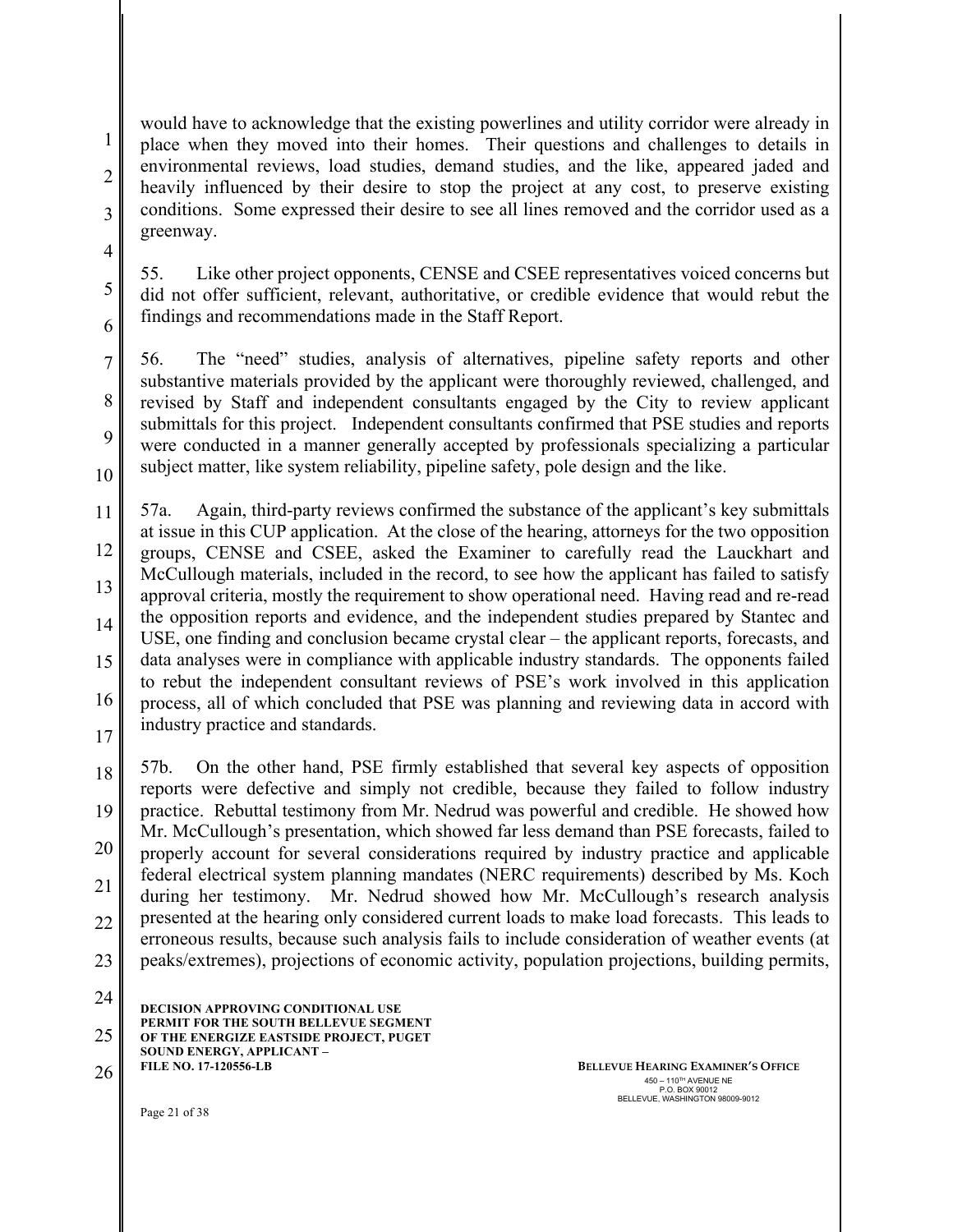and conservation goals. *Testimony of Mr. Nedrud, and his rebuttal slides presented at the hearing, included in the record as Ex. A-17.* Further, Mr. Nedrud demonstrated how Mr. Marsh's illustrations challenging demand data used by PSE were problematic, because the focus was on consumption (use) and not peak demand.

57c. Consumption is the amount of electricity that customers use over the course of a year. "Consumption" is also called "use" or "energy". "Demand" is customer usage at any given moment in time. "Peak Demand" is the maximum amount of electricity that PSE customers will demand at any given time.

57d. The City's consultant addressed the difference of "use versus demand" in its Independent Technical Analysis:

*"Bellevue's Resource Conservation Manager (RCM) program stats on declining energy use are reflecting a decline in the average use per customer. The DSM programs, solar, etc. are showing success with this decline. But, that is one piece of the story - the energy piece on a per customer basis. The number of customers continues to increase, and the aggregate peak usage (peak demand), is continuing to increase. Growth in peak demand drives the size and amount of infrastructure required and drives the issue of grid reliability." (USE report, included as Attachment D to the Staff Report, found at DSD 000663-000739, on page 9 of 76; emphasis added).*

12 13 14 15 16 17 18 19 20 21 22 23 57e. In October of 2015, the Federal Energy Regulatory Commission (FERC) dismissed a complex challenge to the Energize Eastside Project raised by CENSE, CSEE, Larry Johnson, and others (identified by FERC as "Complainants"), which was supported by sworn testimony from Mr. Lauckhart, CSEE's principal witness in this matter. The FERC decision includes the following passage, which applies just as well to this Decision: *"Complainants discuss alleged flaws in the load flow studies that Puget Sound conducted for the Energize Eastside Project. However, Complainants do not demonstrate that the studies violated any applicable transmission planning requirements or were otherwise unjust, unreasonable, or unduly discriminatory or preferential. Complainants do not cite anything that would require Puget Sound to use the study inputs and assumptions that Complainants prefer instead of the inputs and assumptions that Puget Sound used." (FERC Order Dismissing Complaint by CENSE, CSEE, et al., issued Oct. 21, 2015, included in the record at DSD 000656, complete Order at DSD 000630-000659).* As in the FERC challenge, in this hearing process Mr. Lauckhart alleged flaws in the load flow reports that PSE relied upon to demonstrate need for its Energize Eastside Project, among other things. He did not rebut the favorable reviews provided by independent consultants engaged by the city regarding PSE's supporting studies. Mr. Lauckhart and other project opponents did not demonstrate that the studies used by PSE violated any applicable transmission planning requirements or were otherwise unjust, unreasonable, or unduly discriminatory or preferential. Opponents do not cite anything that

**DECISION APPROVING CONDITIONAL USE PERMIT FOR THE SOUTH BELLEVUE SEGMENT OF THE ENERGIZE EASTSIDE PROJECT, PUGET SOUND ENERGY, APPLICANT – FILE NO. 17-120556-LB**  24 25 26 **BELLEVUE HEARING EXAMINER'S OFFICE** 

 $450 - 110^{7H}$  AVENUE NE P.O. BOX 90012 BELLEVUE, WASHINGTON 98009-9012

Page 22 of 38

1

2

3

4

5

6

7

8

9

10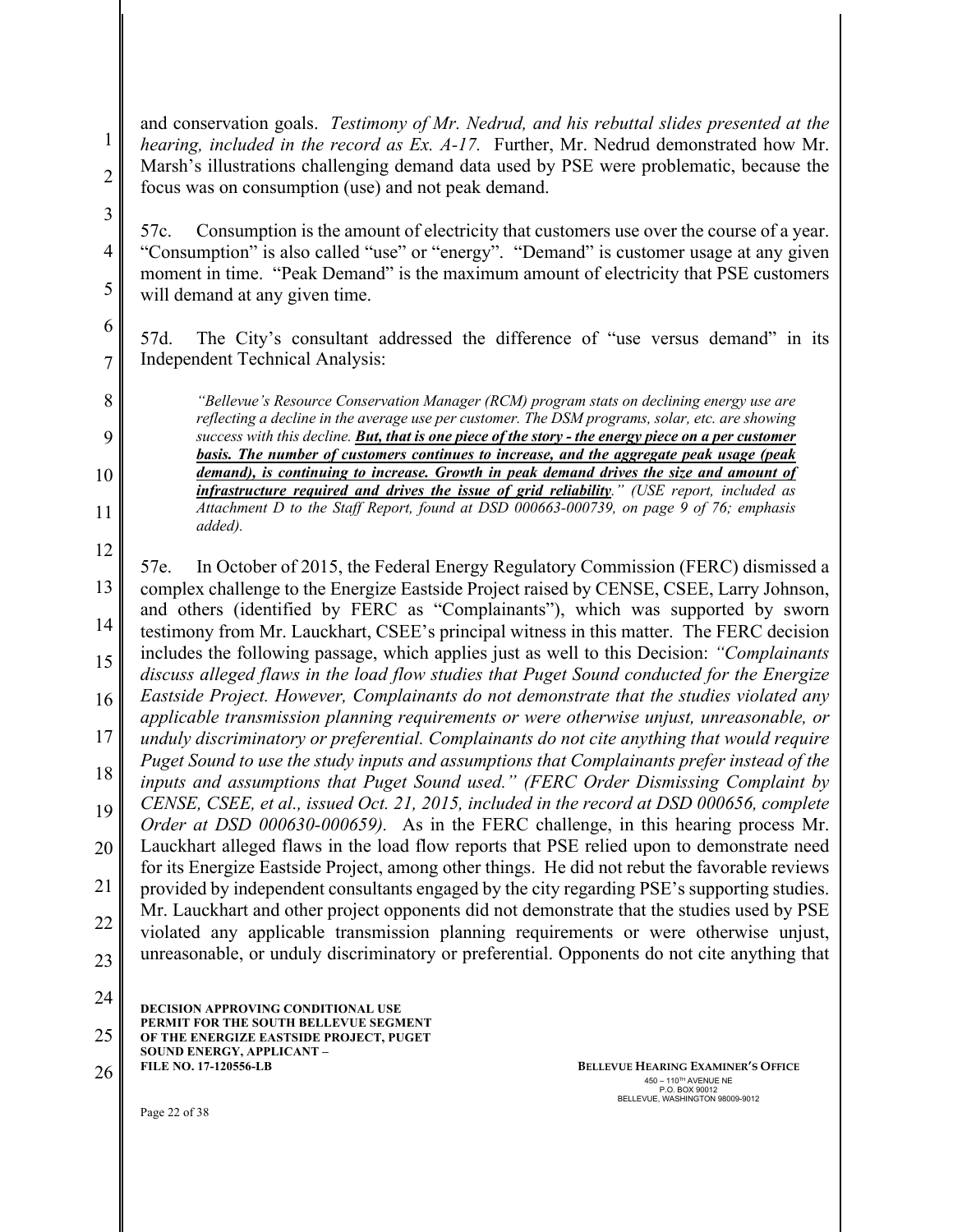would require PSE to use the study inputs and assumptions that they prefer instead of the inputs and assumptions that PSE used.

2 3 4 5 6 7 58a. Several opposition speakers directed attention to parts of the city's code that they read to say to that electrical facilities should be located where the need exists. In response, City staff argued that city codes do not mandate an entirely new utility corridor if fewer site compatibility impacts occur in a residential area than some other zoning district, and that the South Bellevue Segment proposal is the most feasible, lowest-impact option, emphasizing that the existing powerline route has been in the same place for decades, that poles have been in place in the same neighborhoods for many years, and that no new right-of-way is required as part of this project. The Staff Report, at pages 41-47, explains how the route selected by PSE has fewer site-compatibility impacts than other options.

8 9 10 11 58b. Even if the City's code could be read to require electrical facilities to only locate in areas that benefit or need the new or expanded electrical facility in question, in this situation, that is precisely what is proposed, because "load-shedding" – i.e. rolling blackouts – is currently part of PSE's corrective action plan (CAP) options in neighborhoods throughout the Eastside, including residential neighborhoods that are located along the route of the South Bellevue Segment. Given these circumstances, there truly is a critical "need" for the project to prevent such problems going forward in the residential areas located along the route.

12 13 14 15 58c. Pole designs, placement, heights, and wire-connections on poles, were all analyzed to generate conditions that minimize view impacts to the fullest extent reasonable, while still achieving the project objectives, including enhancing the reliability and redundancy in the power-transmission system that serves the City of Bellevue, including neighborhoods and businesses in the area affected by this South Bellevue Segment proposal.

16 17 18 59. The Examiner adopts and incorporates the City of Bellevue's administrative decision approving the associated Critical Area Land Use Permit (CALUP) issued for this project, under File No. 17-120557-LO, which was not appealed, as unchallenged findings, conclusions, and conditions of approval, that all provide support for the requested Conditional Use Permit, including without limitation:

• Findings and Conclusions re: Critical Areas Report Decision Criteria – General Criteria, LUC 20.25H.255.A.4, on page 104 of the Staff Report, which reads as follows:

The resulting development is compatible with other uses and development in the same land use district.

**DECISION APPROVING CONDITIONAL USE PERMIT FOR THE SOUTH BELLEVUE SEGMENT OF THE ENERGIZE EASTSIDE PROJECT, PUGET SOUND ENERGY, APPLICANT – FILE NO. 17-120556-LB**  24 25

26 **BELLEVUE HEARING EXAMINER'S OFFICE**  $450 - 110^{7H}$  AVENUE NE P.O. BOX 90012 BELLEVUE, WASHINGTON 98009-9012

Page 23 of 38

19

20

21

22

23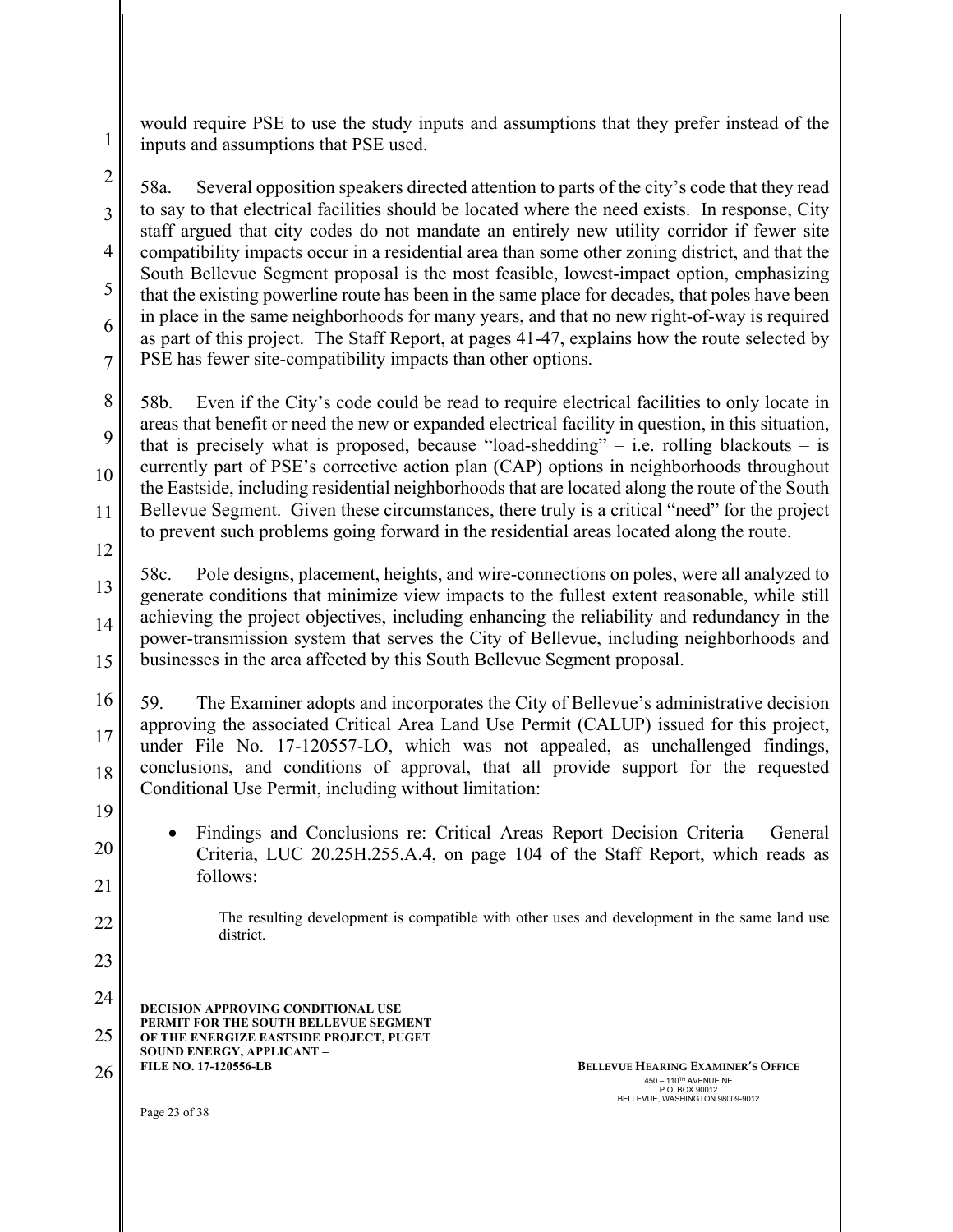| 1<br>$\overline{c}$ | <i>Finding:</i> The project involves the replacement of an existing transmission line; therefore, no change<br>in land use proposed. The proposed substation is located adjacent to an existing substation and<br>other light industrial uses and non-residential development. PSE's proposal is anticipated by and<br>included in Bellevue's Comprehensive Plan (see Attachment F [Map UT-7] to this Staff Report).<br>The proposal is limited to the existing corridor, and the Project, as modified, is compatible with |
|---------------------|----------------------------------------------------------------------------------------------------------------------------------------------------------------------------------------------------------------------------------------------------------------------------------------------------------------------------------------------------------------------------------------------------------------------------------------------------------------------------------------------------------------------------|
| 3                   | and responds to the uses and development that has been built up around the transmission line<br>corridor for decades.                                                                                                                                                                                                                                                                                                                                                                                                      |
| 4<br>5              | Findings and Conclusions re: Critical Areas Land Use Permit Decision Criteria - item<br>4 re: LUC 20.30P.140.D, on page 106 of the Staff Report, which reads as follows:                                                                                                                                                                                                                                                                                                                                                   |
| 6                   | 4. The proposal will be served by adequate public facilities including street, fire protection, and                                                                                                                                                                                                                                                                                                                                                                                                                        |
| $\overline{7}$      | utilities.                                                                                                                                                                                                                                                                                                                                                                                                                                                                                                                 |
| 8                   | Finding: The proposed transmission lines will not impact any existing public facility service level.<br>The Phase 1 Draft EIS and Final EIS concluded that the Energize Eastside Project would not<br>significantly increase the demand for public services, or significantly hinder the delivery of                                                                                                                                                                                                                       |
| 9<br>10             | services. Refer to Technical Reviews conducted by the Fire, Utilities, and Transportation in<br>Section V of this Staff Report.                                                                                                                                                                                                                                                                                                                                                                                            |
| 11                  | Findings and Conclusions re: Critical Areas Land Use Permit Decision Criteria – item<br>6, re: LUC 20.30P.140.F, on page 107 of the Staff Report, which reads as follows:                                                                                                                                                                                                                                                                                                                                                  |
| 12                  | 6. The proposal complies with other applicable requirements of this code.                                                                                                                                                                                                                                                                                                                                                                                                                                                  |
| 13                  | Finding: As discussed in Section IV of this Staff Report, PSE's proposal complies with                                                                                                                                                                                                                                                                                                                                                                                                                                     |
| 14                  | all other applicable requirements of the Land Use Code.                                                                                                                                                                                                                                                                                                                                                                                                                                                                    |
| 15                  | Section IV.A of the Staff Report analyzes and explains how the pending proposal is<br>60.                                                                                                                                                                                                                                                                                                                                                                                                                                  |
| 16                  | consistent with applicable Land Use Code and Zoning Requirements, specifically PSE's<br>obligation to comply with the Alternative Siting Analysis and design requirements found in                                                                                                                                                                                                                                                                                                                                         |
| 17                  | LUC 20.20.255.D and 20.20.255.F, which apply to Electrical Utility Facilities. (See Staff<br>Report at page 41). Given that the Critical Areas Land Use Permit was not appealed, any                                                                                                                                                                                                                                                                                                                                       |
| 18                  | arguments or opposition to the requested Conditional Use Permit that are based on challenges<br>to the Alternative Siting Analysis or design requirements found in the Land Use Code must                                                                                                                                                                                                                                                                                                                                  |
| 19                  | fail. All findings, conclusions and conditions of approval in the CALUP are now beyond<br>review. Any appeal of this Decision cannot be used to collaterally attack any aspect of the                                                                                                                                                                                                                                                                                                                                      |
| 20                  | CALUP or determinations made therein. (See Wenatchee Sportsmen Ass'n v. Chelan                                                                                                                                                                                                                                                                                                                                                                                                                                             |
| 21                  | County, 141 Wn.2d 169, 182, 4 P.3d 123 (2000), and Habitat Watch v. Skagit County, 155<br>Wn.2d 397, 410–11, 120 P.3d 56 (2005)).                                                                                                                                                                                                                                                                                                                                                                                          |
| 22<br>23            | City staff appropriately relied upon the Final EIS in its review of the requested CUP,<br>61.                                                                                                                                                                                                                                                                                                                                                                                                                              |
| 24                  | and in crafting proposed conditions of approval for the South Bellevue Segment project. The                                                                                                                                                                                                                                                                                                                                                                                                                                |
| 25                  | <b>DECISION APPROVING CONDITIONAL USE</b><br>PERMIT FOR THE SOUTH BELLEVUE SEGMENT                                                                                                                                                                                                                                                                                                                                                                                                                                         |
| 26                  | OF THE ENERGIZE EASTSIDE PROJECT, PUGET<br>SOUND ENERGY, APPLICANT –<br><b>FILE NO. 17-120556-LB</b><br><b>BELLEVUE HEARING EXAMINER'S OFFICE</b>                                                                                                                                                                                                                                                                                                                                                                          |
|                     | 450 - 110 <sup>TH</sup> AVENUE NE<br>P.O. BOX 90012<br>BELLEVUE, WASHINGTON 98009-9012<br>Page 24 of 38                                                                                                                                                                                                                                                                                                                                                                                                                    |
|                     |                                                                                                                                                                                                                                                                                                                                                                                                                                                                                                                            |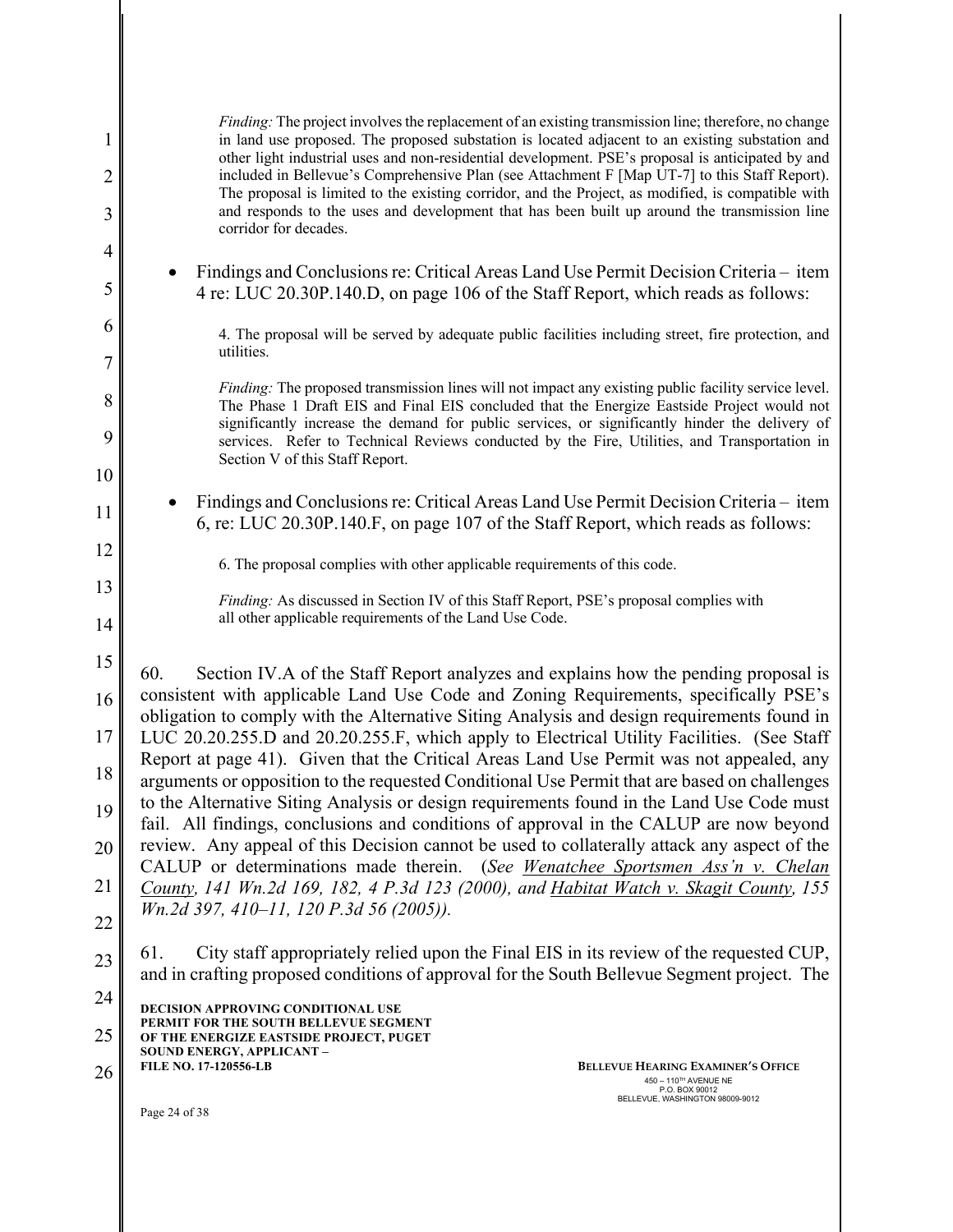1 2 3 4 5 potential impacts studied in the EIS included a comprehensive set of worst-case scenarios and detailed mitigation measures for the larger project as well as this specific portion of the larger Energize Eastside Project, all of which should serve to adequately avoid, minimize, rectify, reduce, or eliminate adverse impacts associated with the South Bellevue Segment proposal. Several items in the conditions of approval require monitoring and data collection as part of the project, to assure that powerline/pipeline conflicts do not result in adverse impacts. *(See Conditions of Approval, including without limitation No. 17, mandating that PSE must file a mitigation and monitoring report with the City documenting consultations held with Olympic Pipeline to address pipeline safety related issues at least quarterly during* 

6 *construction, and post start-up monitoring to ensure that mitigation measures related to operational issues are followed, at DSD 000144).*

7

8

9

10

11

## *Olympic Pipeline System.*

62. At the public hearing, multiple local residents expressed their genuine and legitimate concerns with hazards posed by existing electrical lines spanning over the Olympic petroleum pipeline though the City of Bellevue. Similar concerns were already provided in written comments summarized in the Staff Report, including without limitation at DSD 000093.

12 13 14 15 16 17 63. The Olympic Pipeline system is an underground petroleum pipeline system that is colocated with the existing PSE 115 kV transmission line corridor throughout the entire Energize Eastside Project area, except in the central portion of the Renton Segment. The Olympic Pipeline system is a 400-mile interstate pipeline system that runs from Blaine, Washington to Portland, Oregon. The system transports gasoline, diesel, and jet fuel through two pipelines – one 16 inches and one 20 inches in diameter. In the Energize Eastside Project area, the pipelines are generally co-located with PSE's transmission line within all of the segments, although in the Renton Segment it only co-located in the north portion of the segment (although it crosses the corridor in the southern portion of the segment). *(DSD 005451).*

18 19 64. The PSE transmission line corridor predates the pipeline by approximately three decades. *(Id.; Testimony of PSE witnesses).* 

20 21 22 23 65. In most of the segments, the pipeline system is along either the east or west side of the PSE right-of-way, crisscrossing the right-of-way from east or west in numerous locations. In parts of the corridor (especially the Newcastle Segment), however, the pipeline system is buried in the center of the right-of-way. BP is the operator of the Olympic Pipeline system, and partial owner of the Olympic Pipe Line Company, with Enbridge, Inc. (Olympic Pipe Line Company, 2017). Typically, the proposed poles would be located at least 13 feet from

**DECISION APPROVING CONDITIONAL USE PERMIT FOR THE SOUTH BELLEVUE SEGMENT OF THE ENERGIZE EASTSIDE PROJECT, PUGET SOUND ENERGY, APPLICANT – FILE NO. 17-120556-LB**  24 25

26 **BELLEVUE HEARING EXAMINER'S OFFICE**  $450 - 110^{7H}$  AVENUE NE P.O. BOX 90012 BELLEVUE, WASHINGTON 98009-9012

Page 25 of 38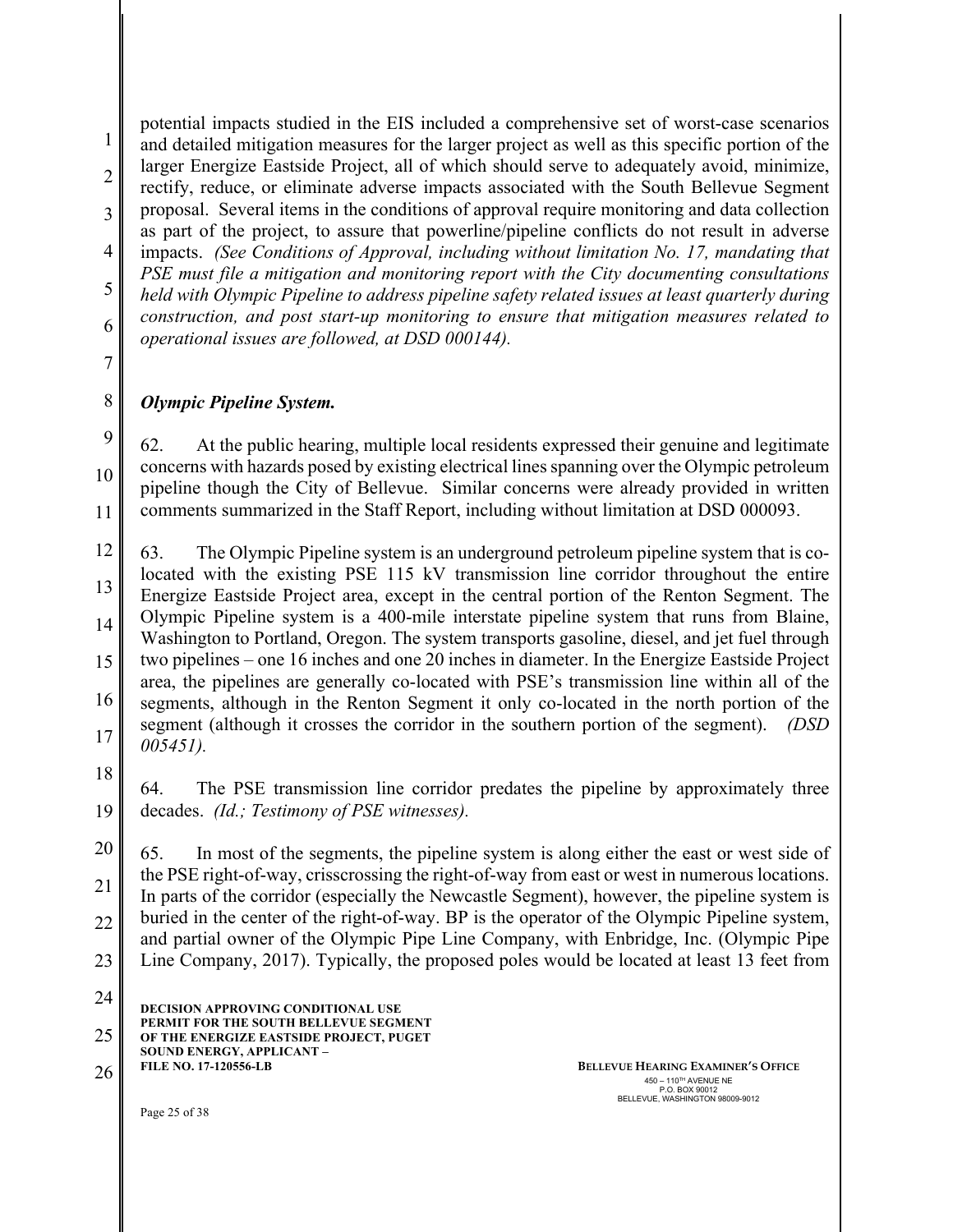the Olympic Pipeline system where it is co-located with the transmission lines to reduce the need for additional arc shielding protection. *(DSD 005451).*

3 4 6 66. Due to the level of public concern expressed during scoping for both Phase 1 and Phase 2 regarding the potential risk of a leak, fire, or explosion that could occur as a result of constructing or operating the transmission lines in the same corridor as the Olympic Pipeline system, the pipeline safety issue is addressed specifically as one of two environmental health issues. Information on pipeline safety, both during construction and operation, is presented in the Final EIS, at Sections 4.9 and 5.9, re: *Environmental Health – Pipeline Safety*. *(DSD 005451).*

7 8 9 67. As the City's Land Use Director, Ms. Stead, noted during her testimony, the Final EIS concludes that the potential for conflicts/risks involving PSE powerlines and the Olympic Pipeline running beneath most all of the corridor in question will be lower or about the same with the project than with no action.

68. The Final EIS provides the following "*Impact Conclusion for PSE's Proposed Alignment"*, which expressly includes the South Bellevue Segment addressed in this permit:

Based on the results of the risk assessment, the probability of a pipeline release and fire occurring and resulting in fatalities remains low under PSE's Proposed Alignment. However, the potential public safety impacts would be significant if this unlikely event were to occur.

Under PSE's Proposed Alignment, including mitigation for corrosion and arc risk incorporated into the design, the probability of a significant pipeline safety incident would likely be the same or lower than the No Action Alternative. Because of the variability of soils, it is possible that the arcing risk could be slightly higher in some locations when compared with the No Action Alternative. In these areas, testing, monitoring, engineering analysis, and implementation of mitigation measures would lower these risks. See Section 4.9.8, *Mitigation Measures* for measures that would lower the risks.

17 18 19 20 The individual and societal risks described in Section 3.9.5.2 of the Phase 2 Draft EIS would be similar across all segments of PSE's Proposed Alignment. The risk would be proportional to the distance that the transmission lines are co-located with the Olympic Pipeline system. For PSE's Proposed Alignment, the Renton Segment has the lowest number of co-located miles. Table 4.9- 1 lists the length of the Olympic Pipeline system (both the 20-inch and 16-inch diameter pipelines) collocated with the transmission lines in each segment.

21 22 23 As described above, the lack of available data for existing fault and arc distance conditions required the risk assessment to use certain assumptions for the No Action Alternative condition that would allow for a worst-case analysis of the proposed 230 kV lines. Using these assumptions likely understates the existing risk (No Action), thereby possibly overstating the actual difference in risk between the No Action Alternative and PSE's Proposed Alignment. The likelihood of a pipeline rupture and fire would remain low, with no substantial change in risk. As a result, the potential impact on environmental health with regard to pipeline safety is not considered

**DECISION APPROVING CONDITIONAL USE**  24

**PERMIT FOR THE SOUTH BELLEVUE SEGMENT**  25

**OF THE ENERGIZE EASTSIDE PROJECT, PUGET SOUND ENERGY, APPLICANT –**

**FILE NO. 17-120556-LB** 

1

2

5

10

11

12

13

14

15

16

26 **BELLEVUE HEARING EXAMINER'S OFFICE**  $450 - 110^{Th}$  AVENUE NE P.O. BOX 90012 BELLEVUE, WASHINGTON 98009-9012

Page 26 of 38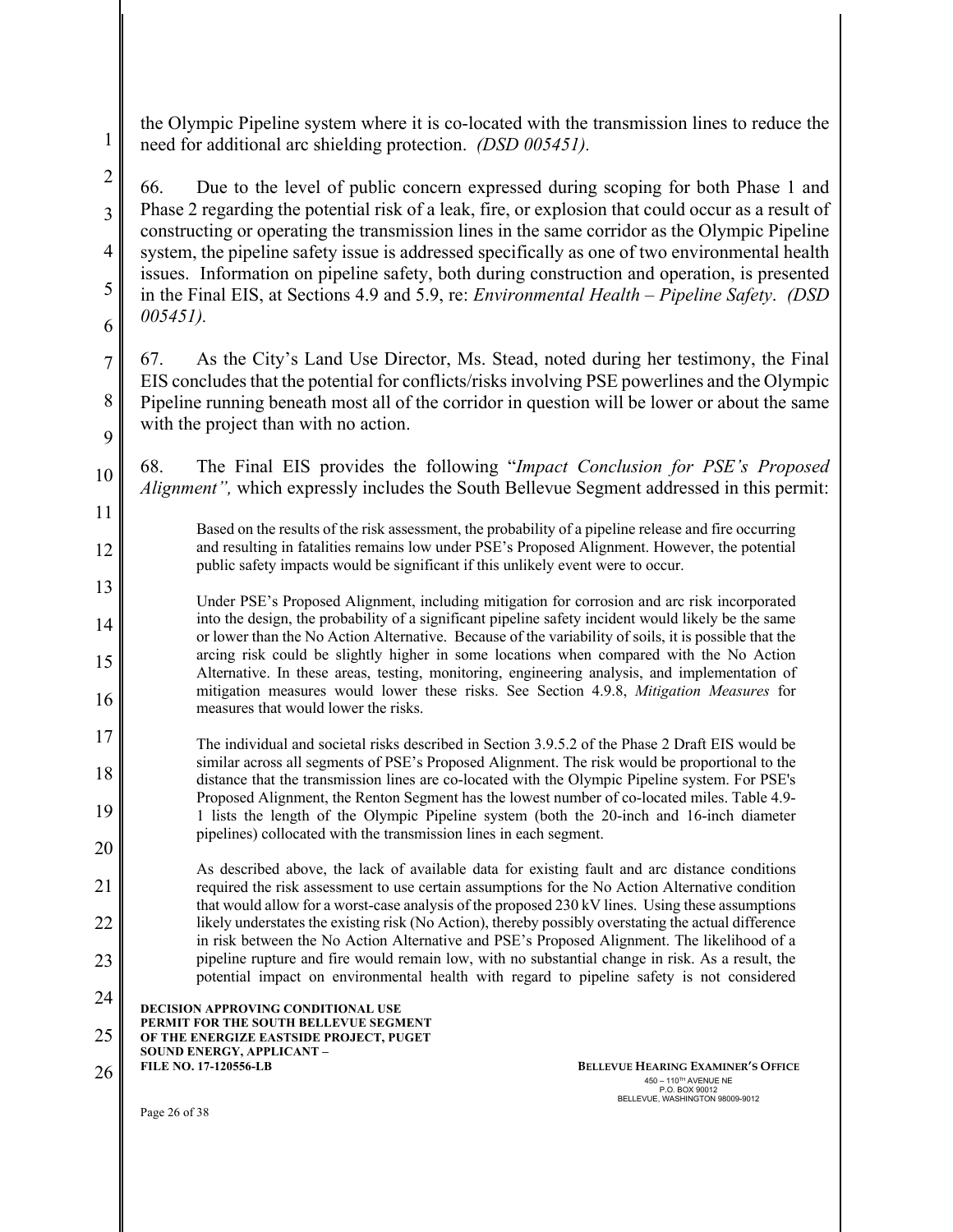significant. With implementation of the mitigation described in Section 4.9.8 of this Final EIS, conditions related to potential for fault damage due to coating stress and arc distances would likely improve under PSE's Proposed Alignment over the existing operational baseline condition (No Action Alternative) *(DNV GL, 2016 – A Detailed Approach to Assess AC Interference Levels Between the Energize Eastside Transmission Line Project and the Existing Olympic Pipelines, OLP16 & OPL20. Memo to Puget Sound Energy, dated September 9, 2016. Note 15 on page 15 of the Staff Report [DSD 000015] explains that the entire DNV GL 2016 report is included in the Phase 2 Energize Eastside Project EIS materials, and is included in the DSD official files for Permit Nos. 17-120556-LB and 17-120557-LO).* For additional details about the analysis of risks under Alternative 1, see the *Pipeline Safety Technical Report* (EDM Services, 2017).

*(FEIS, Chapter 4.9 Re: "Environmental Health – Pipeline Safety", at DSD 005699. Full discussion and thorough analysis of Pipeline Safety topics provided on pages DSD 005676- 005715. Proposed mitigation measures re: pipeline safety issues are addressed on pages DSD 005714-15).*

8 10 69. Wolfgang Fieltsch is a qualified expert on issues regarding pipeline safety, particularly when pipelines are located in corridors near powerlines such as the case presented in this matter. During the public hearing, Mr. Fieltsch testified within his area of expertise. His testimony was credible.

11 12 13 14 15 16 70. At the public hearing, the City called Mr. Fieltsch, a recognized expert in the field of pipeline corrosion and safety issues where pipelines are co-located near powerlines, which he testified is very common. Mr. Fieltsch was retained by the City to serve as its independent expert on pipeline safety issues. He verified that he reviewed the DEN GL report (submitted by the applicant) and summarized some of his work performed to address pipeline safety issues discussed in the Environmental Impact Statement. He explained how mitigation measures proposed in the EIS should result in a powerline/pole design that will include "optimal phase arrangement" among other things, to cancel much of the potential AC interference problems that could occur.

17 18 19 20 21 22 23 71. Mr. Fieltsch's written report illustrates how the environmental review process for this project has resulted in design changes and strict mitigation requirements that make the proposal less likely to cause adverse impacts, particularly with respect to pipeline safety. His professional opinion on the subject served as the basis for additional mitigation measures addressed in the Final EIS, and the specific pipeline safety related conditions of approval proposed in the Staff Report. The Fieltsch Report, identified as the *TECHNICAL REVIEW re: ENERGIZE EASTSIDE AC INTERFERENCE ANALYSIS, dated May 2, 2017, prepared by Wolfgang Fieltsch, P. Eng. Team Lead – CP and AC Mitigation, for Stantec Consulting Services*, which was prepared for the Energize Eastside EIS review team, is included in the Record at DSD 004532-4539, and provides the following detailed "Opinion" and recommendations:

1

2

3

4

5

6

7

9

**DECISION APPROVING CONDITIONAL USE PERMIT FOR THE SOUTH BELLEVUE SEGMENT OF THE ENERGIZE EASTSIDE PROJECT, PUGET SOUND ENERGY, APPLICANT – FILE NO. 17-120556-LB**  24 25 26 **BELLEVUE HEARING EXAMINER'S OFFICE** 

 $450 - 110^{Th}$  AVENUE NE P.O. BOX 90012 BELLEVUE, WASHINGTON 98009-9012

Page 27 of 38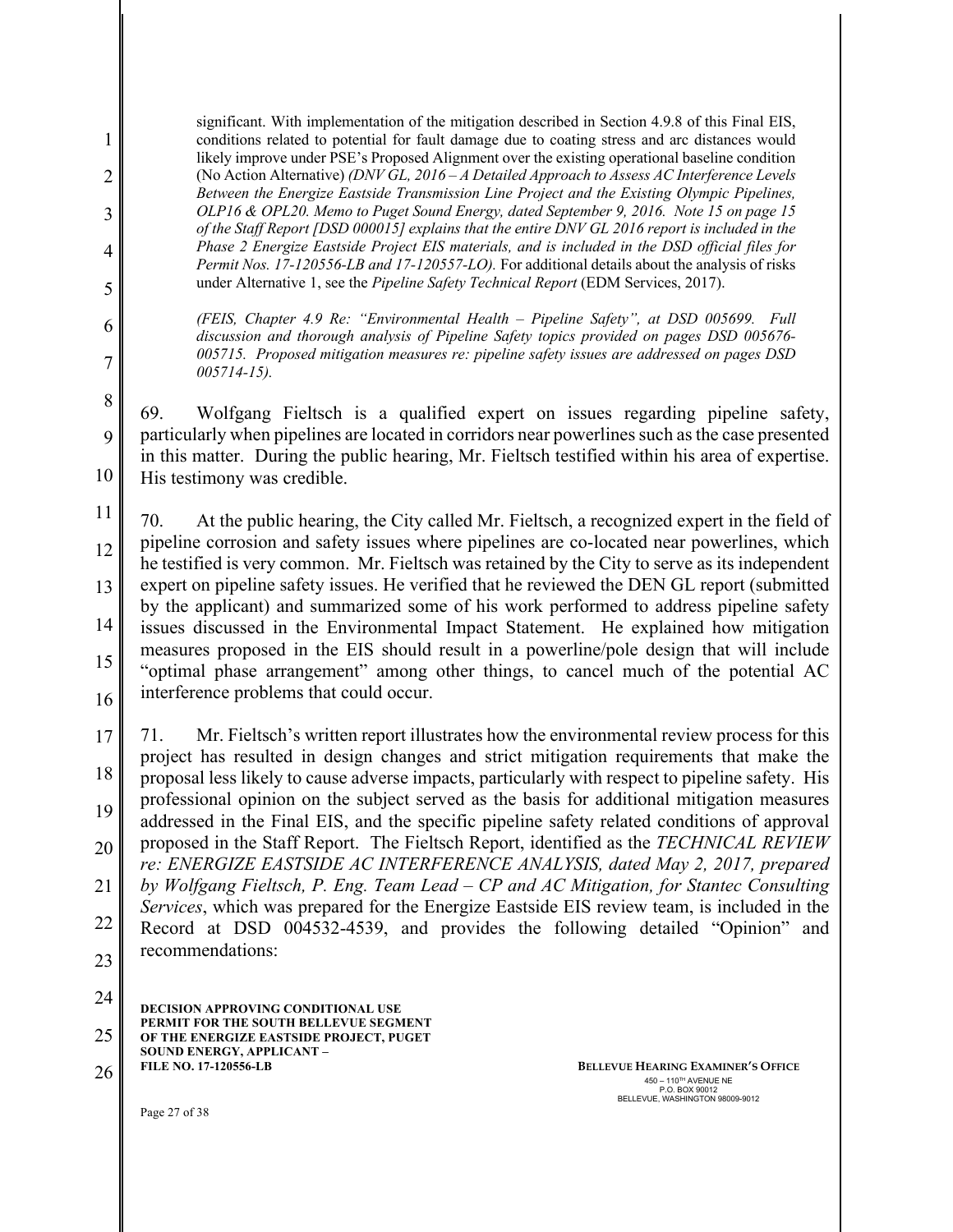| $\mathbf{1}$   | The primary objective of the AC interference study performed by DNV GL was to perform a<br>sensitivity analysis to determine the optimal route and powerline configuration to minimize the<br>AC interference risks on the two collocated pipelines.                                        |
|----------------|---------------------------------------------------------------------------------------------------------------------------------------------------------------------------------------------------------------------------------------------------------------------------------------------|
| $\overline{2}$ |                                                                                                                                                                                                                                                                                             |
| 3              | An optimal route, phasing, and conductor orientation was selected to minimize the steady-state<br>induced AC voltages on the paralleling pipelines. Shield wires were recommended to minimize<br>the conductive coupling and arcing risks due to a phase -to -ground fault on the powerline |
| $\overline{4}$ | structures.                                                                                                                                                                                                                                                                                 |
| 5<br>6         | Based on Stantec's experience and industry standards, it is our opinion that the technical<br>approach used to achieve this objective in the subject AC interference study is consistent with<br>industry practice.                                                                         |
|                | The report concluded that the modeling indicated that selection of the recommended optimal                                                                                                                                                                                                  |
| $\overline{7}$ | route and configuration would result in no AC mitigation requirements on the pipelines. The                                                                                                                                                                                                 |
| 8              | report further recommends that final mitigation design should be based on field data collected<br>after system energization.                                                                                                                                                                |
| 9              | In Stantec's opinion, although the study and modeling performed is sufficient as a sensitivity                                                                                                                                                                                              |
| 10             | analysis, it cannot be used to determine the mitigation requirements for the pipelines related to<br>the final design of the powerlines. Furthermore, mitigation based on field testing after                                                                                               |
| 11             | energization is also not an acceptable approach, as measurements can only be taken at test<br>stations, which are not necessarily located at locations with highest induced AC voltages and at                                                                                              |
| 12             | greatest AC corrosion risk. Additionally, it is not possible to assess safety and integrity risks<br>under powerline fault conditions in the field. DSD 004537                                                                                                                              |
| 13             | As such, we recommend the following be performed in the detailed design stage of the project<br>prior to energization of the new powerline:                                                                                                                                                 |
| 14             | • Perform an AC interference study incorporating the final powerline route, configuration,                                                                                                                                                                                                  |
| 15             | and operating parameters.                                                                                                                                                                                                                                                                   |
|                | • Obtain and incorporate all of the pipeline parameters required for detailed modeling and                                                                                                                                                                                                  |
| 16             | study (i.e., locations and details of above-grade pipeline appurtenances/stations, bonds,<br>anodes, mitigation, etc.). This should include a review of the annual test post Cathodic                                                                                                       |
| 17             | Protection (CP) survey data.                                                                                                                                                                                                                                                                |
|                | • Fully assess the safety and coating stress risks for phase-to-ground faults at powerline<br>structures along the entire area of collocation. This assessment should include both                                                                                                          |
| 18             | inductive and resistive coupling.                                                                                                                                                                                                                                                           |
| 19             | • Fully assess the safety and AC corrosion risks under steady-state operating conditions on<br>the powerline.                                                                                                                                                                               |
| 20             | • Reassess the safe separation distance to minimize arcing risk based on NACE SP0177 and                                                                                                                                                                                                    |
|                | considering the findings in CEA 239T817.<br>• Ensure that the separation distance between the pipelines and the powerline structures                                                                                                                                                        |
| 21             | exceeds the safe distance required to avoid electrical arcing.                                                                                                                                                                                                                              |
| 22             | • Design AC mitigation (as required) to ensure that all safety and integrity risks have been<br>fully mitigated along the collocated pipelines.                                                                                                                                             |
|                | • Design monitoring systems to monitor the AC corrosion risks along the pipelines.                                                                                                                                                                                                          |
| 23             | · Install and commission the AC mitigation and monitoring systems prior to energization of                                                                                                                                                                                                  |
| 24             |                                                                                                                                                                                                                                                                                             |
|                | <b>DECISION APPROVING CONDITIONAL USE</b><br>PERMIT FOR THE SOUTH BELLEVUE SEGMENT                                                                                                                                                                                                          |
| 25             | OF THE ENERGIZE EASTSIDE PROJECT, PUGET<br>SOUND ENERGY, APPLICANT -                                                                                                                                                                                                                        |
| 26             | <b>FILE NO. 17-120556-LB</b><br><b>BELLEVUE HEARING EXAMINER'S OFFICE</b><br>450 - 110 <sup>TH</sup> AVENUE NE                                                                                                                                                                              |
|                | P.O. BOX 90012<br>BELLEVUE, WASHINGTON 98009-9012                                                                                                                                                                                                                                           |
|                | Page 28 of 38                                                                                                                                                                                                                                                                               |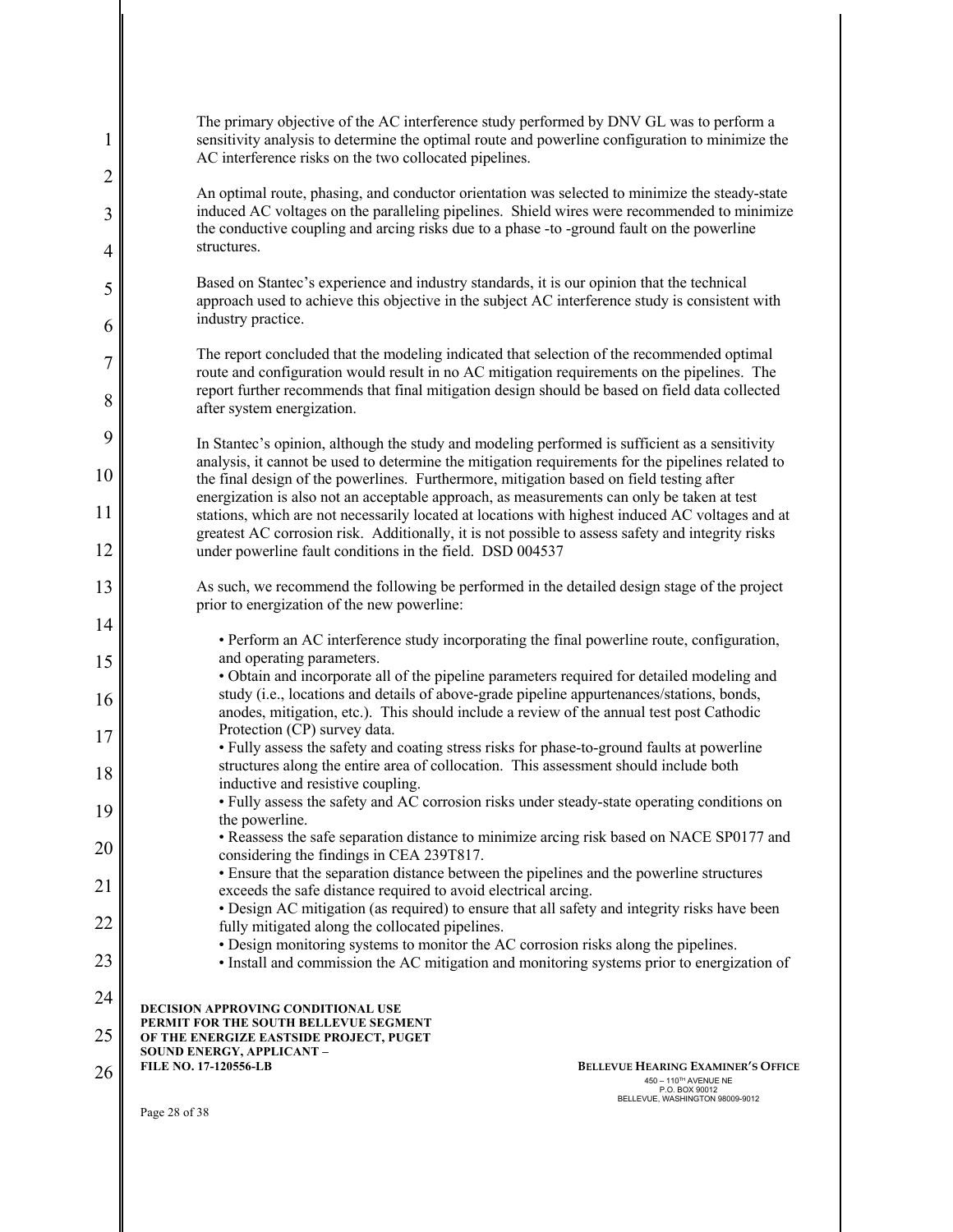the 230 kV powerline.

1

2

3

4

5

6

• After energization, perform a site survey to ensure that all AC interference risks have been fully mitigated under steady-state operation of the powerline.

Based on the sensitivity analysis performed by DNV GL, it is Stantec's opinion that any remaining AC interference risks to the pipeline identified in the detailed design stage of the project can readily be mitigated via use of standard mitigation strategies. (DSD 004538).

72. The Fieltsch Opinion is largely mirrored in the mitigation measures recommended in the EIS, at DSD 5712-5715, and the proposed pipeline safety related conditions of approval (which include about 23 subparts) addressed in the Staff Report at pages 78-80, 134-137 and 143-146.

7 8 9 10 11 12 73. Pipeline safety arguments against the requested permit were not persuasive, as most all opposition comments based on pipeline coordination and the like are fully addressed in specific conditions of approval that should serve to improve the overall safety and oversight of the Olympic pipeline that runs beneath most portions of the existing powerlines. Opponents did not present any expert testimony to rebut evidence included in the Staff Report, the FEIS, or witness testimony, which established that specific conditions of approval can be included as part of this permit to prevent/avoid/mitigate/minimize potential adverse impacts that could arise due to construction and operation of the powerlines over the Olympic Pipeline.

13 14 15 16 17 18 74. The pipeline risk analyses provided in the record consistently explain that some of the highest risks of pipeline ruptures/emergency incidents occur when people are digging or performing construction work in close proximity to a petroleum pipeline. The Conditions of Approval recommended for the requested permit should serve to enhance and hopefully improve public safety by reducing current risks, as the pipeline corridor will be the subject of strict oversight by city officials and greater public awareness, compared with the complacency or inattention by residents and regulators that often accompanies conditions that have gone unchanged for many years, i.e. where an aging petroleum pipeline runs through neighborhoods beneath high transmission power lines.

#### 19 *Discussion.*

20 21 22 23 75. The Staff Report explains that, with the exception of comments from various agencies and tribes, virtually all written comments submitted before its issuance opposed or challenged the pending permit. *(DSD 000087).* At the public hearing, and in written comments submitted as part of the public hearing process, the balance of comments was more balanced. About twenty speakers expressed support for the CUP application, while about thirty people expressed their opposition. In any event, land use decisions may not be based solely upon

**DECISION APPROVING CONDITIONAL USE PERMIT FOR THE SOUTH BELLEVUE SEGMENT OF THE ENERGIZE EASTSIDE PROJECT, PUGET SOUND ENERGY, APPLICANT – FILE NO. 17-120556-LB**  24 25 26 **BELLEVUE HEARING EXAMINER'S OFFICE** 

 $450 - 110^{7H}$  AVENUE NE P.O. BOX 90012 BELLEVUE, WASHINGTON 98009-9012

Page 29 of 38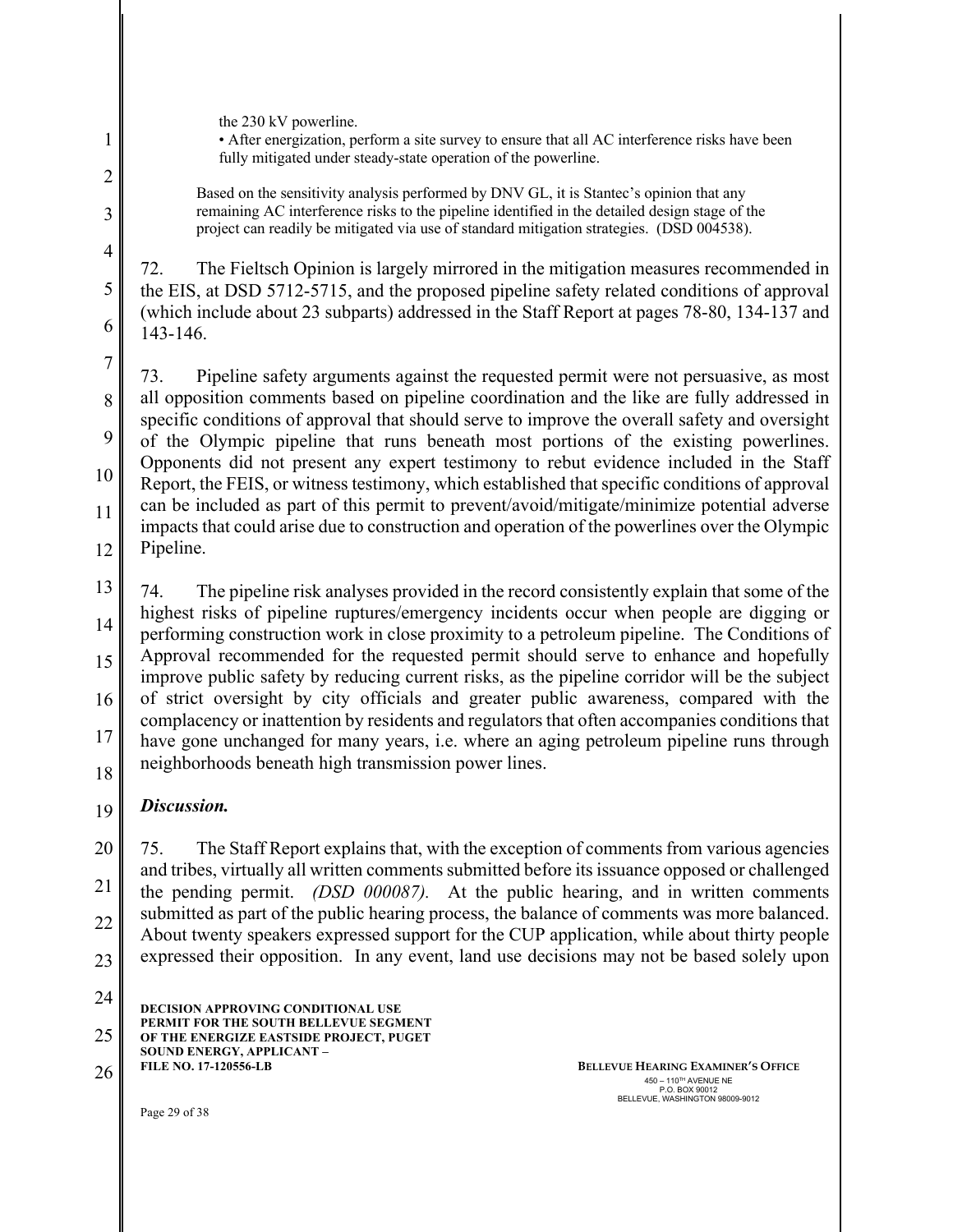community displeasure. *Maranatha Mining v. Pierce County,* 59 Wn. App. 795, at 804 (Div. II, 1990). In *Maranatha,* the court overturned denial of a permit, because the local agency disregarded the record before it, basing its decision instead "on community displeasure and not on reasons backed by policies and standards as the law requires." *Maranatha,* 59 Wn. App. at 805.

76. The record in this hearing process includes a reflection of broad support for reliable and consistent electric service throughout the City of Bellevue.

6 7 8 9 10 11 12 77. The themes and topics raised in opposition comments from concerned citizens were fully vetted and analyzed by Staff and consultants who aided in preparation of the multi-year effort to generate the Final Environmental Impact Statement. Speculation about alternatives and skepticism about PSE's study data used to demonstrate "need" for the project is healthy, and it led to a thorough analysis of almost every substantive comment or suggestion made by topic throughout the review process. In the end, the City's independent consultant verified "need", and the thorough EIS lays out specific mitigation measures that should apply to the project, leading Staff to recommend approval, subject to lengthy and detailed conditions of approval. Written comments about potential view impacts, especially those in the Somerset neighborhood, were thoroughly analyzed in the Staff Report. Many speakers reiterated their aesthetic/viewshed concerns at the public hearing, even though the project includes design changes and conditions of approval intended to address such issues. *(See Staff Report, at page 119, and Finding 83(B) below).*

13

1

2

3

4

5

14 15 16 17 18 78. Several public comments expressed opposition to the project without reservation, and discounted all studies, reports, or proposed conditions to the contrary. Again, community displeasure alone cannot be the basis of a permit denial. *Kenart & Assocs. v. Skagit Cy.,* 37 Wn. App. 295, 303, 680 P.2d 439, *review denied,* 101 Wn.2d 1021 (1984). Multiple studies regarding "need" and alternative site analysis are included in the Record. Substantial evidence in the Record – far more than the preponderance needed – establishes that the requested permit satisfies all applicable approval criteria. Accordingly, the city code mandates that the permit shall be approved, subject to conditions.

19 20 21 22 79. While opposition testimony, presentations, and materials were thoughtful and wellorganized for the most part, none of the individuals testifying at the hearing or submitting written comments opposing the project offered any persuasive expert reports, studies or other compelling environmental analysis that would rebut the expert reports, certifications and/or environmental analyses provided by the applicant, staff, or independent consultants engaged by the City.

23

**DECISION APPROVING CONDITIONAL USE PERMIT FOR THE SOUTH BELLEVUE SEGMENT OF THE ENERGIZE EASTSIDE PROJECT, PUGET SOUND ENERGY, APPLICANT – FILE NO. 17-120556-LB**  24 25

26 **BELLEVUE HEARING EXAMINER'S OFFICE**  $450 - 110^{7H}$  AVENUE NE P.O. BOX 90012 BELLEVUE, WASHINGTON 98009-9012

Page 30 of 38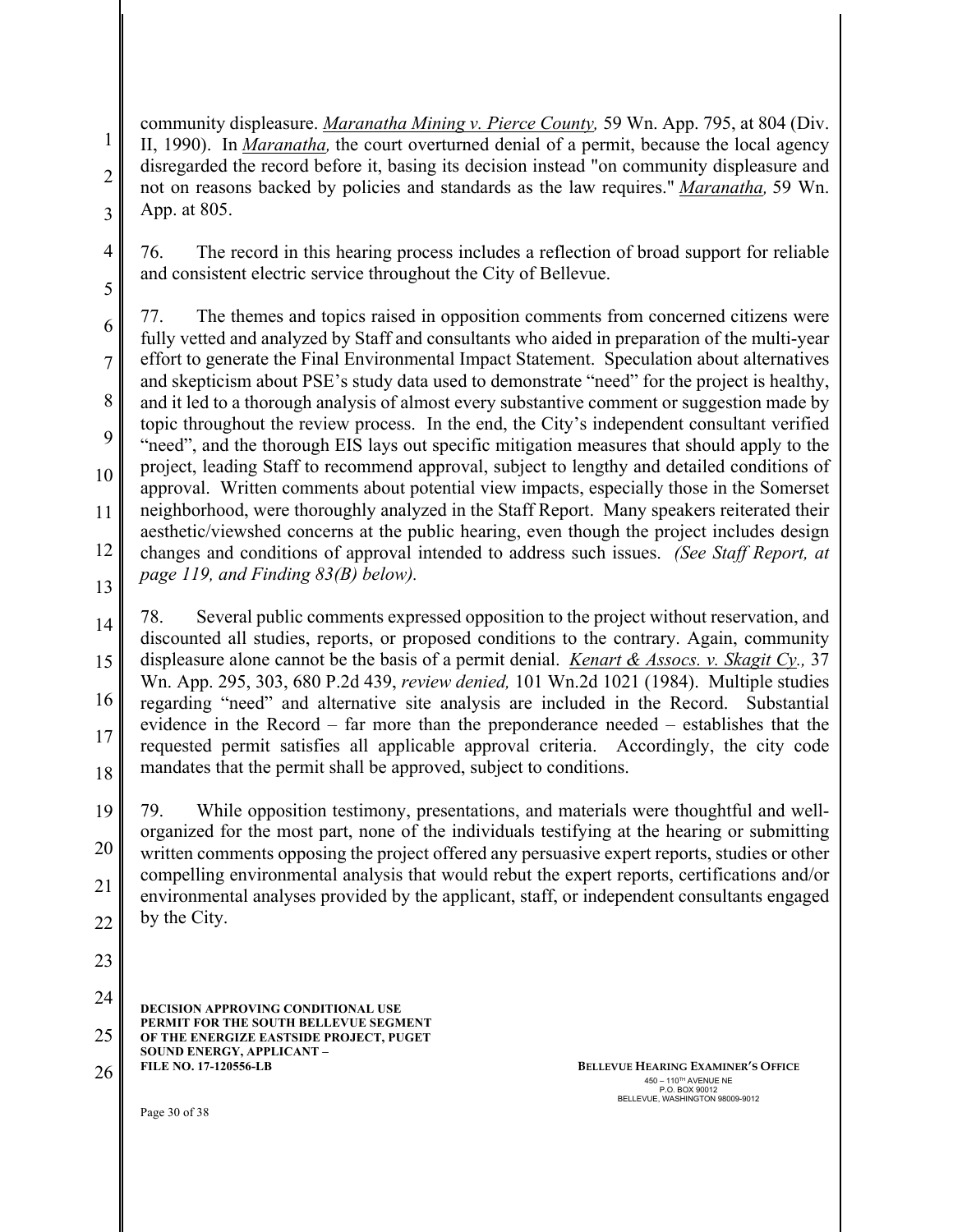1 2 3 4 80. The findings, recommendations and conclusions provided in the environmental documentation submitted on behalf of the applicant, as well as the City's reviewing consultant reports, are credible and well-reasoned summaries of complicated regulations, conditions, possible impacts and appropriate mitigation measures associated with the South Bellevue Segment proposal. No person or organization presented comparable expert witnesses or evidence with power transmission system planning, engineering, pipeline safety, urban planning, design, or other relevant credentials to support opposing views.

81. The Staff Report includes a number of specific findings and conditions that establish how the pending CUP application satisfies provisions of applicable law and/or can be conditioned to comply with applicable codes and policies. Except as modified in this Decision, all Findings contained in the Staff Report for the pending Conditional Use Permit are incorporated herein by reference as Findings of the undersigned hearing examiner.<sup>3</sup>

8

9

10

11

5

6

7

82. In sum, city staff review was robust, thorough, and challenging to the applicant – as it should be in a project of this scale and impact on local residents. As shown above, real, substantive changes that will benefit affected parties, the city, and even the applicant, have been made to the project from its initial conceptual notion to the present as a result of public feedback, staff review, and exhaustive studies on various aspects of the project.

#### 12 *The application satisfies the City's decision criteria for a Conditional Use Permit.*

13 14 15 16 83. As noted above, the City's decision criteria for the pending conditional use permit is found in LUC 20.30B.140. Unlike the decision criteria specifically applied to electrical facilities in LUC 20.20.255, the general conditional use permit requirements are the same as would be applied to any conditional use permit decision. Applying facts and evidence in the record to the decision criteria for a Conditional Use Permit (found in LUC 20.30B.140.A-E), the Examiner finds and concludes as follows:

17 18 19 20 **A. The conditional use is consistent with the Comprehensive Plan.** *Staff Report, Attachment G, detailed review of Comprehensive Plan – Policy Analysis, addressing more than 59 Comp. Plan Policies, at DSD 000892-000918; Staff Report, analysis provided on pages 113-119; Application materials at DSD 000600-617; EIS at DSD 005495, 005502-3; Testimony of* 

# **B. The design is compatible with and responds to the existing or intended character, appearance, quality of development and physical characteristics of the subject property**

 $\overline{a}$ 

23

21

26 **BELLEVUE HEARING EXAMINER'S OFFICE**  $450 - 110^{7H}$  AVENUE NE P.O. BOX 90012 BELLEVUE, WASHINGTON 98009-9012

Page 31 of 38

<sup>22</sup>

<sup>&</sup>lt;sup>3</sup> For purposes of brevity, only certain Findings from the Staff Report are highlighted for discussion in this Decision, and others are summarized, but any mention or omission of particular findings or analysis provided in the Staff Report should not be viewed to diminish their full meaning and effect, except as modified herein.

**DECISION APPROVING CONDITIONAL USE PERMIT FOR THE SOUTH BELLEVUE SEGMENT OF THE ENERGIZE EASTSIDE PROJECT, PUGET SOUND ENERGY, APPLICANT – FILE NO. 17-120556-LB**  24 25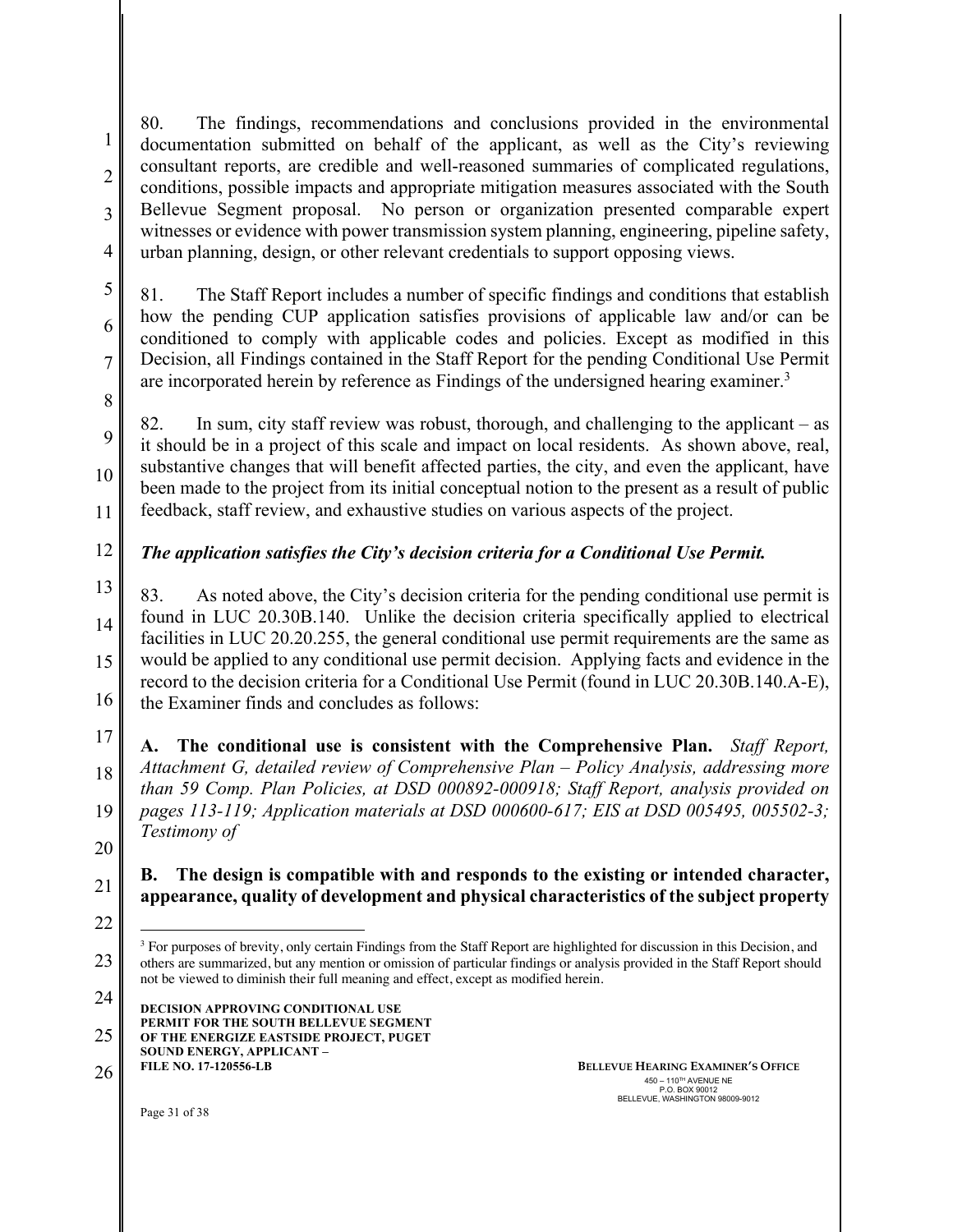1 2 3 4 5 6 7 **and immediate vicinity.** *Staff Report, pages 119-120, and pages 133-134, mandating "pole finishes" to reduce aesthetic impacts, implementing recommendations set forth in Pole Finishes Report, Attachment J to Staff Report, at DSD 001465-001510; EIS at DSD 005502- 03, 005520, 005525, 005540-5546, 005495, 010303, 010325-26; and application materials at DSD 000617-618. Because so much testimony came from speakers with concerns about potential impacts on views in the Somerset neighborhood, the following excerpt from page 119 of the Staff Report is incorporated as findings supporting this decision as it provides a detailed summary of site-specific changes that have been made in the design to address such concerns, in addition to a thorough consideration of trees, pole-heights, and pipeline safety in the Somerset neighborhood:* PSE's proposal is designed to respond to the existing and intended character appearance, quality

of development, and physical characteristics of the subject property and the immediate vicinity. Because the Project is sited in an existing corridor shared with another utility (the Olympic Pipeline system), the Project will not introduce a change in land use. It will consolidate the lines onto fewer poles, which, although larger, will not increase visual clutter and could reduce it in some areas. Various pole treatments will be employed to complement the natural environment, and vegetation management will maintain the general appearance of landscaping in a similar manner as the present. Although a number of trees will be removed, the remaining and proposed trees will partially screen views of the taller poles. Likewise, the proposed substation will be screened by a slope and native vegetation. Reinstallation of telecommunications facilities on the same transmission facilities following construction will ensure that there will not be an increase in the number of telecommunications facilities to the maximum extent feasible.

13 14 15 16 17 18 The City's Comprehensive Plan states that electrical utility facilities should be designed, constructed, and maintained to minimize the impact on surrounding neighborhoods (UT-8). The Somerset neighborhood developed around the transmission line corridor, so the increase in height of the current transmission line is not a new use. In the portion of the existing corridor within the Somerset neighborhood where the Project will significantly impact neighborhood character (see Figure 4.2-12 in the Final EIS), the pole design was modified to reduce the necessary height, using dual monopoles instead of single monopoles preferred in other locations within the corridor. These modifications to pole design respond to the existing physical characteristics of the Somerset neighborhood, which has lower building and vegetation heights than other areas of the corridor. The visual impacts in this area, while considered significant, will not cause blight, as defined in the Revised Code of Washington (RCW) 35.81.015, or cause substantial dilapidation or deterioration in this portion of the Somerset neighborhood.

19 20 21 22 23 Further modifications to necessary pole heights within the Somerset neighborhood would increase the number of poles in the neighborhood and result in additional impacts to the character and appearance of the immediate vicinity. For example, the City requested that PSE provide additional information regarding pole heights in the Somerset neighborhood as part of the land use process. The analysis provided in response by PSE indicates that pole heights in the Somerset neighborhood could, on average, be reduced by around 16 feet. In order to facilitate this further reduction in pole height, however, the number of poles would more than double (approximately 24 additional poles) and poles would be sited on properties that do not have poles currently (approximately 17 poles sited on new properties). (PSE 9-21-18).

**DECISION APPROVING CONDITIONAL USE PERMIT FOR THE SOUTH BELLEVUE SEGMENT OF THE ENERGIZE EASTSIDE PROJECT, PUGET SOUND ENERGY, APPLICANT – FILE NO. 17-120556-LB**  24 25

26 **BELLEVUE HEARING EXAMINER'S OFFICE**  $450 - 110^{Th}$  AVENUE NE P.O. BOX 90012 BELLEVUE, WASHINGTON 98009-9012

Page 32 of 38

8

9

10

11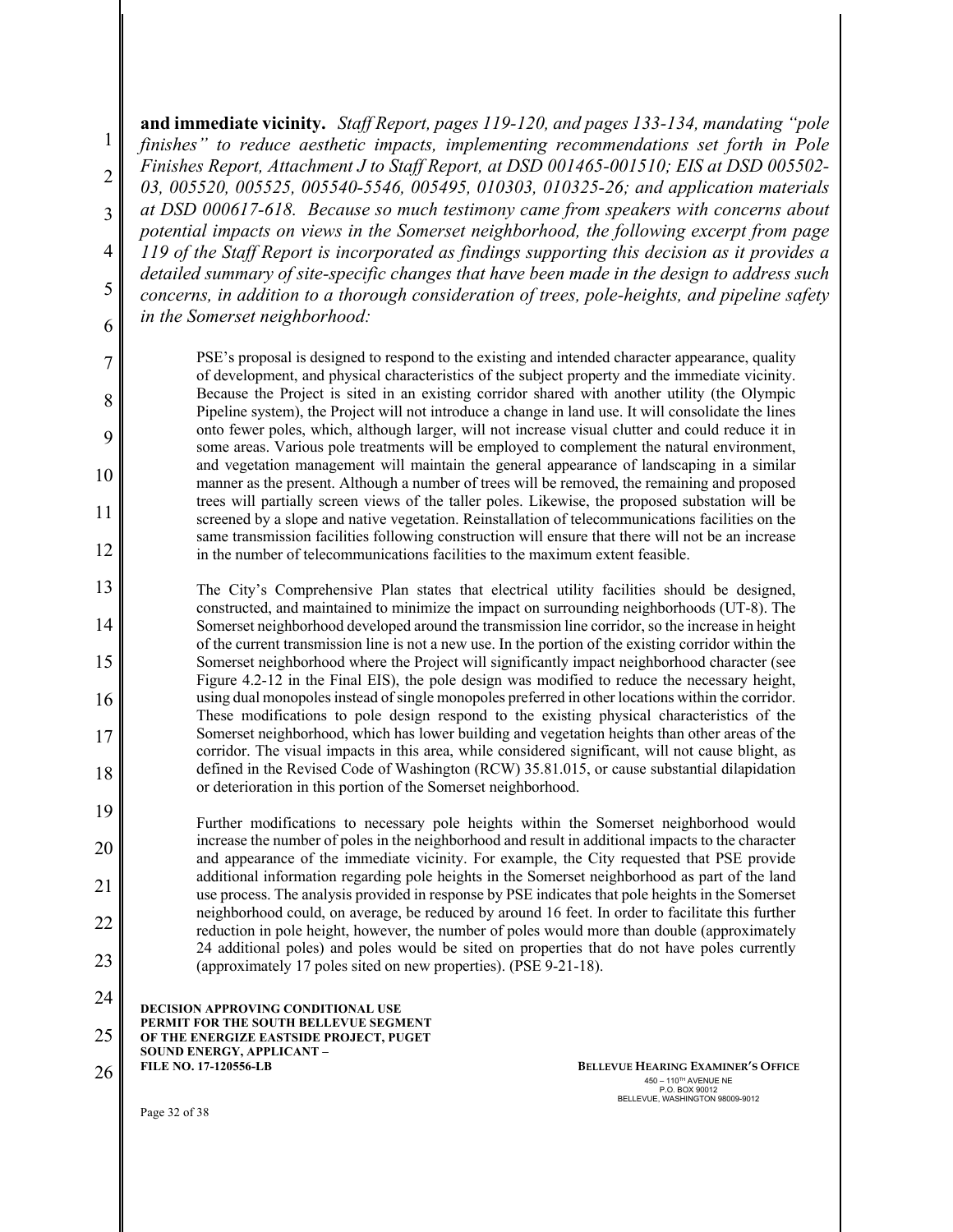1 2 3 4 5 6 7 8 9 10 11 12 13 14 15 16 17 18 19 20 21 22 An increase in the number of poles in the Somerset neighborhood would also impact the physical characteristics of the corridor and the immediate vicinity because the quantity of excavation would more than double due to the increased number of poles. Similarly, additional vegetation impacts, including additional tree removal and fewer replanting options, would occur in the immediate vicinity of the shorter poles. With taller poles, the conductors are installed with more sag (i.e., they curve more), so the conductor attachment poles are farther from the ground, which allows for taller vegetation options. Thus, the increase in pole number required for shorter poles would result in increased excavation, more tree removal to accommodate the additional poles, and fewer screening options for both the existing and new pole locations within the corridor. Shorter poles (or a significant increase in the number of poles) may also increase the potential for interaction with the co-located Olympic pipeline. While increased EMF levels and potential interaction with the pipeline are unrelated to the visual impacts to the Somerset neighborhood identified in the Final EIS, this information does suggest that the current proposal strikes a better balance. The Comprehensive Plan lacks policies to protect private residential views. Nevertheless, because building and vegetation heights are lower in the Somerset neighborhood than other areas of the corridor due to private covenants, viewer sensitivity in portions of Somerset is higher than in other areas of the corridor. It is recognized that the contrast between the taller poles proposed by the Project and the current pole heights in Somerset, combined with high viewer sensitivity, could cause some Somerset residents to choose to move. However, the entire residential community surrounding the transmission line has been built next to the existing corridor, and the Project, as modified, is consistent with and responds to the existing or intended character, appearance, quality of development, and physical characteristics the Somerset community. Despite the visual impacts identified in the Final EIS, the Somerset neighborhood will continue to be a healthy, vibrant, and unique community. With the Conditions of Approval specified below for aesthetic impacts and vegetation management, the Project is consistent with LUC 20.30B.140.B. **C. The conditional use will be served by adequate public facilities including streets, fire protection, and utilities.** *On this topic, there was minimal, if any, material dispute that this criterion has been fully satisfied. Staff Report, pages 121-122, and discussion of relevant technical reviews on the subject that appears on pages 70-73; Application materials at DSD 000618-621; EIS at 005420.* **D. The conditional use will not be materially detrimental to uses or property in the immediate vicinity of the subject property**. *Staff Report at 121-122; Application materials at DSD 000618-621; EIS at DSD 005502-3, 005525, 005540-5546, 005495.* **E. The conditional use complies with the applicable requirements of this Code.** *As conditioned, the pending Conditional Use Permit application meets the applicable* 

**DECISION APPROVING CONDITIONAL USE PERMIT FOR THE SOUTH BELLEVUE SEGMENT OF THE ENERGIZE EASTSIDE PROJECT, PUGET SOUND ENERGY, APPLICANT – FILE NO. 17-120556-LB**  24 25

26 **BELLEVUE HEARING EXAMINER'S OFFICE**  $450 - 110^{7H}$  AVENUE NE P.O. BOX 90012 BELLEVUE, WASHINGTON 98009-9012

Page 33 of 38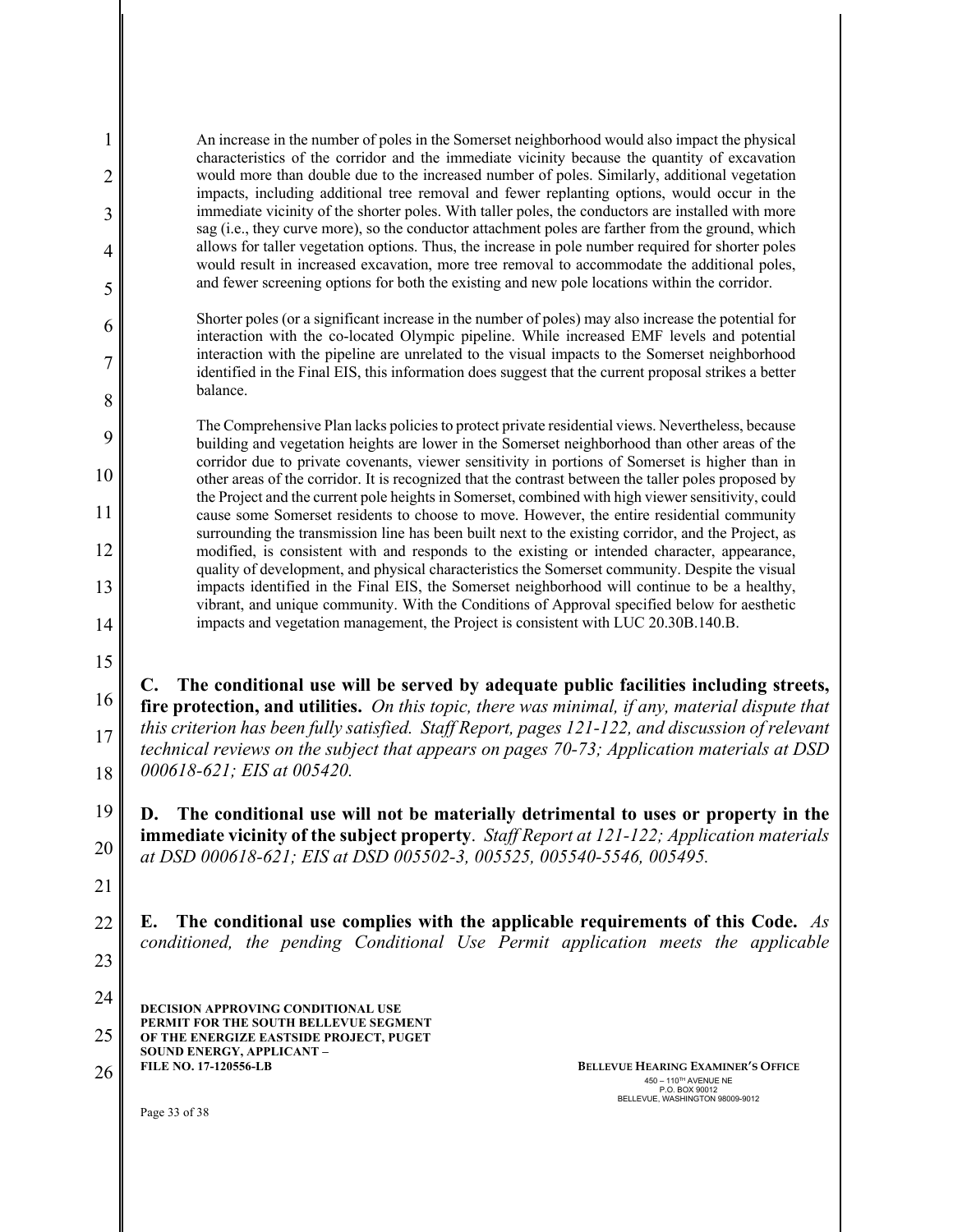*performance standards and requirements included in the City's Land Use Code; Staff Report, page 122, and pages 107-113; Application materials at DSD 000621.* 

2

3

4

5

6

7

8

1

# *The application satisfies the City's additional criteria for Electrical Utility Facilities.*

84. Because the proposal is to construct or expand electrical facilities, the provisions of the City's Land Use Code specifically addressing Electrical Utility Facilities, found in LUC 20.20.255, must be satisfied. Prior to submittal of any Conditional Use Permit application, a detailed Alternative Siting Analysis was required. See LUC 20.20.255.D. Applying the facts and evidence in the record to the additional requirements for new or expanding electrical utility facilities, as detailed in LUC 20.20.255.E.1-6 and .F, the Examiner finds and concludes as follows:

9 10 11 12 13 14 **A. Re: 255.E.1. The proposal is consistent with Puget Sound Energy's System Plan**. *Testimony of PSE Manager of System Planning, Jens Nedrud; Staff Report at pages 107-108; Application materials at DSD 000621, which reads in relevant part as follows: "The need for additional 230 kV capacity in the Eastside region was identified, and has been included in PSE's Electrical Facilities Plan for King County ("Plan"), since 1993. As explained in the Plan, "[t]he 230 kV sources for the 115 kV system in northeast King County are primarily the Sammamish and Talbot Hill substation. The loads on the 230-115 kV transformers in these stations will be high enough to require new sources of transformation." Additionally, the "Lakeside 230 kV Substation project [now referred to as Energize Eastside] will rebuild two existing 115 kV lines to 230 kV between Sammamish and Lakeside [where PSE proposes the construction of the Richards Creek substation], and between Lakeside and Talbot Hill."* 

15

16 17 **B. Re: 255.E.2. The design, use, and operation of the electrical utility facility complies with applicable guidelines, rules, regulations or statutes adopted by state law, or any agency or jurisdiction with authority**. *Staff Report at pages 108-109; Application materials at DSD 000621-622; Testimony of Ms. Koch.* 

18 19 20 21 22 23 **C. Re: 255.E.3. The applicant demonstrated that an operational need exists that requires the location or expansion at the proposed site**. *Staff Report at pages 109-111, noting that between 2012 and 2015, PSE and the City commissioned three separate studies confirming the need to address Eastside transmission capacity. The Staff Report relies on the analysis in the USE Report verifying operational need, and the entire USE Report, and the other studies commissioned by PSE on the subject of need, are attached to the Staff Report and included in the Record for this matter. See DSD 000663-739, the "USE" Report, commissioned by the City. The review on "need" went further, as an independent electrical system planning and engineering consultant (Stantec) reviewed PSE's needs assessment as* 

**DECISION APPROVING CONDITIONAL USE PERMIT FOR THE SOUTH BELLEVUE SEGMENT OF THE ENERGIZE EASTSIDE PROJECT, PUGET SOUND ENERGY, APPLICANT – FILE NO. 17-120556-LB**  24 25

26 **BELLEVUE HEARING EXAMINER'S OFFICE**  $450 - 110^{7H}$  AVENUE NE P.O. BOX 90012 BELLEVUE, WASHINGTON 98009-9012

Page 34 of 38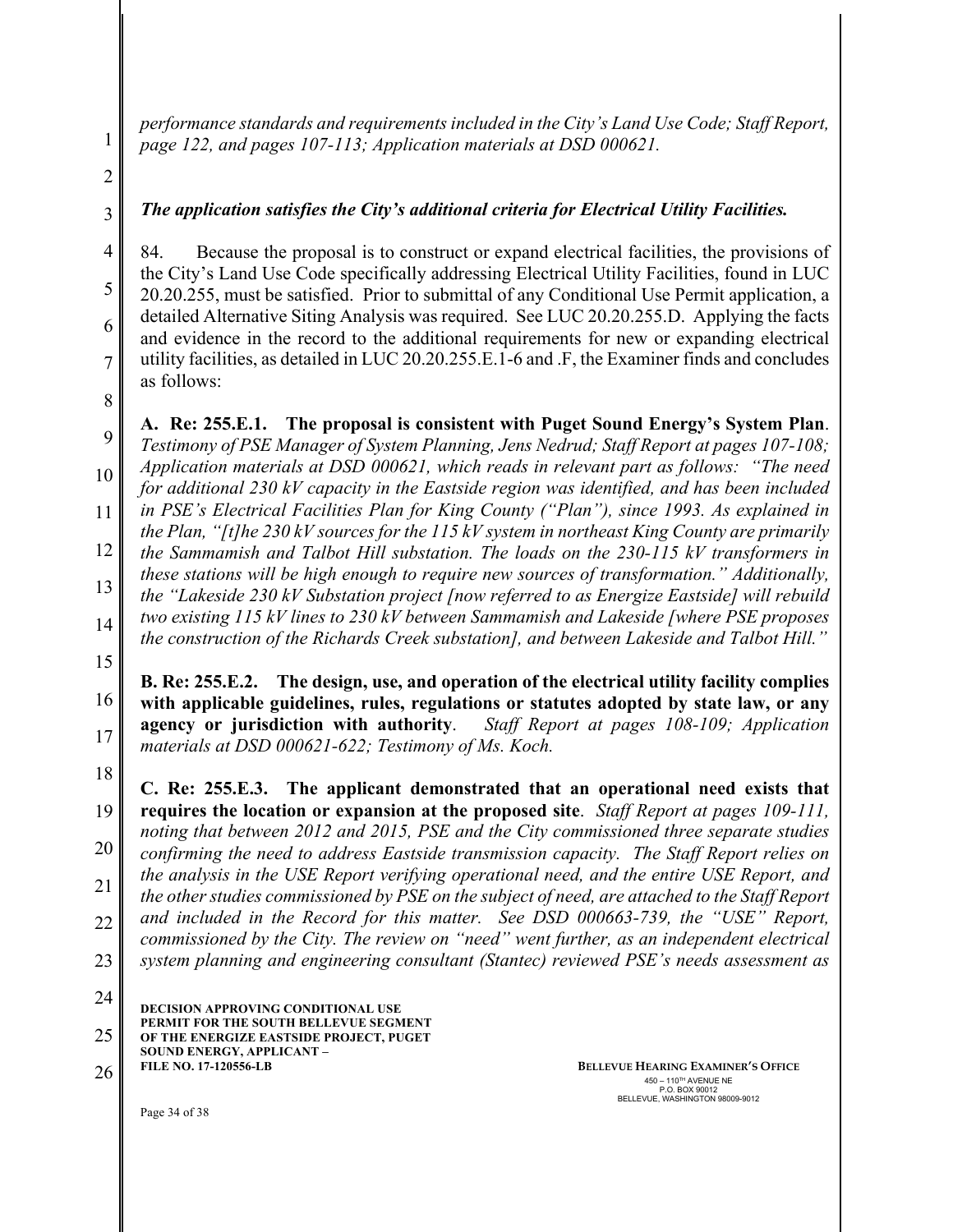1 2 3 4 *part of the EIS process and found PSE's assessment "very thorough" and concluded that PSE had followed standard industry practice. See DSD 004521-4531, the Stantec Report. The Staff Report explains that the City's Comprehensive Plan shows a potential need to expand both the transmission line and the Lakeside substation [the "Richards Creek substation"), which are the two parts of the pending CUP application. See Comp. Plan Map UT-7, at DSD 000891, showing general locations and conceptual alignments for PSE's planned facilities in the City of Bellevue. See Finding 84(F), below.*

5 6 **D. Re: 255.E.4. The applicant demonstrated that the proposed electrical utility facility improves reliability to the customers served and reliability of the system as a whole, as certified by the applicant's licensed engineer**. *Same as item C, above; Testimony of Mr.* 

7 8 9 *Nedrud, a Washington State licensed engineer and PSE's Manager of System Planning; Mr. Nedrud's July 20, 2017 reliability certification letter to Ms. Bedwell, the City's Environmental Planning Manager, referenced at page 111 of the Staff Report, included in the record at DSD 000661-662; Staff Report discussion on page 111; Application materials at pages 000623-626; EIS at DSD 005438, 005413-15, 011102-5, and 011168-70.*

10

11 12 **E. Re: 255.E.5.a. Because the proposal is located on sensitive sites as referenced in Figure UT.5a (now Map UT-7) of the Utility Element of the Comprehensive Plan, the applicant fully complied with the Alternative Siting Analysis requirements of LUC 20.20.255.D.** *Staff Report, pages 41-44 and 111-113; Application materials at DSD 000623* 

13 14 15 *and 626; DSD 011049-747, Ph. 1 Draft EIS, evaluating technological alternatives; DSD 010205-11048, Ph. II Draft EIS, evaluating siting alternatives. See entire Alternative Sighting Analysis included as Attachment "B" to the Staff Report, at DSD 000222-597. See Findings 59 and 60 above, and Finding and Conclusion No. 6 in the CALUP issued for this proposal.*

16 17 **F. Re: 255.E.5.b. Where feasible, the preferred site alternative is located within the land use district requiring additional service and residential land use districts are avoided when the proposed new or expanded electrical utility facility serves a nonresidential** 

- 18 **land use district.** *As explained in the five separate studies performed by four separate parties confirming the need to address Eastside transmission capacity – 1) Electrical*
- 19 20 *Reliability Study by Exponent, 2012 (City of Bellevue); 2) Eastside Needs Assessment Report by Quanta Services, 2013 (PSE); 3) Supplemental Eastside Needs Assessment Report by*

21 *Quanta Services, 2015 (PSE); 4) Independent Technical Analysis by Utility Systems Efficiencies, Inc. ("USE"), 2015 (City of Bellevue); and 5) Review Memo by Stantec Consulting Services Inc., 2015 (EIS consultant), all of which are provided in the Alternative* 

22 23 *Siting Analysis – PSE's proposed transmission line upgrade is responsive to projected growth in the Eastside generally and the City of Bellevue specifically. Even if the City's code could be read to require electrical facilities to only locate in areas that benefit or need the* 

24

**DECISION APPROVING CONDITIONAL USE PERMIT FOR THE SOUTH BELLEVUE SEGMENT OF THE ENERGIZE EASTSIDE PROJECT, PUGET SOUND ENERGY, APPLICANT – FILE NO. 17-120556-LB**  25

26 **BELLEVUE HEARING EXAMINER'S OFFICE**  $450 - 110^{7H}$  AVENUE NE P.O. BOX 90012 BELLEVUE, WASHINGTON 98009-9012

Page 35 of 38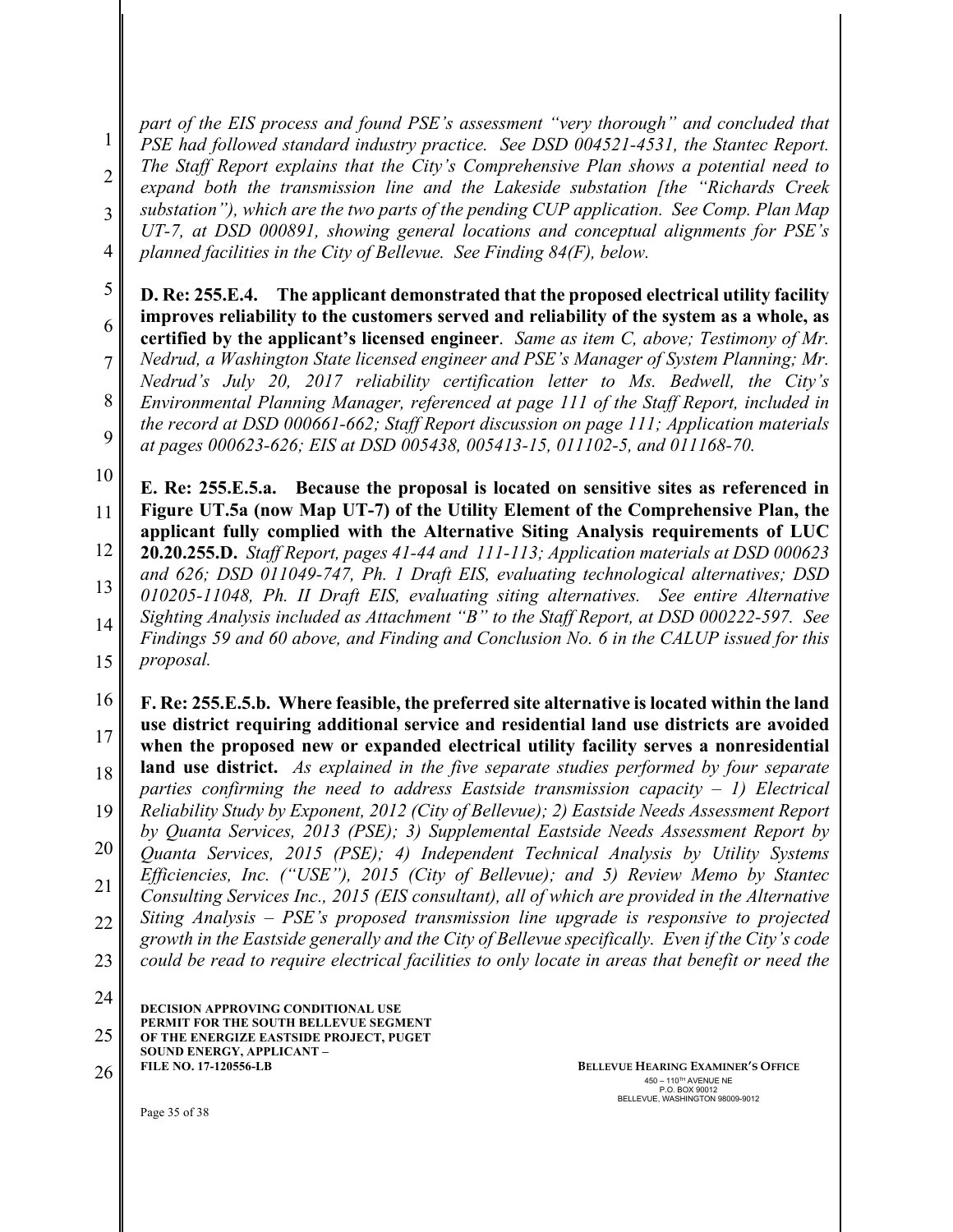1 2 3 *new or expanded electrical facility in question, in this situation, that is precisely what is proposed, because "load-shedding" – i.e. rolling blackouts – is currently part of PSE's corrective action plan (CAP) options in neighborhoods throughout the Eastside, including residential neighborhoods that are located along the route of the South Bellevue Segment. Given these circumstances, there truly is a critical "need" for the project to prevent such problems going forward in the residential land use districts located along the route.* 

4

11

5 6 7 8 9 10 **G. Re: 255.E.6. The proposal, as conditioned, will provide mitigation sufficient to eliminate or minimize long-term impacts to properties located near an electrical utility facility.** *Staff Report, at page 113, and Conditions of Approval on pages 124-146. Mitigation measures and conditions include requirements to address impacts related to visual impact, tree and vegetation removal, pipeline safety, historic and cultural resource protection, among other things. See full discussion of mitigation measures, conditions and requirements provided in Sections III, IV, V, VI, VIII, and X of the Staff Report. DSD 000626, 001745- 3477,003528-3541 (re: vegetation and trees); DSD 003582-3626 (re: pole color); DSD 003629-63 (re: cultural resources); DSD 003664-72 (re: substation mitigation plan); EIS at DSD 005424-33 (re: impact summary and mitigation options), and DSD 005696 (re: proposed AC interference mitigation).*

12 13 14 **H. Re: 255.F. The proposal, as conditioned, complies with the additional design standards that apply to projects to locate or expand electrical utility facilities.** *Staff Report, pages 44-47, describing how project has been designed or can be conditioned to comply with specific design standards, including without limitation those addressing site landscaping, fencing, setbacks, and height; application materials at DSD 000626-628.* 

15 16 85. The Conditions of Approval included as part of this Decision are reasonable, appropriate, fully supported by testimony and evidence in the record, and capable of accomplishment.

**DECISION APPROVING CONDITIONAL USE PERMIT FOR THE SOUTH BELLEVUE SEGMENT OF THE ENERGIZE EASTSIDE PROJECT, PUGET SOUND ENERGY, APPLICANT – FILE NO. 17-120556-LB**  17 18 19 20 21 22 23 24 25 26 **BELLEVUE HEARING EXAMINER'S OFFICE** // // //

 $450 - 110^{7H}$  AVENUE NE P.O. BOX 90012 BELLEVUE, WASHINGTON 98009-9012

Page 36 of 38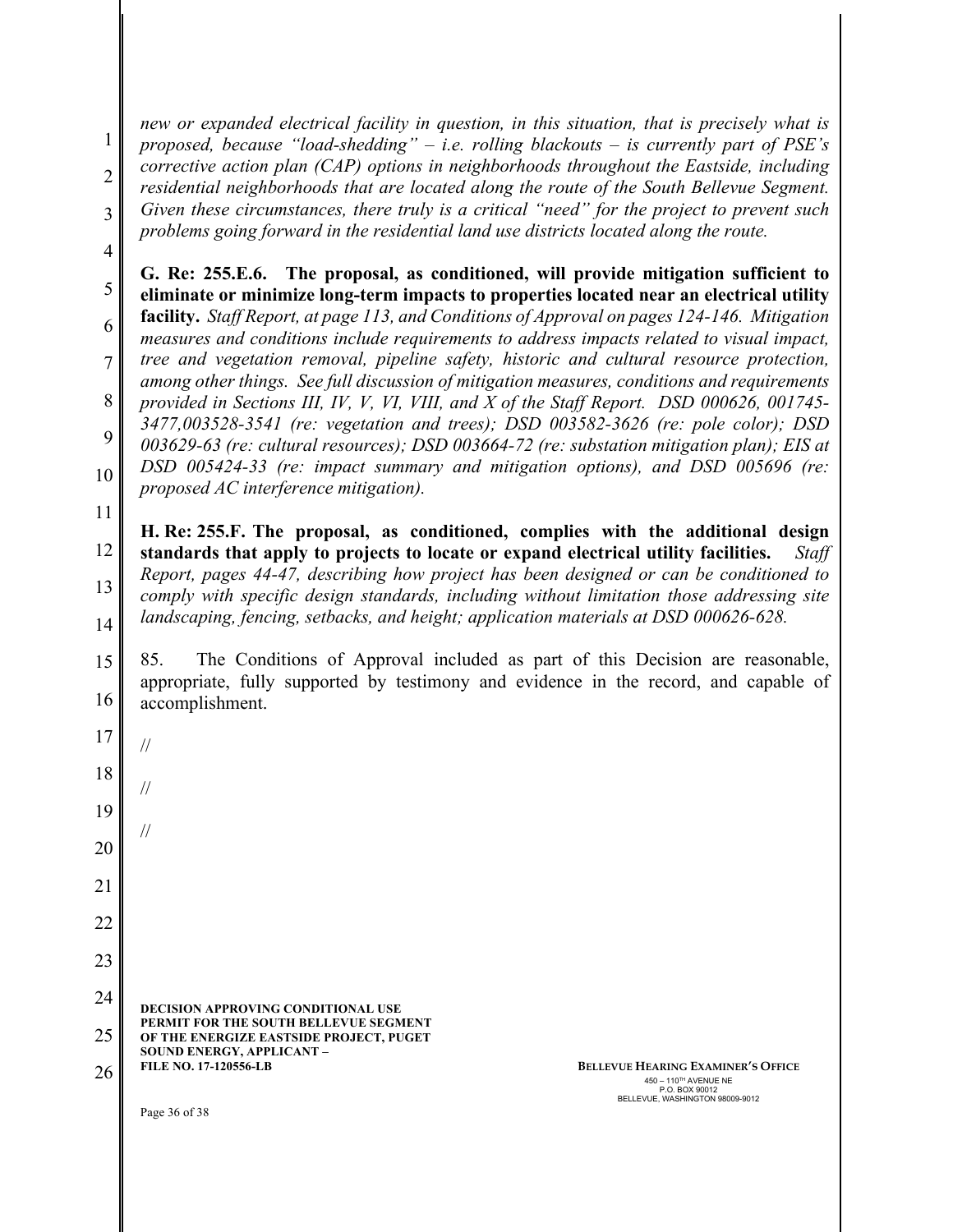| 1              | VI. CONCLUSIONS of LAW.                                                                                                                                                          |
|----------------|----------------------------------------------------------------------------------------------------------------------------------------------------------------------------------|
| $\overline{2}$ | As explained above, the record includes credible, unrebutted, and substantial proof<br>Ι.                                                                                        |
| 3              | that the Conditional Use Permit application satisfies all applicable decision criteria specified<br>in applicable city LUC 20.30B.140, as conditioned herein.                    |
| $\overline{4}$ | Similarly, the record includes credible, unrebutted, and substantial proof that the<br>2.                                                                                        |
| 5<br>6         | proposal satisfies the additional criteria for Electrical Utility Facilities, set forth in LUC<br>20.20.255, as conditioned herein.                                              |
| $\overline{7}$ | Based on the record, and all findings set forth above, the applicant established that<br>3.                                                                                      |
| 8              | more than a preponderance of the evidence supports the conclusion that its permit application<br>merits approval, meeting its burden of proof imposed by LUC 20.35.340(A).       |
| 9              | Any finding or other statement contained in this Decision that is deemed to be a<br>4.                                                                                           |
| 10             | Conclusion of Law is hereby adopted as such and incorporated by reference.                                                                                                       |
| 11             | VII. DECISION.                                                                                                                                                                   |
| 12             |                                                                                                                                                                                  |
| 13             | Based on the record, and for the reasons set forth herein, the requested Conditional<br>Use Permit for the South Bellevue Segment of the Energize Eastside Project should be and |
| 14             | is hereby approved, subject to the following conditions of approval, which are incorporated<br>herein by reference.                                                              |
| 15             |                                                                                                                                                                                  |
| 16             | ISSUED this $25^{TH}$ Day of June, 2019<br>Llang N. M. Com                                                                                                                       |
| 17             |                                                                                                                                                                                  |
| 18             | Gary N. McLean                                                                                                                                                                   |
| 19             | Hearing Examiner                                                                                                                                                                 |
| 20             |                                                                                                                                                                                  |
| 21             | Attachments: Conditions of Approval, 20 pages; and                                                                                                                               |
| 22             | Exhibit List.                                                                                                                                                                    |
| 23             |                                                                                                                                                                                  |
| 24             |                                                                                                                                                                                  |
| 25             | <b>DECISION APPROVING CONDITIONAL USE</b><br>PERMIT FOR THE SOUTH BELLEVUE SEGMENT<br>OF THE ENERGIZE EASTSIDE PROJECT, PUGET                                                    |
| 26             | SOUND ENERGY, APPLICANT -<br><b>FILE NO. 17-120556-LB</b><br><b>BELLEVUE HEARING EXAMINER'S OFFICE</b>                                                                           |
|                | 450 - 110TH AVENUE NE<br>P.O. BOX 90012<br>BELLEVUE, WASHINGTON 98009-9012<br>Page 37 of 38                                                                                      |
|                |                                                                                                                                                                                  |